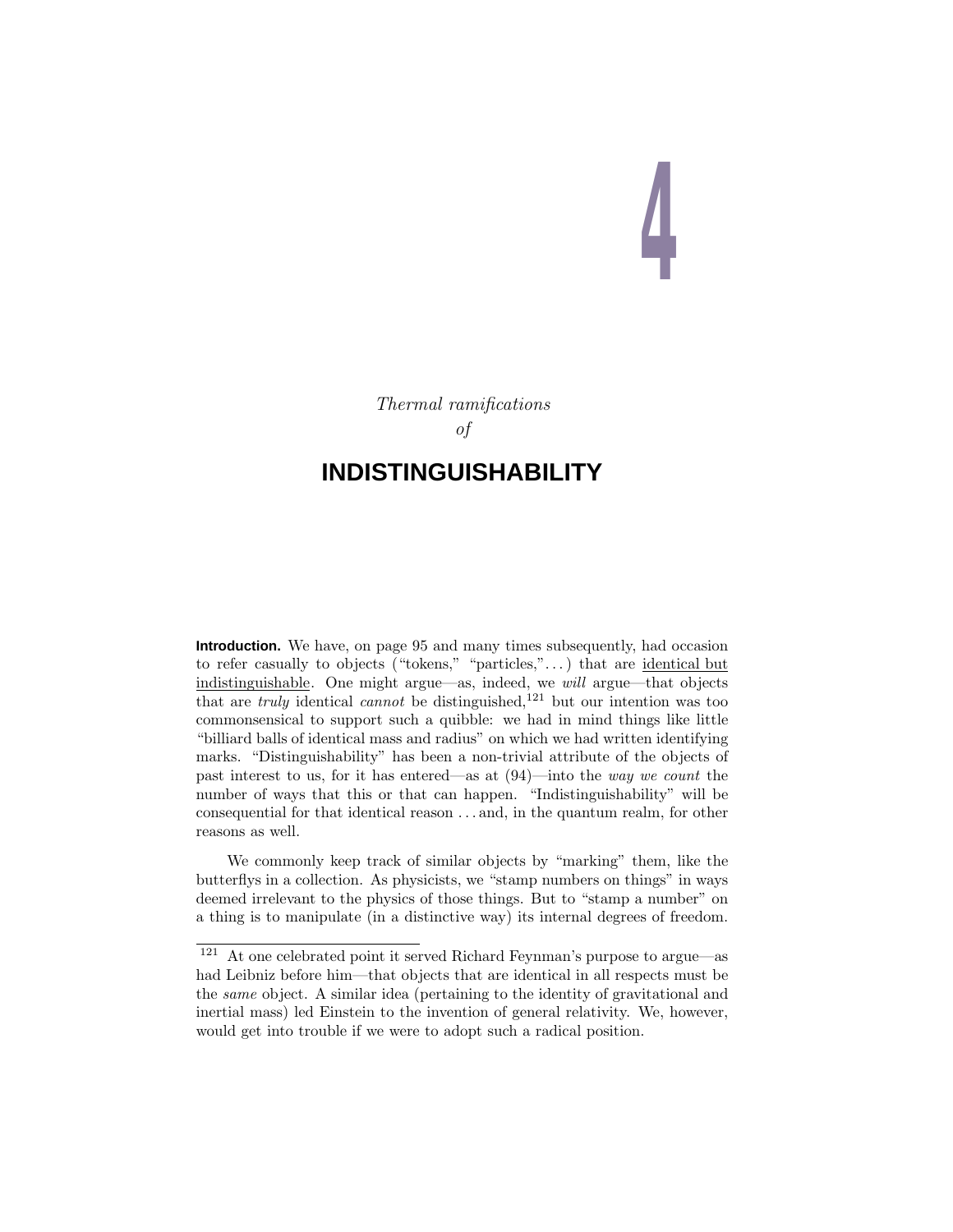Electrons, helium atoms, etc.—the objects of most typical interest to us as thermodynamicists—are, however, too simple, too impoverished of internal degrees of freedom *...*to support such identifying marks! We will be concerned here with the ramifications of that fact so far as it becomes manifest in the physics of thermalized many-body systems.

In real-world applications of quantum mechanics the consequences of indistinguishability are all-pervasive, dominant even in the physics of few-body systems that are far from thermal equilibrium: the design of the periodic table is, for example, attributable in large part to the indistinguishability of electrons.<sup>122</sup> In classical mechanics the effects of indistinguishability are much less conspicuous.<sup>123</sup> But it was a classical thermalized many-body system that first alerted physicists to the importance of the distinguishable/indistinguishable distinction:

**1. Gibbs' paradox.** Let  $\mathfrak{S}_A$  refer to an ideal gas sample containing  $N_A$  molecules of type A, and let  $\mathfrak{S}_B$  refer to an ideal gas sample containing  $N_B$  molecules of type B. We assume *B*-molecules to be distinguishable from *A*-molecules (perhaps because they have a different mass:  $m_B \neq m_A$ ). Assume  $\mathfrak{S}_A$  and  $\mathfrak{S}_B$ to be share the space within a thermally insulated cylinder, but to be separated by a freely-moveable diathermal partition (Figure 59). The two gases will then have equal pressures and temperatures

$$
pV_A = N_A kT \quad \text{and} \quad pV_A = N_A kT
$$

from which it follows that

$$
V_A/N_A = V_B/N_B \tag{212}
$$

The entropy of the composite system is given, according to (28), by

$$
S_{before} = S_A + S_B
$$
  
=  $N_A k \log V_A + N_B k \log V_B$  + some inconsequential terms

Now remove the partition. The gases interdiffuse, each expanding freely into the other's domain. We learned from Joule that the free expansion of an ideal gas is an isothermal process. So after thermalization is complete we will have

$$
S_{\text{after}} = N_A k \log(V_A + V_B) + N_B k \log(V_A + V_B)
$$
  
+ the same inconsequential terms

 $122$  There is no *classical* theory of the periodic table, though Mendeleev's discovery  $(1869)$  did inspire many quaint attempts—some by major figures—to construct such a theory. Somebody should write an account of this dead history. <sup>123</sup> The word "indistinguishable" is indexed in every quantum text (see, for example, Chapter 5 in Griffiths' *Introduction to Quantum Mechanics*  $(1995)$ but, so far as I have been able to discover, in no classical mechanics text.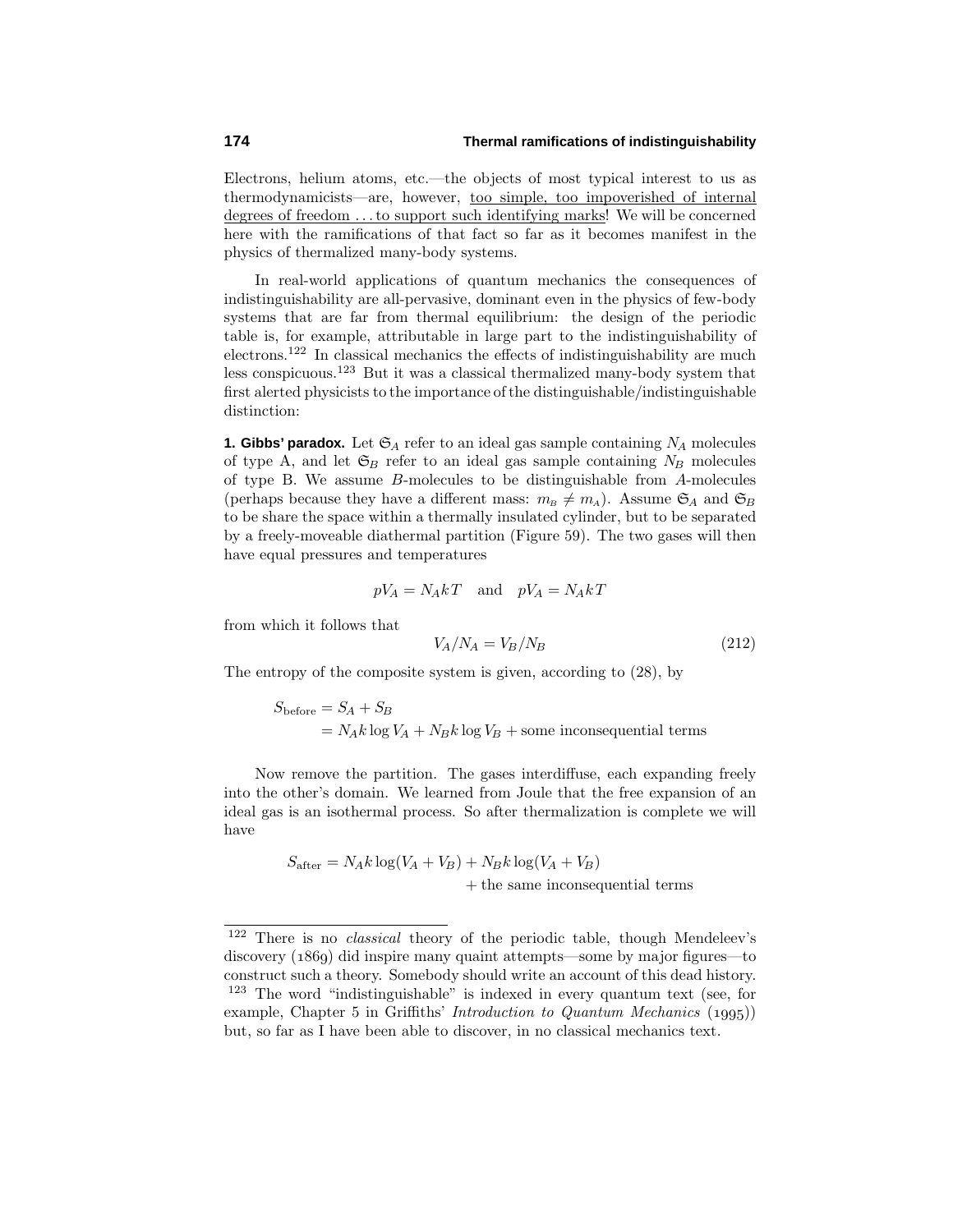

Figure 59: Above: thermally isolated samples of *A*-gas and *B*-gas are separated by a free-sliding diathermal partition, so have the same initial pressure and temperature. Below: the partition is removed, and the gases intermix. The pressure of each drops

$$
p \longrightarrow \begin{cases} p_A = pV_A/(V_A + V_B) & \text{final partial pressure of } A\text{-gas} \\ p_B = pV_B/(V_A + V_B) & \text{final partial pressure of } B\text{-gas} \end{cases}
$$

 $but p<sub>A</sub> + p<sub>B</sub> = p<sub>initial</sub>.$ 

The **entropy of mixing** has therefore the value

$$
\Delta S \equiv S_{\text{after}} - S_{\text{before}}
$$
  
=  $(N_A + N_B)k \log(V_A + V_B) - N_Ak \log V_A - N_Bk \log V_B$  (213.1)  
=  $-(N_A + N_B)k \left\{ \frac{N_A}{N_A + N_B} \log \frac{V_A}{V_A + V_B} + \frac{N_B}{N_A + N_B} \log \frac{V_B}{V_A + V_B} \right\}$   
=  $-(N_A + N_B)k \left\{ C_A \log C_A + C_B \log C_B \right\}$  (213.2)

where

$$
C_A \equiv \frac{N_A}{N_A + N_B} = \frac{V_A}{V_A + V_B}
$$

and  $C_B \equiv \frac{N_B}{N_A + N_B} = \frac{V_B}{V_A + V_B} = 1 - C_A$ 

describe the **concentrations** of the *A* and *B* molecules in the final mixture.

NOTE that  $0 \leq C_A, C_B \leq 1$  so  $\Delta S \geq 0$ , the minus sign notwithstanding: relaxing the constraint and allowing mixing to proceed to thermalized completion has served to increase the entropy of the system.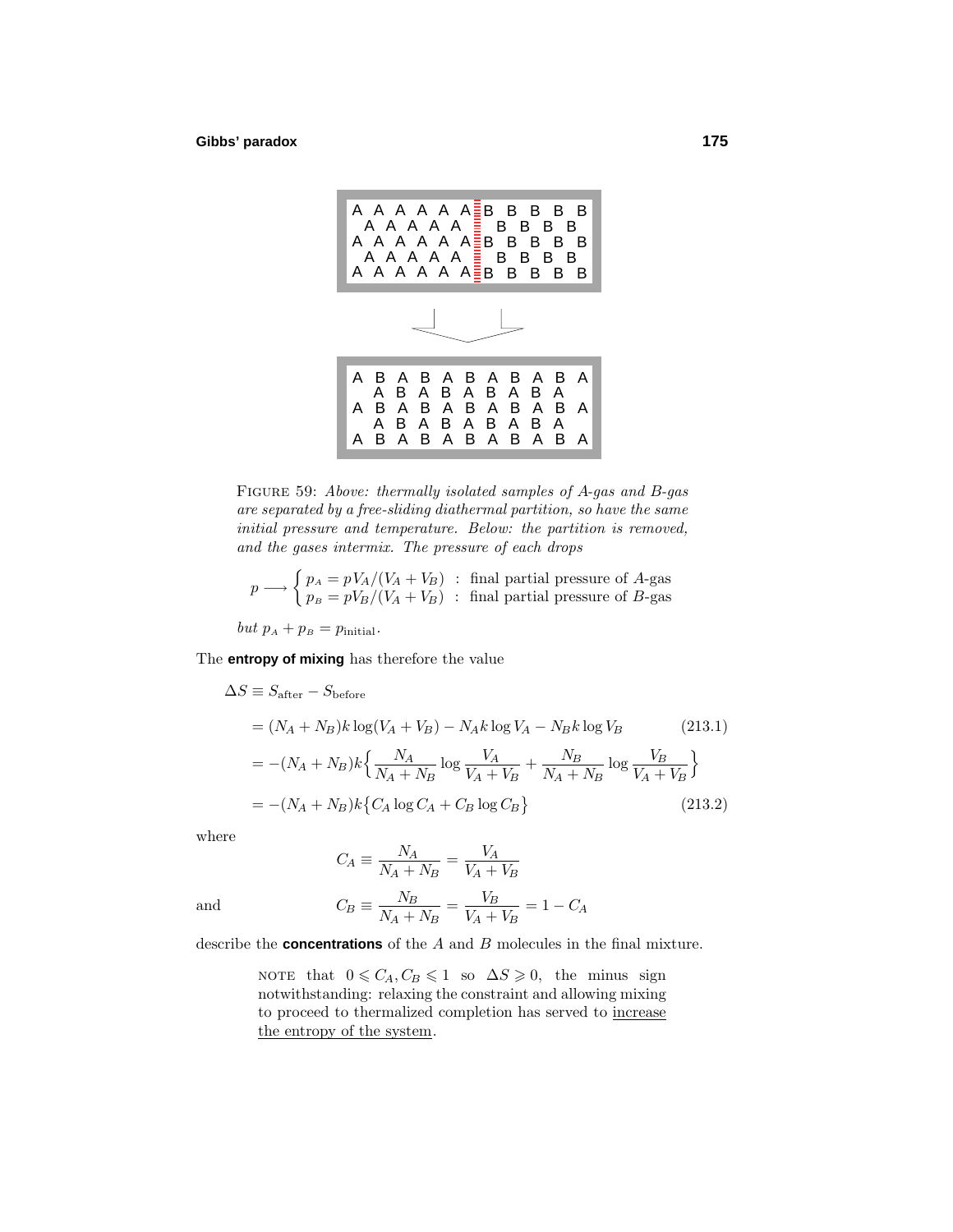Equations  $(213)$  hold no matter how slight might be the feature that distinguishes *A*-molecules from *B*-molecules, and they would appear to hold even in the absence of any such feature *...* except that if *A*-molecules and *B*-molecules are identical then the presence or absence of the partition should be thermodynamically irrelevant: we expect to have

> $\Delta S \begin{cases} \geq 0 \text{ if } A \text{ and } B \text{ molecules are distinguishable} \\ 0 \text{ if } A \text{ and } B \text{ molecules are indistinguishable} \end{cases}$ = 0 if *A* and *B* molecules are indistinguishable

That our expectation is unfulfilled is the upshot of "Gibbs paradox."

Gibbs observed that if, in our original entropy formula, we were to replace

volume  $\longmapsto$  volume per molecule

then in the case  $A \neq B$  we in place of (213.1) would have

$$
\Delta S = N_A k \log \frac{V_A + V_B}{N_A} + N_B k \log \frac{V_A + V_B}{N_B} - N_A k \log \frac{V_A}{N_A} - N_B k \log \frac{V_B}{N_B}
$$

= same expression as before, after cancellations

while in the case  $A = B$  we get

$$
\Delta S = (N_A + N_B)k \log \frac{V_A + V_B}{N_A + N_B} - N_A k \log \frac{V_A}{N_A} - N_B k \log \frac{V_B}{N_B}
$$
  
=  $(N_A + N_B)k \log \left[ \frac{V_A + V_B}{N_A + N_B} \cdot \frac{N_A}{V_A} \right]$  by (212)  
=  $(N_A + N_B)k \log \left[ \frac{1 + V_B / V_A}{1 + N_B / N_A} \right]$   
=  $(N_A + N_B)k \log 1$  by (212) again  
= 0

It's fairly clear why Gibbs' trick works: removal of the partition increases the volume per molecule if  $A \neq B$ , but does not do so if  $A = B$ . Note, however, that the trick entails a modification of the formula that describes the entropy of an ideal gas:

$$
S \ \longmapsto \ S_{\text{indistinguishable}} = S - Nk \log N \sim S - k \log N!
$$

And that entails an *adjustment in the way we count* the states of given energy:  $(124)$  becomes

$$
S_{\text{indistinguishable}} = k \log \frac{g(U, N, \ldots)}{N!} \tag{214}
$$

The implication, by (140), is that if we work in the macrocanonical formalism then we must modify the construction of the partition function

$$
Z \longmapsto Z_{\text{indistinguishable}} = \frac{1}{N!}Z \tag{215}
$$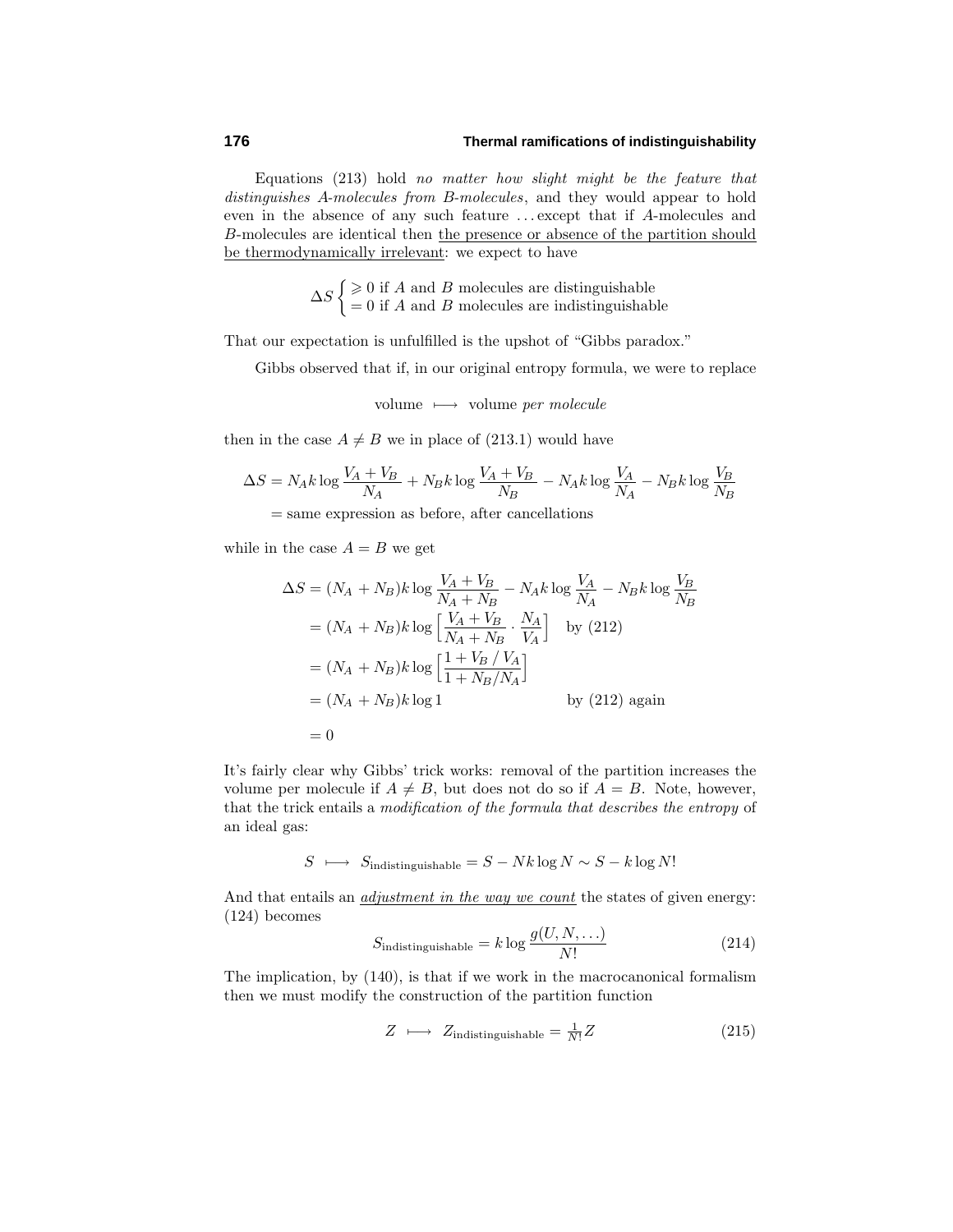### **Classical/quantum embodiments of indistinquishability 177**

The preceding discussion derives historically from the concluding pages of Gibbs' monograph<sup>124</sup> and is, it should be noted, entirely classical: no  $\hbar$ 's intrude. It serves to alert us to the fact that

- $i)$  indistinguishability entails adjustment of the way we count
- $ii)$  adjusted counting alters the description of the entropy of a system
- iii) altered entropy changes—sometimes profoundly—the thermodynamic properties of the system.

It would, on this evidence, be incorrect to allege (as is often done) that the physical ramifications of indistinguishability are intrinsically and exclusively quantum mechanical. But it is the case, as will emerge, that in quantum mechanics the subject acquires a depth and variety for which classical mechanics does not prepare us.

**2. Classical** vs. **quantum mechanical embodiments of indistinguishability.** We look first to the classical side of the coin. Think of a system (for sake of conceptual concreteness let it be a *bulk* system—a gas, let us say) composed of *N* physically similar point-particles. To describe such a system a kinetic theorist would sprinkle *N* points onto 6-dimensional phase space and watch (as Maxwell and Boltzmann did) the motion of a function  $f(\mathbf{x}, \mathbf{p}, t)$  that (in some course-grained sense) describes the local density of such points. We, however, are statistical mechanics in the tradition of Gibbs: we work in 6*N*-dimensional phase space *Γ*, where a single point  $\{p_1, p_2, \ldots, p_N, x_1, x_2, \ldots, x_N\}$  describes the momentary state of the entire system, and when we "sprinkle points onto *Γ*" it is to describe an *ensemble* of systems. We write

$$
P(p, x; 0) \equiv P(p_1, p_2, \dots, p_{3N}, x_1, x_2, \dots, x_{3N}; 0)
$$
  

$$
\equiv P(\boldsymbol{p}_1, \boldsymbol{p}_2, \dots, \boldsymbol{p}_N, \boldsymbol{x}_1, \boldsymbol{x}_2, \dots, \boldsymbol{x}_N; 0)
$$

to describe the initial distribution of ensemble points, and  $P(p, x; t)$  to describe the result of its dynamical evolution. Liouville's theorem<sup>125</sup> asserts that an observer who drifts with the dynamical phase flow

$$
{p_0, x_0} \longrightarrow {p(p_0, x_0; t), x(p_0, x_0; t)}
$$

will see the local point density to be constant

$$
\frac{dP}{dt} = \sum_{i} \left\{ \frac{\partial P}{\partial p_i} \dot{p}_i + \frac{\partial P}{\partial x_i} \dot{x}_i \right\} + \frac{\partial P}{\partial t} = 0
$$

from which we obtain "Liouville's equation"

$$
\sum_{i} \left\{ \frac{\partial H}{\partial x_{i}} \frac{\partial P}{\partial p_{i}} - \frac{\partial H}{\partial p_{i}} \frac{\partial P}{\partial x_{i}} \right\} - \frac{\partial P}{\partial t} = 0
$$
  

$$
\frac{\partial P}{\partial t} = [H, P]
$$
(216)

 $124$  Elementary Principles of Statistical Mechanics (1902).

<sup>&</sup>lt;sup>125</sup> See, for example, H. Goldstein, *Classical Mechanics* ( $2<sup>nd</sup>$  edition 1980), Section 9–8.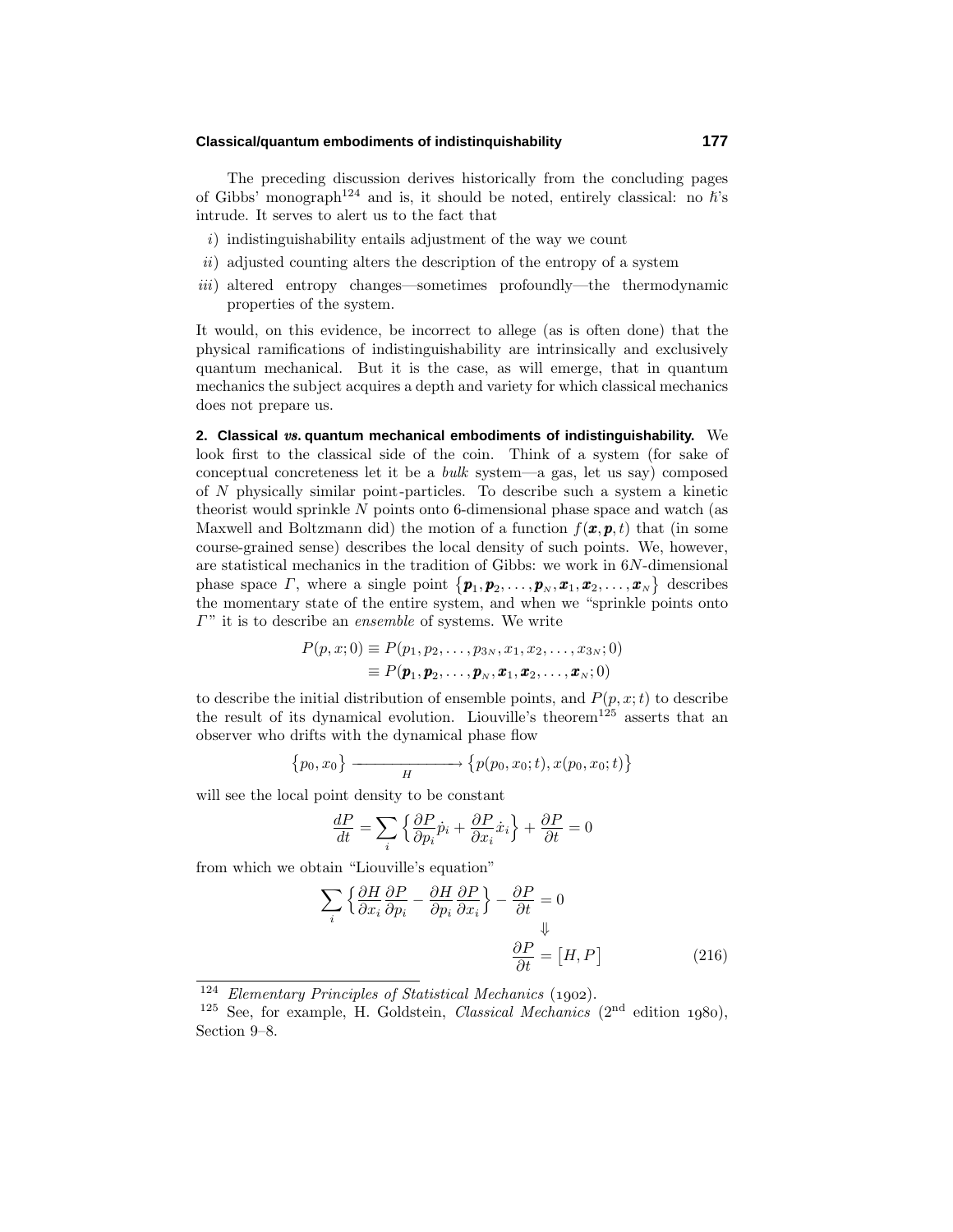Liouville's equation describes how point populations move, and can in particular be used to recover the canonical motion of individual points, thought of as "1-point populations."<sup>126</sup> But *...*

In statistical mechanical applications we have interest only in populations that are steady in the sense that

$$
\frac{\partial P}{\partial t} = 0
$$

For this reason: t-independence is the most conspicuous feature of thermalized populations. Such populations are fairly easy to construct. If  $G(p, x)$  were a constant of the motion

$$
[H,G]=0
$$

then any  $f(G)$  would serve. But constants of many-body motion are in short supply! We note, however, that  $H$  is itself—trivially/universally—a constant of the motion, so every

$$
P(p, x) = \frac{1}{Z} f\big(H(p, x)\big)
$$

is steady. And, in particular, Gibbs'

$$
P(p,x) = \frac{1}{Z} e^{-H(p,x)/kT}
$$

is steady.<sup>127</sup>

To declare our classical interest in a gas made of identical mass points we might write something like

$$
H(\boldsymbol{p}_1,\ldots\boldsymbol{p}_N,\boldsymbol{x}_1,\ldots\boldsymbol{x}_N)=\frac{1}{2m}\sum_i\big\{\boldsymbol{p}_i\!\cdot\!\boldsymbol{p}_i+U_\mathrm{wall}(\boldsymbol{x}_i)\big\}+\sum_{i,j}{}^{'}U_\mathrm{intermolecular}(r_{ij})
$$

with  $r_{ij} \equiv |\mathbf{x}_i - \mathbf{x}_j|$ . The associated macrocanonical distribution function

$$
P(\boldsymbol{p}_1,\ldots\boldsymbol{p}_N,\boldsymbol{x}_1,\ldots\boldsymbol{x}_N)=\frac{1}{Z}e^{-H(\boldsymbol{p}_1,\ldots\boldsymbol{p}_N,\boldsymbol{x}_1,\ldots\boldsymbol{x}_N)/kT}
$$
 (217.1)

$$
Z = \int g(E, N) e^{-E/kT} dE \qquad (217.1)
$$

<sup>126</sup> Write  $P(x, p, t) = \delta(p - p(p_0, x_0; t))\delta(x - x(p_0, x_0; t))$  and from Liouville's equation obtain

$$
\frac{\partial H}{\partial x}\delta'(p\cdots)\delta(x\cdots) - \frac{\partial H}{\partial p}\delta(p\cdots)\delta'(x\cdots)
$$
  
=  $\delta'(p\cdots)\delta(x\cdots)(-p) + \delta(p\cdots)\delta'(x\cdots)(-x)$ 

Argue that therefore

$$
\frac{\partial H}{\partial x} = -\dot{p} \text{ and } \frac{\partial H}{\partial p} = +\dot{x}
$$

The multi-dimensional generalization is straightforward.

<sup>127</sup> Evidently *other* considerations must serve to assign the macrocanonical distribution a distinguished place among its siblings.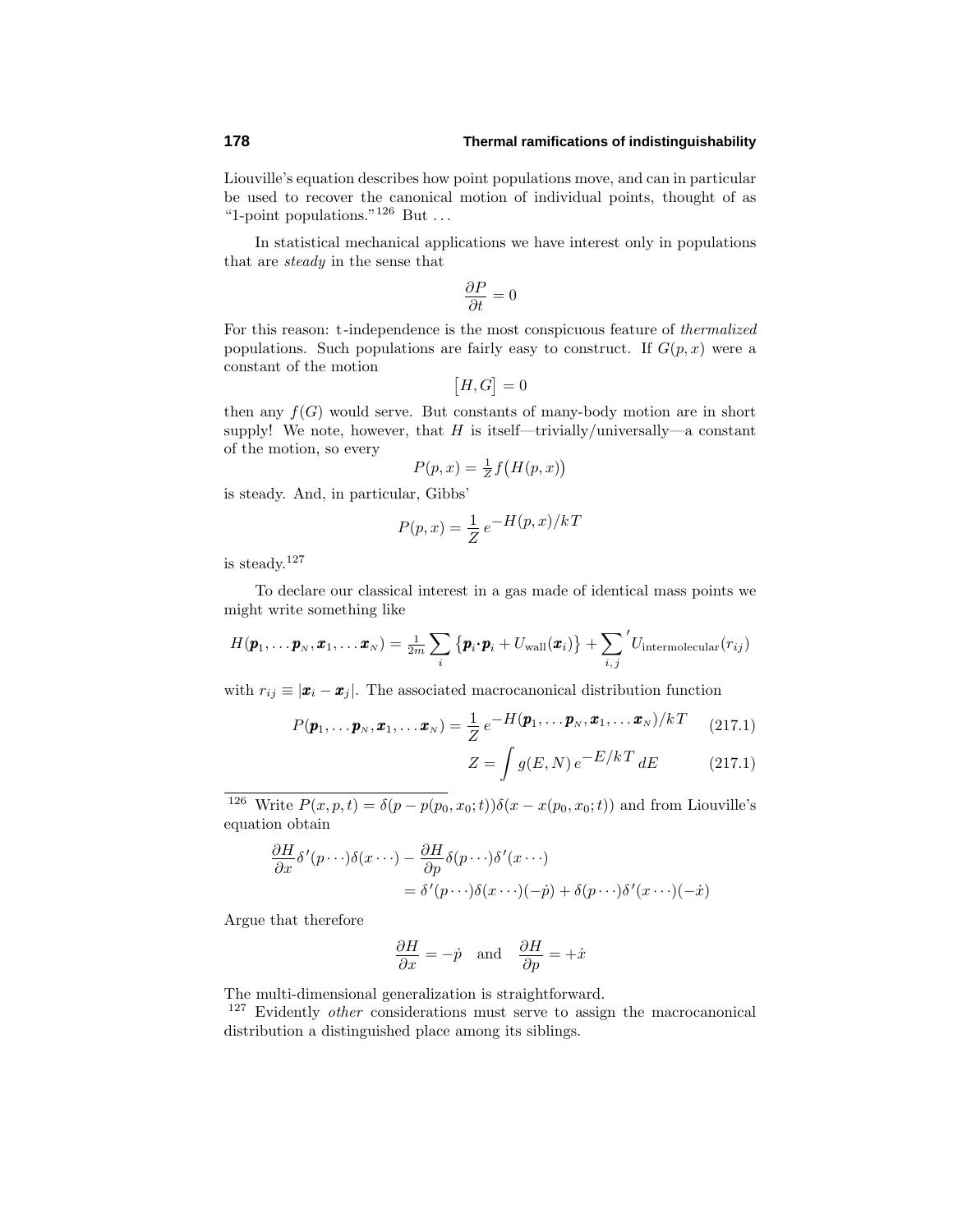### **Classical/quantum embodiments of indistinquishability 179**

is symmetric—in the sense invariant under all subscript permutations

$$
\wp \equiv \left( \begin{array}{cccc} 1 & 2 & \dots & N \\ i_1 & i_2 & \dots & i_N \end{array} \right)
$$

—for the simple reason that  $H$  is. But at this point we are brought into confrontation with a delicate issue which, so far as I am aware, is not addressed in the literature, and which it is entirely possible I am about to misrepresent:

Though it is not feasible to assemble structured objects—objects endowed with a distinctive shape—from gas, it is certainly possible to construct such objects from "identical tinker toys" (think, for example, of a lump of gold, or of a cut diamond) and to "do thermodynamics" on such assemblies. The shape of the object must be written into the design of the Hamiltonian, which we may take to have the form

$$
H = \frac{1}{2m} \sum_{i} \boldsymbol{p}_i \cdot \boldsymbol{p}_i + \underbrace{U(\boldsymbol{x}_1, \boldsymbol{x}_2, \dots, \boldsymbol{x}_N)}_{\text{-lack of symmetry reflects "structure"}
$$

If the particles are considered to be identical but distinguishable then equations  $(217)$  serve quite well, but if the particles are *indistinguishable* then the permutational asymmetry of  $P(\boldsymbol{p}_1, \ldots, \boldsymbol{p}_N, \boldsymbol{x}_1, \ldots, \boldsymbol{x}_N)$ —inherited at (217.1) from that of the Hamiltonian—becomes intolerable. We are obligated  $(i)$  to *extract* the symmetric part of the distribution

$$
P_{\text{sym}}(\boldsymbol{p}_1,\dots \boldsymbol{p}_\text{\tiny N},\boldsymbol{x}_1,\dots \boldsymbol{x}_\text{\tiny N})\equiv \tfrac{1}{N!}\sum_{\text{permutations}}P(\boldsymbol{p}_1,\dots \boldsymbol{p}_\text{\tiny N},\boldsymbol{x}_1,\dots \boldsymbol{x}_\text{\tiny N})
$$

and (*ii*) to conflate statepoints that (like  $\{p_1, p_2, x_1, x_2\}$  and  $\{p_2, p_1, x_2, x_1\}$ ) are permutational siblings of one another. The normalization condition then reads

$$
\int \cdots \int_{\text{all permutations}} P_{\text{sym}}(\pmb{p}_1, \ldots, \pmb{p}_N, \pmb{x}_1, \ldots \pmb{x}_N) \left(\frac{d^3 p \, d^3 x}{h^3}\right)^N
$$
\n
$$
= \frac{1}{N!} \int \cdots \int_{\text{all of phase space}} P_{\text{sym}}(\pmb{p}_1, \ldots, \pmb{p}_N, \pmb{x}_1, \ldots \pmb{x}_N) \left(\frac{d^3 p \, d^3 x}{h^3}\right)^N = 1
$$

Noting that all permutational siblings of the Hamiltonian give rise—whether or not the Hamiltonian happens to be symmetric—to the same density-of-states function  $g(E, N)$ , we conclude that for structured systems of indistinguishable particles the macrocanonical distribution formulæ  $(217)$  should be written

$$
P_{\text{sym}}(\boldsymbol{p}_1, \dots, \boldsymbol{p}_N, \boldsymbol{x}_1, \dots \boldsymbol{x}_N) = \frac{1}{Z} \left\{ \frac{1}{N!} \sum_{\text{permutations}} e^{-H(\boldsymbol{p}_1, \dots, \boldsymbol{p}_N, \boldsymbol{x}_1, \dots \boldsymbol{x}_N)/k} \right\}
$$

$$
Z = \int g_{\text{distinct}}(E, N) e^{-E/kT} dE
$$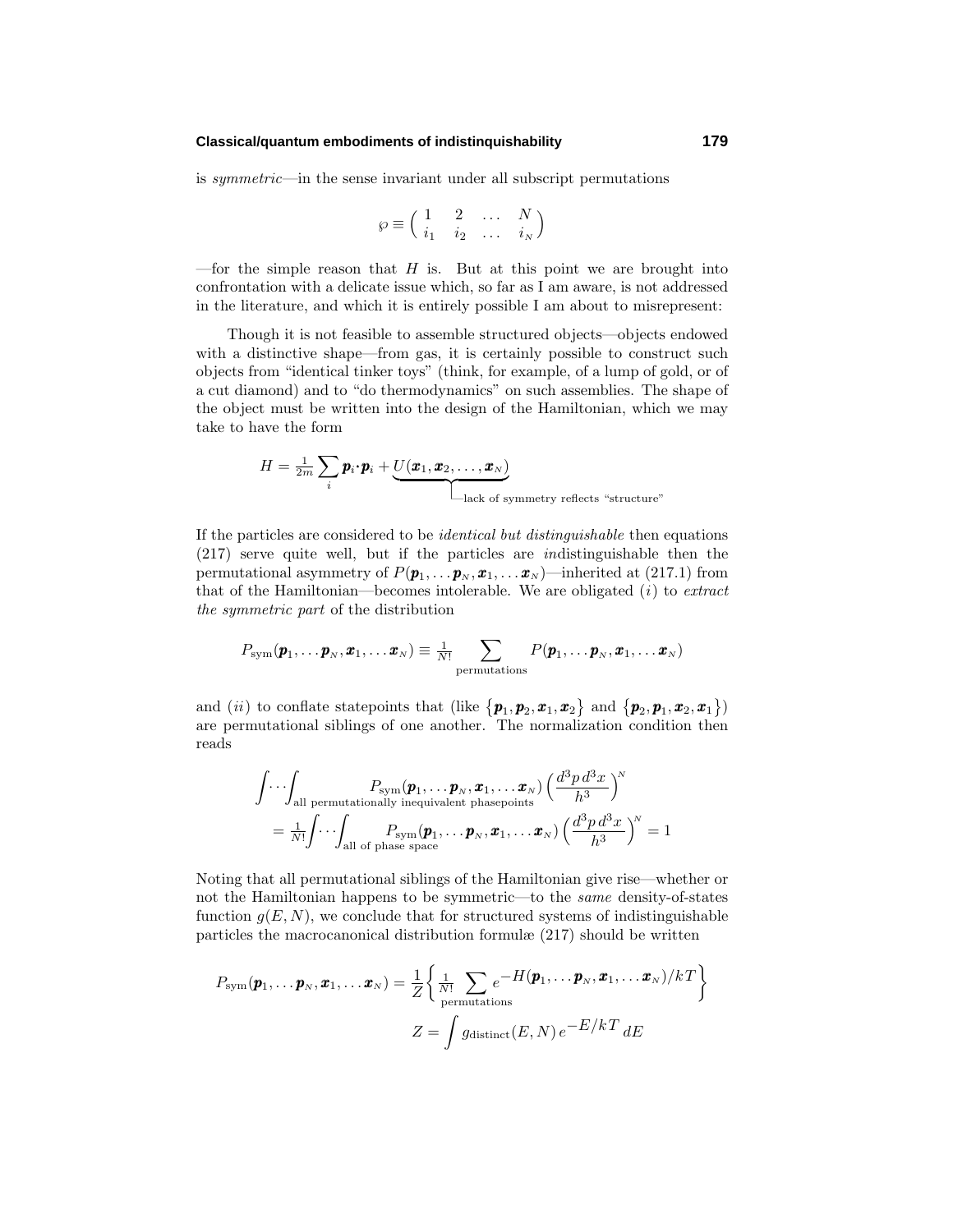where

 $g_{\text{distinct}}(E,N) \equiv$  density of the *distinct/distinguishable* states of the indistinguishable particle system

> $=$  $\frac{1}{N!}$ .  $\int$  what would have been the density of states if the particles were distinguishable

"Onion integration" has become integration over a wedge of onion (of which all the other  $N! - 1$  wedges are redundant copies).

The main points to emerge from the preceding (classical) discussion are that

- symmetry is forced upon  $P(\boldsymbol{p}_1, \ldots, \boldsymbol{p}_N, \boldsymbol{x}_1, \ldots, \boldsymbol{x}_N)$  by the indistinguishability of the particles
- all but  $1/N!$ <sup>th</sup> of phase space is rendered redundant by indistinguishability.

The gross shape/structure of the system poses a conceptual problem (breaks the permutational symmetry of the Hamiltonian)but, it would seem, a problem of only slight physical consequence *...* for we can expect shape effects to scale like surface effects (which is to say: like  $N^{\frac{2}{3}}/N = N^{-\frac{1}{3}}$ ): we can expect the thermodynamics of a lump of gold to be, by every practical measure, shape-independent, and the theory of bulk systems to pertain.

Turning now to quantum mechanics (often claimed to be the exclusive playground of indistinguishability) ... if  $\Psi(\mathbf{x}_1, \mathbf{x}_2, \dots, \mathbf{x}_N)$  is taken to describe the quantum state of an  $N$ -body system then—so runs the standard argument<sup>128</sup> —indistinguishability entails the symmetry of

$$
P(\pmb{x}_1,\pmb{x}_2,\ldots,\pmb{x}_N)\equiv |\Psi(\pmb{x}_1,\pmb{x}_2,\ldots,\pmb{x}_N)|^2
$$

which in turn entails (after some argument) that the wave function is either **totally symmetric**

$$
\Psi(\pmb{x}_{i_1},\pmb{x}_{i_2},\ldots,\pmb{x}_{i_N})=\Psi(\pmb{x}_1,\pmb{x}_2,\ldots,\pmb{x}_N) \qquad \qquad : \text{ all permutations } \wp
$$

or **totally antisymmetric**

$$
\Psi(\boldsymbol{x}_{i_1}, \boldsymbol{x}_{i_2}, \dots, \boldsymbol{x}_{i_N}) = (-)^{\wp} \cdot \Psi(\boldsymbol{x}_1, \boldsymbol{x}_2, \dots, \boldsymbol{x}_N) \; : \; \text{all permutations } \wp
$$
\n
$$
(-)^{\wp} = \begin{cases}\n+1 & : \quad \wp \text{ even} \\
-1 & : \quad \wp \text{ odd}\n\end{cases}
$$

<sup>128</sup> Much could be said in favor of an approach to quantum indistinguishability that operates at the level of abstraction introduced into quantum theory by Dirac. Textbook authors find it "simpler," however, to work closer to the familiar ground: it is by convention that they work "in the *x*-representation," and I am content on this occasion to follow their lead.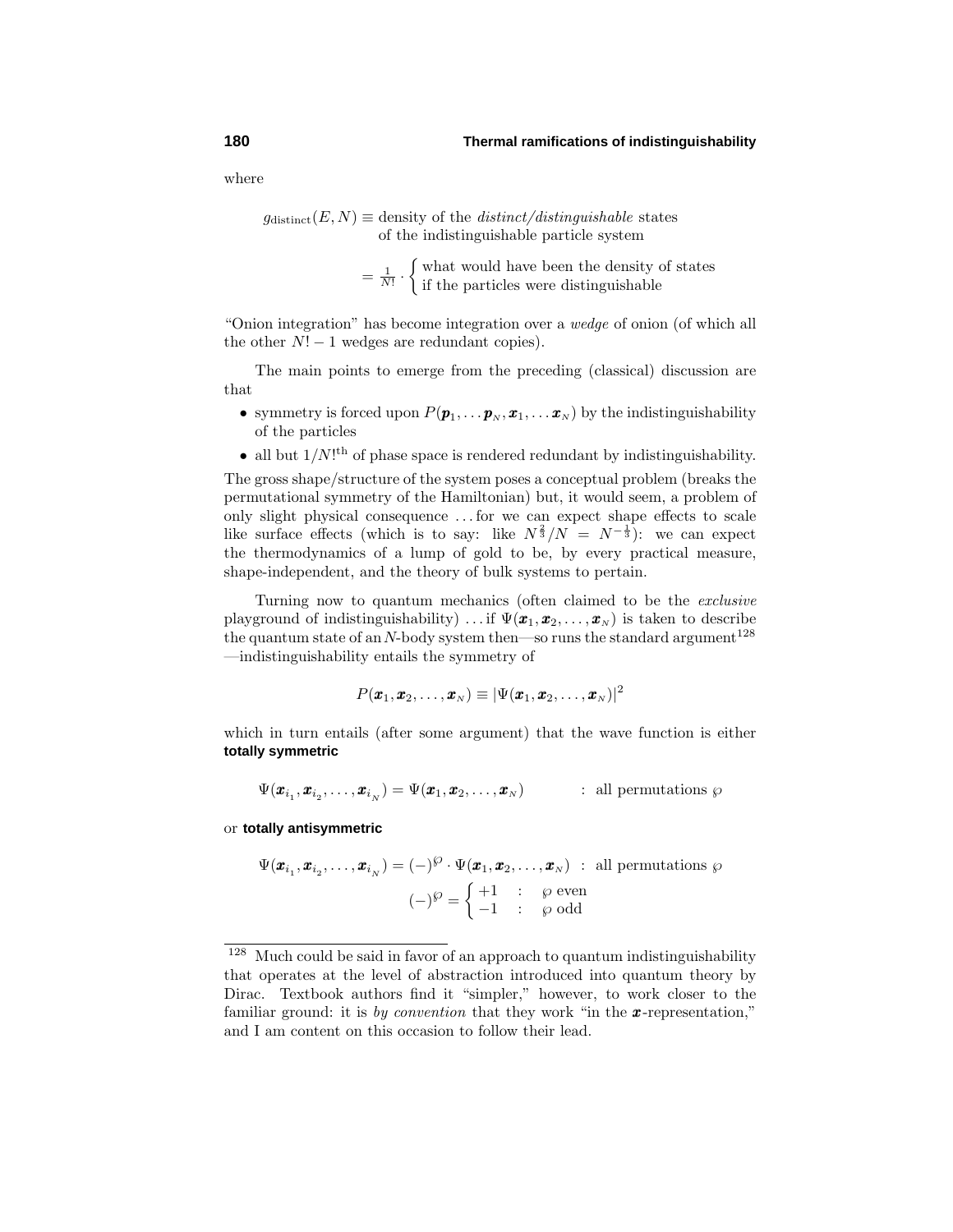### **Classical/quantum embodiments of indistinquishability 181**

Experimental discoveries and theoretical advances over a span of fifteen years<sup>129</sup> led to the realization that

- elementary particles can be expected to possess (in addition to their other endowments, like electric charge) **mass** (possibly zero) and intrinsic angular momentum or **spin**
- spin (in units of  $\hbar$ ) is necessarily either **integral** or **half-integral**
- the wavefunction of a collection of identical bosons (particles with integral spin) is necessary symmetric; the wavefunction of a collection of identical fermions (particles with half-integral spin) is necessarily antisymmetric
- the bosons/fermions in question need not be "elementary particles" but can be composite structures (hydrogen atoms/molecules, helium atoms, etc.)

The connection (established by Pauli) between "spin" and "statistics" is really a connection of the form

integral/half-integral spin  $\longleftrightarrow$  wavefunction symmetry/antisymmetry

"Statistics" enters the picture because—as will be shown in the next section symmetry/antisymmetry exerts direct control upon the energy spectrum and state density (whence upon the statistical mechanics and thermodynamics) of a many-body system.

To render more explicit the upshot of the preceding remarks, let  $\mathfrak{S}$  be assembled from *N* non-interactive 1-dimensional quantum mechanical elements. Let

$$
\mathbf{h}\psi_n(x) = \epsilon_n \psi_n(x)
$$

be the time-independent Schrödinger equation of an individual element, and assume the  $\epsilon$ *-spectrum* to be non-degenerate (this guarantees the orthogonality of the normalized eigenstates). Finally—as an expository convenience—let us set  $N = 2$ . The Hamiltonian of  $\mathfrak{S}$  can, by our assumptions, be described

$$
\mathbf{H} = \mathbf{h}_1 + \mathbf{h}_2
$$

distinguishable elementsImmediately

$$
\mathbf{H}\psi_a(x_1)\psi_b(x_2) = (\epsilon_a + \epsilon_b)\psi_a(x_1)\psi_b(x_2)
$$

which we might notate  $\mathbf{H}\Psi_{ab}(x_1,x_2) = E_{ab}\Psi_{ab}(x_1,x_2)$ . We note that the system eigenvalue  $E_{ab}$  is (if  $a \neq b$ ) at least 2-fold degenerate, for  $\Psi_{ab}(x_1, x_2)$ 

 $129$  I am thinking here of Pauli's formulation of the **exclusion principle** (1925), the discover of spin (Uhlenbeck & Gaudsmit,  $1925$ ), the invention of the Dirac  $equation (1928), Wigner's classification of the irreducible unitary representations$ of the Lorentz group  $(1937)$ , Pauli's demonstration that the principles of relativistic quantum field theory imply a necessary connection between spin and statistics  $(1940)$ . For historical details see Chapter 3 in Max Jammer, The Conceptual Development of Quantum Mechanics (1966) and Ian Duck  $\&$ E. C. G. Sudarshan, *Pauli and the Spin-Statistics Theorem* (1997).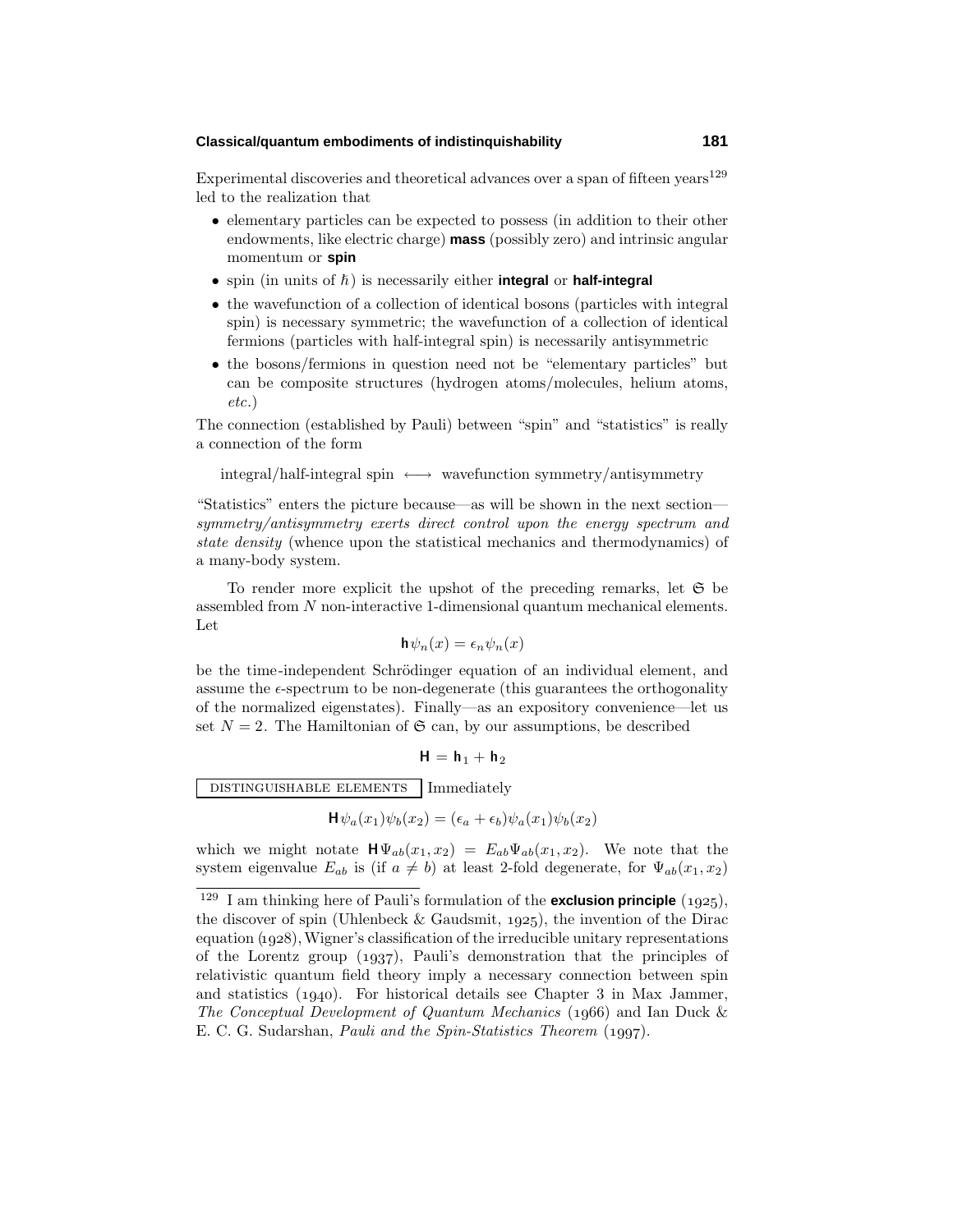and  $\Psi_{ba}(x_1, x_2)$  share that eigenvalue. Higher degeneracy would arise if the  $\epsilon$ -spectrum permitted one to write  $\epsilon_a + \epsilon_b = \epsilon_c + \epsilon_d$ .

indistinguishable bosons We agree to omit reference to the spin of the elements (alternatively: to assume them to be spinless). The Hamiltonian remains as it was, but (unless  $a = b$ ) the eigenfunctions  $\Psi_{ab}(x_1, x_2)$  must be symmetrized

$$
\Psi_{ab}(x_1, x_2) \longmapsto \Psi_{ab}^{\text{sym}}(x_1, x_2) \equiv \frac{\Psi_{ab}(x_1, x_2) + \Psi_{ab}(x_2, x_1)}{\sqrt{2}}
$$

$$
= \frac{1}{\sqrt{2}} \Big\{ \psi_a(x_1) \psi_b(x_2) + \psi_a(x_2) \psi_b(x_1) \Big\}
$$

$$
= \Psi_{ab}^{\text{sym}}(x_2, x_1)
$$

$$
= \Psi_{ba}^{\text{sym}}(x_1, x_2)
$$

before they become admissible as descriptors of the bosonic system. Note that  $E_{ab}$  has lost its former 2-fold degeneracy (though degeneracy of the other— "accidental"—type may persist).<sup>130</sup>

indistinguishable fermions The spin variables that we agree to omit are now necessarily present *...* but for present purposes irrelevant. Again, the Hamiltonian remains as it was, but the eigenfunctions  $\Psi_{ab}(x_1, x_2)$  must now be antisymmetrized

$$
\Psi_{ab}(x_1, x_2) \longmapsto \Psi_{ab}^{\text{antisym}}(x_1, x_2) \equiv \frac{\Psi_{ab}(x_1, x_2) - \Psi_{ab}(x_2, x_1)}{\sqrt{2}}
$$

$$
= \frac{1}{\sqrt{2}} \Big\{ \psi_a(x_1) \psi_b(x_2) - \psi_a(x_2) \psi_b(x_1) \Big\}
$$

$$
= -\Psi_{ab}^{\text{antisym}}(x_2, x_1)
$$

$$
= -\Psi_{ba}^{\text{antisym}}(x_1, x_2)
$$

before they become admissible as descriptors of the fermionic system. Notice that

$$
\Psi_{ab}(x_1, x_2) = 0 \qquad \text{at} \qquad x_1 = x_2
$$

and that  $\Psi_{aa}(x_1, x_2)$  vanishes everywhere, so describes no state at all. Again, *Eab* has lost its former 2-fold degeneracy (though degeneracy of the other accidental—type may persist). Moreover, *Eaa* has disappeared from the energy

<sup>130</sup> For  $N > 2$  one proceeds similarly, writing

$$
\Psi_{ab\cdots q}^{\text{sym}}(x_1, x_2, \dots, x_N) \equiv \text{perm}\begin{pmatrix} \psi_a(x_1) & \psi_a(x_2) & \dots & \psi_a(x_N) \\ \psi_b(x_1) & \psi_b(x_2) & \dots & \psi_b(x_N) \\ \vdots & \vdots & & \vdots \\ \psi_q(x_1) & \psi_q(x_2) & \dots & \psi_q(x_N) \end{pmatrix}
$$

where "perm" refers to the "permanent," which is defined like the determinant, but with the minus signs omitted (see H. Minc, *Permanents*  $(1978)$ ).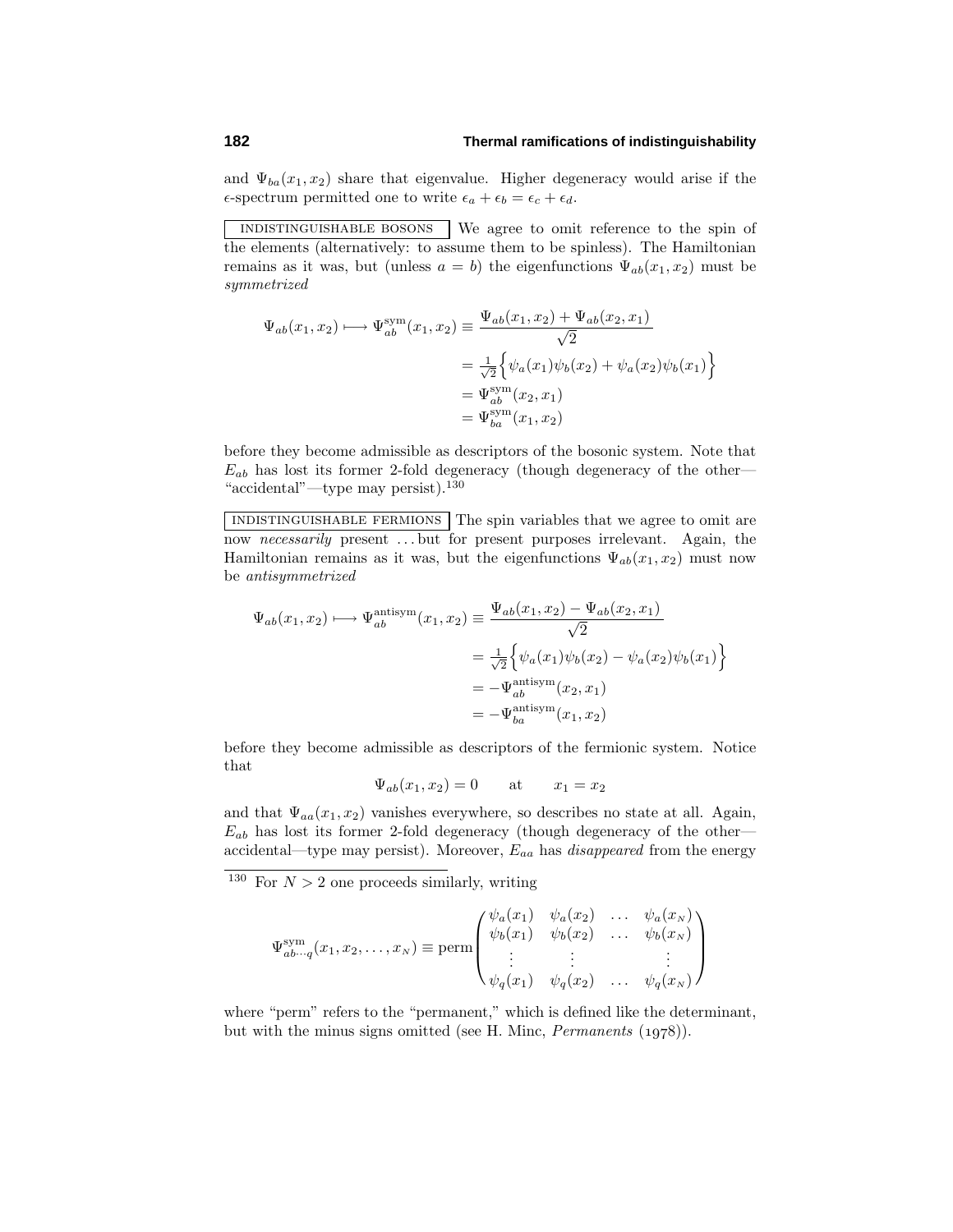### **Classical/quantum embodiments of indistinquishability 183**

spectrum of the 2-body system, this being the upshot of Pauli's "exclusion principle."<sup>131</sup>

I digress now to pick up another thread that—though seldom remarked winds through this story. In classical mechanics we write

$$
\langle A \rangle = \iint A(p, x) P(p, x) dp dx \tag{218.1}
$$

(or its obvious higher-dimensional analog) to describe the expected value of the "observable"  $A(p, x)$  with respect to the distribution  $P(p, x)$ . In quantum mechanics the function  $A(p, x)$  is (by a certain rule) replaced by an operator **A** and one writes

$$
\langle \mathbf{A} \rangle = \int \psi^*(x) \mathbf{A} \psi(x) \, dx
$$

to describe the expected outcome of *A*-measurements if the system is in the quantum state described by  $\psi(x)$ . In 1932 E. P. Wigner drew attention<sup>132</sup> to the fact that this last equation can be rendered

$$
\langle \mathbf{A} \rangle = \iint A(p, x) P_{\psi}(p, x) dp dx \qquad (218.2)
$$

provided one defines

$$
P_{\psi}(p,x) \equiv \frac{2}{h} \int \psi^*(x+\xi) e^{2\frac{i}{h}p\xi} \psi(x-\xi) d\xi
$$
 (219)

Thus was planted the seed that by the early 1950's, owing largely to the work of J. E. Moyal,<sup>133</sup> had grown into a full-blown "phase space formulation of quantum mechanics."  $^{134}$  But Wigner's initial motivation and intent were more limited: he proposed to construct

$$
P(p,x) \equiv \sum_{n} e^{-\frac{E_n}{kT}} P_{\psi_n}(p,x) = \text{power series in } \hbar
$$

<sup>131</sup> For  $N > 2$  one proceeds similarly, writing

$$
\Psi_{ab\cdots q}^{\text{antisym}}(x_1, x_2, \ldots, x_N) \equiv \det \begin{pmatrix} \psi_a(x_1) & \psi_a(x_2) & \ldots & \psi_a(x_N) \\ \psi_b(x_1) & \psi_b(x_2) & \ldots & \psi_b(x_N) \\ \vdots & \vdots & & \vdots \\ \psi_q(x_1) & \psi_q(x_2) & \ldots & \psi_q(x_N) \end{pmatrix}
$$

Such "determinantal wavefunctions" appeared first in the work of Dirac  $(1926)$ , but are usually called "Slater determinants" after their appearance in a paper by J. C. Slater  $(1929)$ .

<sup>132</sup> "On the quantum correction for thermodynamic equilibrium," Phys. Rev. **40**, 749 (1932).

<sup>133</sup> "Quantum mechanics as a statistical theory," Proc. Camb. Phil. Soc. **45**, 92 (1949).

 $134$  For a fairly elaborate account of that theory, see Chapter 2 in my ADVANCED QUANTUM TOPICS (2000).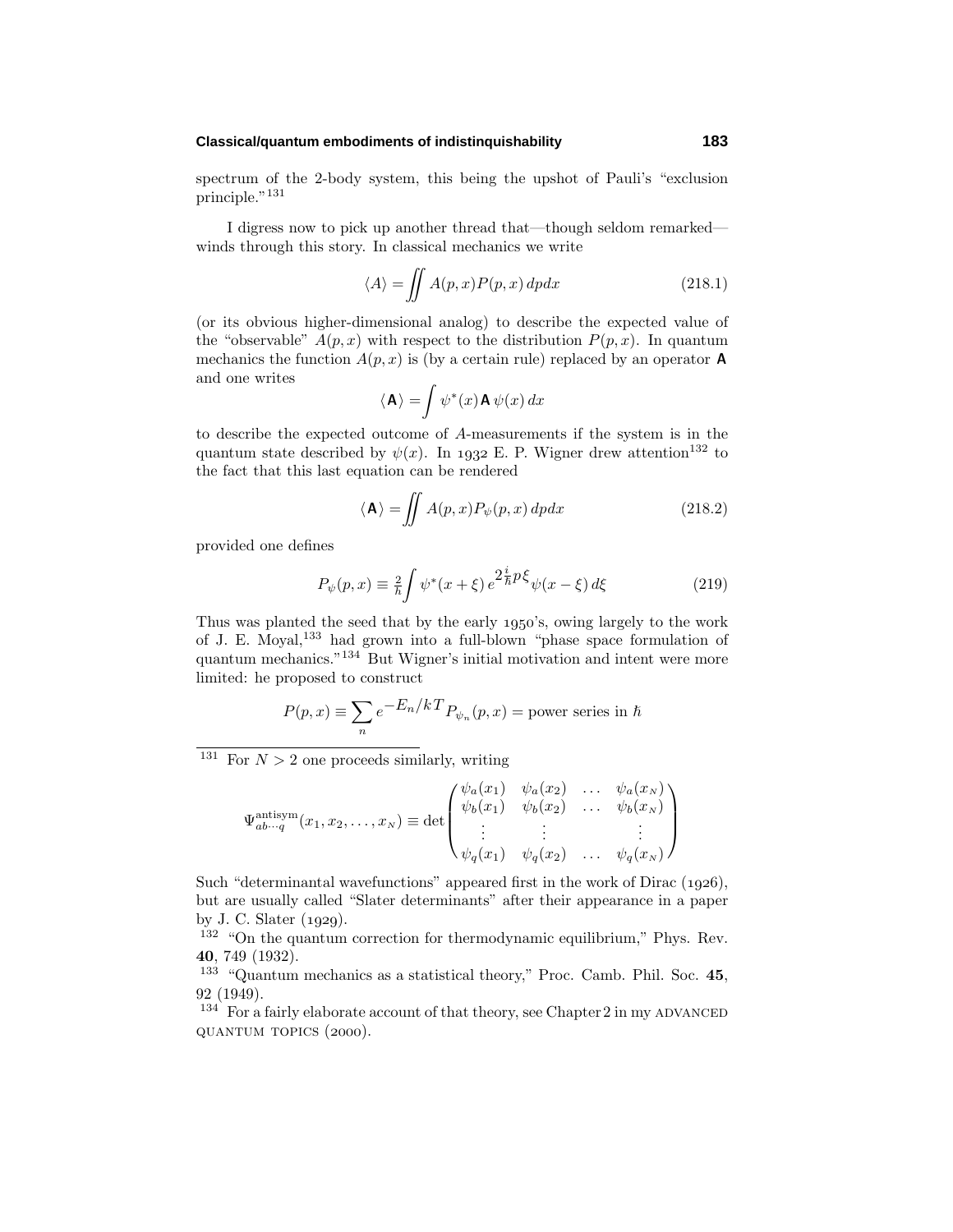and—by exploiting the fact that  $(218.1)$  anjd  $(218.2)$  are structurally identical thus to expose the successive quantum corrections to the statements of classical statistical mechanics.

My own objective, at the moment, is to describe the symmetry properties that the Wigner distribution inherits from those of the *N*-particle wave function, and that might serve to distinguish it from the simple permutational symmetry that is universal within the classical theory of indistinguishable particles. $^{135}$ Looking to the evaluation of  $P_{\Psi_{ab}}(p_1, p_2, x_1, x_2)$  in the bosonic/fermionic cases, we find

$$
\left(\frac{2}{h}\right)^{2} \frac{1}{2} \iint \left\{ \psi_{a}^{*}(x_{1} + \xi_{1}) \psi_{b}^{*}(x_{2} + \xi_{2}) \pm \psi_{b}^{*}(x_{1} + \xi_{1}) \psi_{a}^{*}(x_{2} + \xi_{2}) \right\} \n\cdot e^{2\frac{i}{h}(p_{1}\xi_{1}+p_{2}\xi_{2})} \n\cdot \left\{ \psi_{a}(x_{1} - \xi_{1}) \psi_{b}(x_{2} - \xi_{2}) \pm \psi_{b}(x_{1} - \xi_{1}) \psi_{a}(x_{2} - \xi_{2}) \right\} d\xi_{1} d\xi_{2} \n= \frac{1}{2} \left\{ \frac{2}{h} \int \psi_{a}^{*}(x_{1} + \xi_{1}) e^{2\frac{i}{h}p_{1}\xi_{1}} \psi_{a}(x_{1} - \xi_{1}) d\xi_{1} \right\} \n\cdot \left\{ \frac{2}{h} \int \psi_{b}^{*}(x_{2} + \xi_{2}) e^{2\frac{i}{h}p_{2}\xi_{2}} \psi_{b}(x_{2} - \xi_{2}) d\xi_{2} \right\} \n+ \frac{1}{2} \left\{ \frac{2}{h} \int \psi_{b}^{*}(x_{1} + \xi_{1}) e^{2\frac{i}{h}p_{1}\xi_{1}} \psi_{b}(x_{1} - \xi_{1}) d\xi_{1} \right\} \n\cdot \left\{ \frac{2}{h} \int \psi_{a}^{*}(x_{2} + \xi_{2}) e^{2\frac{i}{h}p_{2}\xi_{2}} \psi_{a}(x_{2} - \xi_{2}) d\xi_{2} \right\} \n\pm \frac{1}{2} \left\{ \frac{2}{h} \int \psi_{a}^{*}(x_{1} + \xi_{1}) e^{2\frac{i}{h}p_{1}\xi_{1}} \psi_{b}(x_{1} - \xi_{1}) d\xi_{1} \right\} \n\cdot \left\{ \frac{2}{h} \int \psi_{b}^{*}(x_{2} + \xi_{2}) e^{2\frac{i}{h}p_{2}\xi_{2}} \psi_{a}(x_{2} - \xi_{2}) d\xi_{2} \right\} \n\pm \frac{1}{2} \left\{ \frac{2}{h} \int \psi_{b}^{*}(x_{1} + \
$$

which is (in both the bosonic and the fermionic cases) manifestly symmetric under  $(p_1, x_1) \rightleftarrows (p_2, x_2)$  exchange, and in the fermionic case clearly vanishes

$$
\int P_{\psi}(p_1, p_2, \dots, p_N, x_1, x_2, \dots, x_N) dp_1 dp_1 \cdots dp_N = |\Psi(x_1, x_2, \dots, x_N)|^2
$$

and that the expression on the right is symmetric for both bosons and fermions.

 $135$  We note, in this connection, that  $(219)$  is readily shown to supply the "marginal distribution"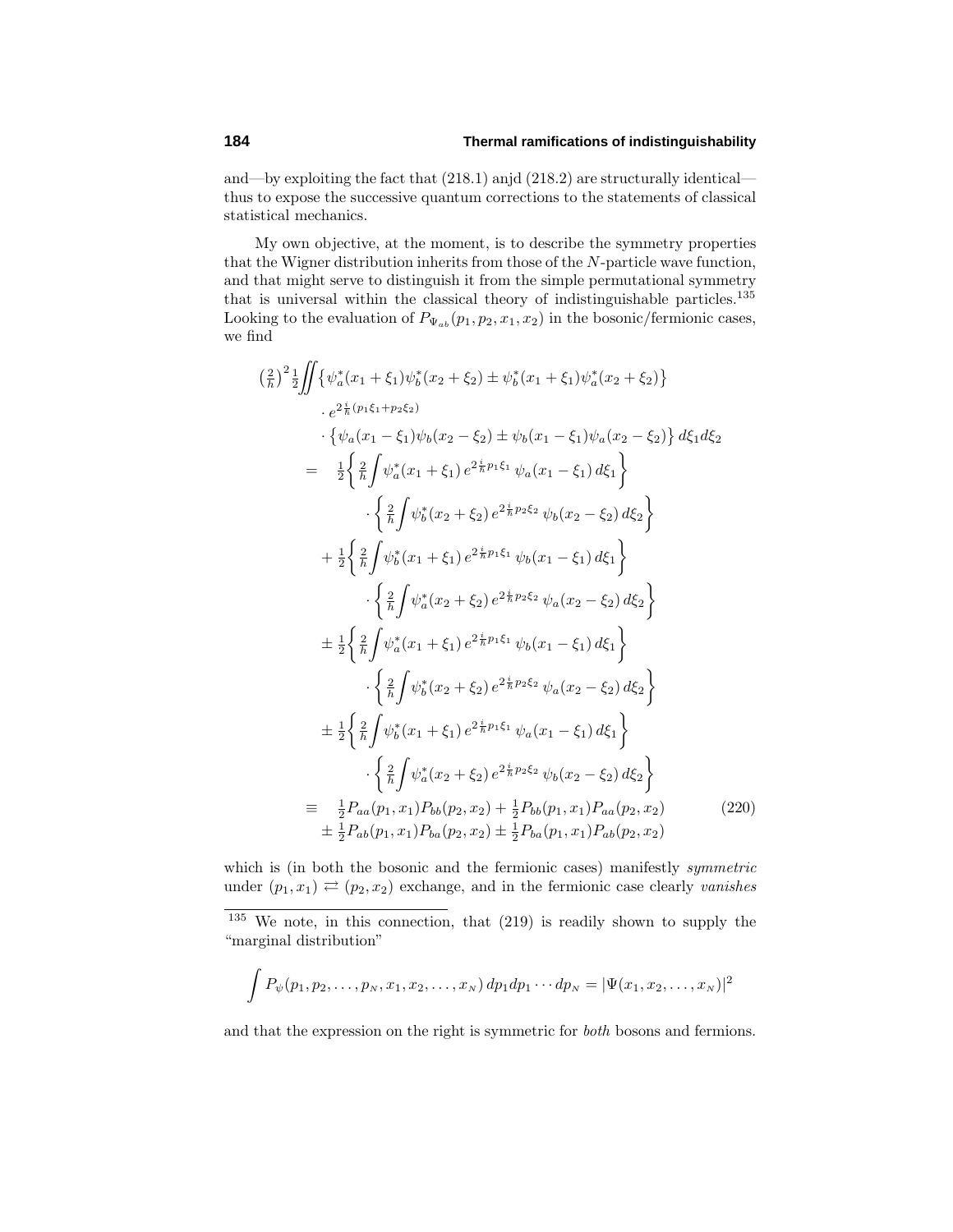### **Three ennumerations of the distinguishable energy states 185**

everywhere if  $a = b$ . If  $(p_1, x_1)$  and  $(p_2, x_2)$  refer to the same phase point—call it  $(p, x)$ —then the expression  $(220)$  becomes

$$
P_{aa}(p,x)P_{bb}(p,x) \pm P_{ab}(p,x)P_{ba}(p,x) : \quad \begin{cases} \text{bosonic case} \\ \text{fermionic case} \end{cases}
$$

If, on the other hand, the identical particles were distinguishable then for the distinct unsymmetrized states  $\Psi_{ab}(x_1, x_2)$  and  $\Psi_{ba}(x_1, x_2)$  the Wigner process gives

$$
\Psi_{ab}(x_1, x_2) \longrightarrow P_{aa}(p_1, x_1)P_{bb}(p_2, x_2)
$$
  
\n
$$
\Psi_{ba}(x_1, x_2) \longrightarrow P_{bb}(p_1, x_1)P_{aa}(p_2, x_2)
$$

both of which become

$$
P_{aa}(p,x)P_{bb}(p,x)
$$

at coincident phase points. Evidently

- bosonic symmetry increases the likelihood of coincidence;
- fermionic antisymmetry decreases the likelihood of coincidence.

The same point will emerge in a different way from the discussion to which we now turn:<sup>136</sup>

**3. Distinguishable states of a system of indistinguishable particles.** If we would describe the thermodynamics of a system  $\mathfrak S$  of "particles," and if we elect to work within the macrocanonical formalism *...*then we have first to determine the number  $g(E, N)$  of distinct ways that the system can possess energy  $E$ (and then—as a separate activity—to use that information to compute the partition function  $Z$ ). It is in this connection that the *indistinguishability* of the particles—and, more particularly, whether they are bosons or fermions becomes relevant, for it bears directly upon the questions

• what system-states can be constructed?

• how are they to be counted?

A simple example serves to illustrate the points at issue:

Let  $\mathfrak{S}$  be a 2-particle system. Let  $\epsilon_1$ ,  $\epsilon_2$  and  $\epsilon_3$  be the energies available to each individual particle, which we assume to be identical and non-interactive. The system-energy is (by the latter assumption) the sum of the particle energies. Proceeding initially on the assumption that the particles—though identical are distinguishable, let A and B be their names. The possible configurations of the system, and their associated energies, are shown in Table 1. The partition function of our toy system is

$$
Z = e^{-\beta(2\epsilon_1)} + e^{-\beta(2\epsilon_2)} + e^{-\beta(2\epsilon_3)} + 2e^{-\beta(\epsilon_1 + \epsilon_2)} + 2e^{-\beta(\epsilon_1 + \epsilon_3)} + 2e^{-\beta(\epsilon_2 + \epsilon_3)}
$$

If the particles are in fact not distinguishable then Gibbs would have us divide

<sup>&</sup>lt;sup>136</sup> Since  $P(\boldsymbol{p}_1,\ldots,\boldsymbol{p}_N,\boldsymbol{x}_1\ldots,\boldsymbol{x}_N)$  is permutationally symmetric in all cases, it becomes a challenge to extract from the Wigner formalism a statement equivalent to the familiar requirement that  $\Psi(\mathbf{x}_1, \ldots, \mathbf{x}_N)$  must be either symmetric or antisymmetric.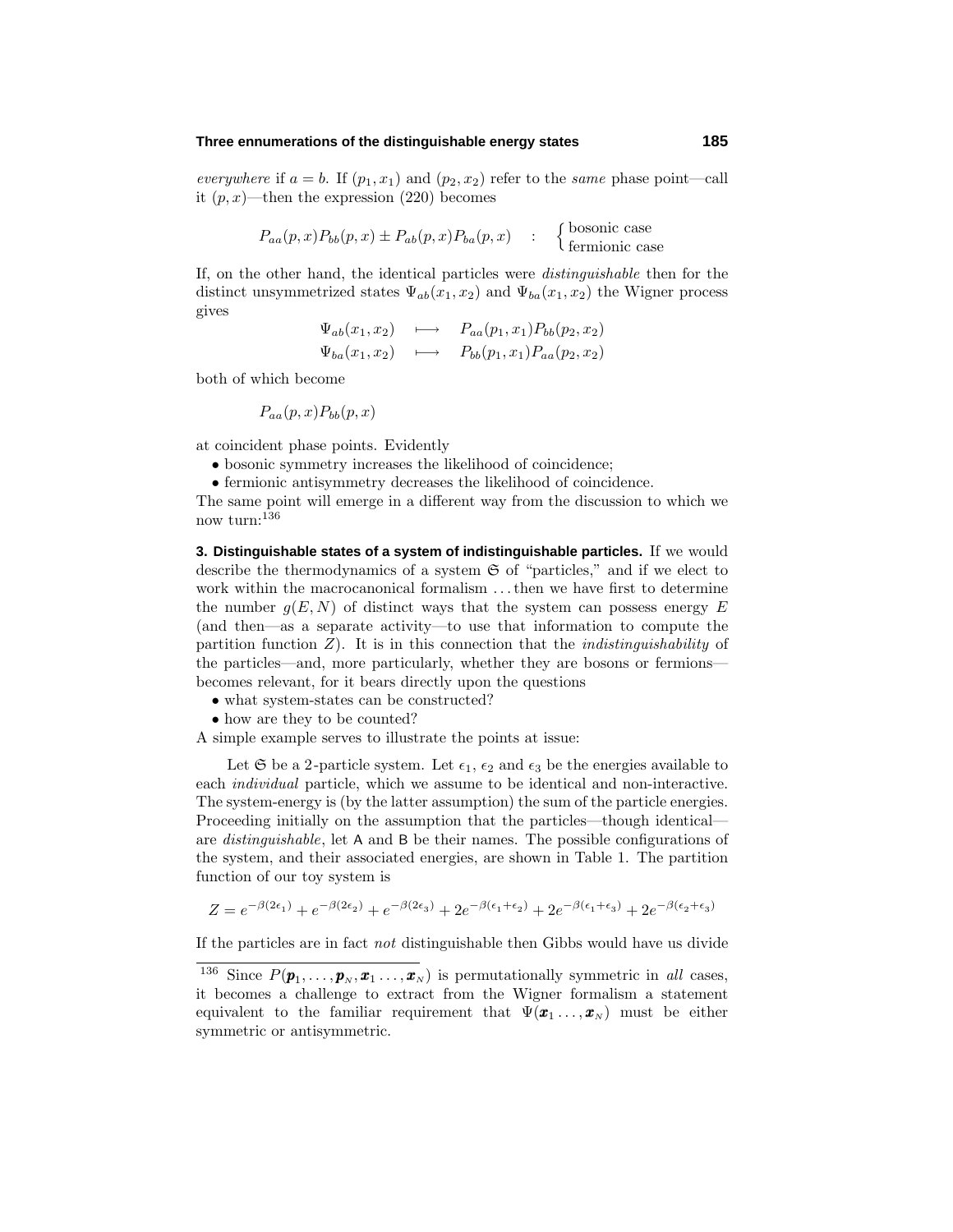

Table 1: Configurations and energies available to a 2-particle system of identical but distinguishable particles, each of which has a 3-energy spectrum. If the particles are in fact indistinguishable then Gibbs recommends an adjustment

$$
g(E,2) \quad \longmapsto \quad \frac{1}{2!}g(E,2)
$$

that results in what—for historical reasons unknown to  $me-$ is conventionally called **Boltzmann statistics**. The adjustment deals  $effectively with the bottom six states, but overcompensates in the$ top three cases.

by 2!, writing

$$
Z_{\text{Boltzmann}} = \frac{1}{2}e^{-\beta(2\epsilon_1)} + \frac{1}{2}e^{-\beta(2\epsilon_2)} + \frac{1}{2}e^{-\beta(2\epsilon_3)} + e^{-\beta(\epsilon_1 + \epsilon_2)} + e^{-\beta(\epsilon_1 + \epsilon_3)} + e^{-\beta(\epsilon_2 + \epsilon_3)}
$$
(221)

If, on the other hand, we assume the particles to be (quantum mechanical) bosons then we obtain the data shown in Table 2, which gives

$$
Z_{\text{Bose-Einstein}} = e^{-\beta(2\epsilon_1)} + e^{-\beta(2\epsilon_2)} + e^{-\beta(2\epsilon_3)} + e^{-\beta(\epsilon_1 + \epsilon_3)} + e^{-\beta(\epsilon_1 + \epsilon_3)} + e^{-\beta(\epsilon_2 + \epsilon_3)}
$$
(222)

in which the first three terms on the right (the "diagonal" terms) are enhanced relative to their occurance in the classical construct  $Z_{\text{Boltzmann}}$ .

If, finally, we assume the particles to be (quantum mechanical) fermions then we obtain the data shown in Table 3, which gives

$$
Z_{\text{Fermi-Dirac}} = e^{-\beta(\epsilon_1 + \epsilon_2)} + e^{-\beta(\epsilon_1 + \epsilon_3)} + e^{-\beta(\epsilon_2 + \epsilon_3)} \tag{223}
$$

in which the "diagonal" terms have been extinguished.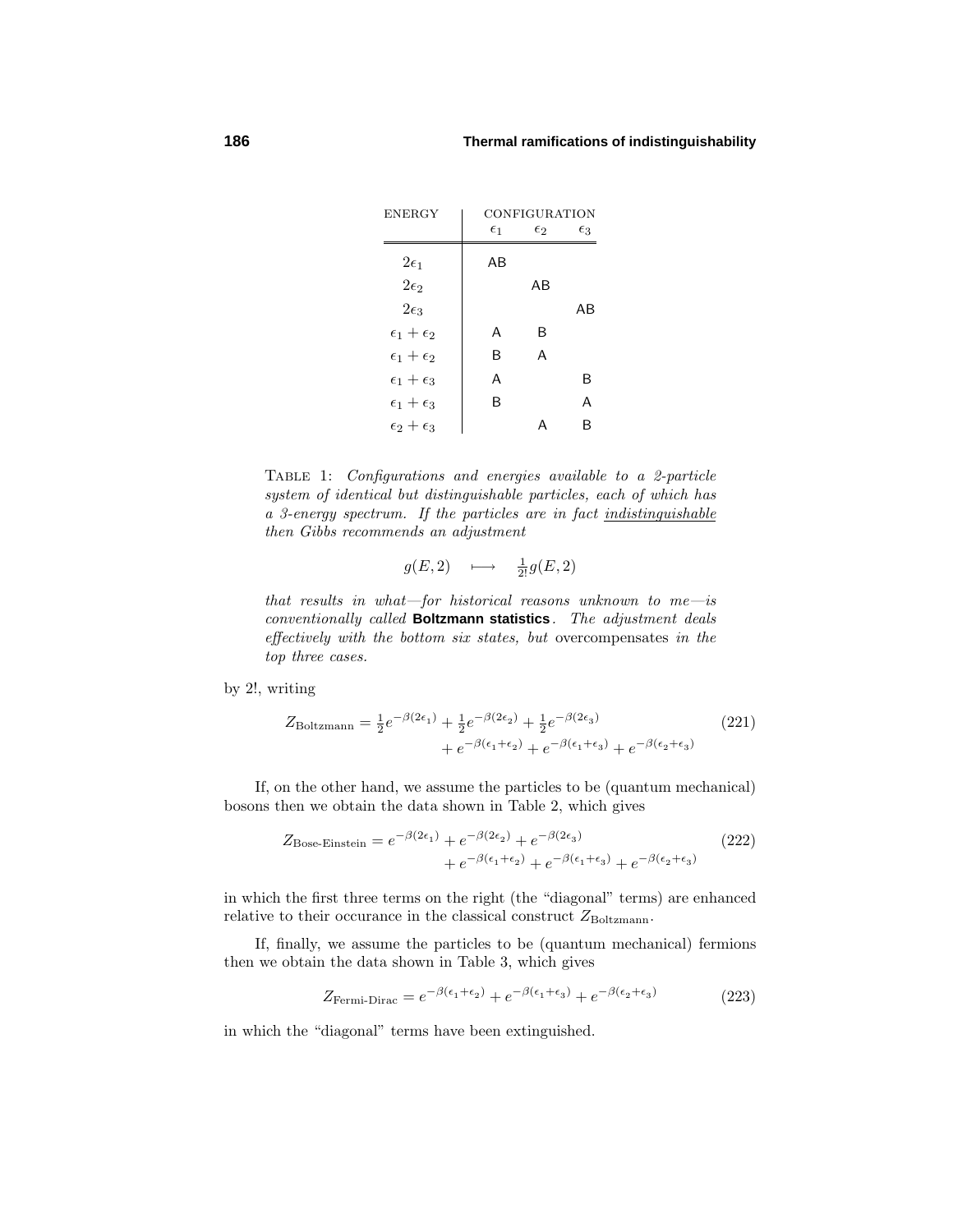| <b>ENERGY</b>           |              | CONFIGURATION |              |
|-------------------------|--------------|---------------|--------------|
|                         | $\epsilon_1$ | $\epsilon_2$  | $\epsilon_3$ |
| $2\epsilon_1$           | ХX           |               |              |
| $2\epsilon_2$           |              | ХX            |              |
| $2\epsilon_3$           |              |               | xх           |
| $\epsilon_1+\epsilon_2$ | X            | X             |              |
| $\epsilon_1+\epsilon_3$ | X            |               | X            |
| $\epsilon_2+\epsilon_3$ |              | x             | x            |

TABLE 2: States available to a 2-particle system of 3-state bosons. Such systems obey **Bose-Einstein statistics**.

| <b>ENERGY</b>           |              | CONFIGURATION |    |
|-------------------------|--------------|---------------|----|
|                         | $\epsilon_1$ | E2            | Eз |
| $\epsilon_1+\epsilon_2$ | x            | x             |    |
| $\epsilon_1+\epsilon_3$ | x            |               | x  |
| $\epsilon_2+\epsilon_3$ |              | x             | x  |

Table 3: States available to a 2-particle system of 3-state fermions. Such systems obey **Fermi-Dirac statistics**.

It should, however, be borne in mind that fermions possess spin  $s = \frac{1}{2}, \frac{3}{2}, \frac{5}{2}, \ldots$ and so possess  $2s + 1 = 2, 4, 6, \ldots$  internal degrees of freedom. Electrons, for example, come in "two flavors:" "spin up" and "spin down." This circumstance expands the options, alters the state-counting details. If we allow ourselves to assume—unrealistically—that the energetics of a fermionic system are flavorinsensitive then Table 3 expands to assume the form of Table 4.

The tabulated data, though it refers to a toy system, does lend support to the informal proposition (page 185) that—relative to Gibbs' classical theory of indistinguishability (Boltzmann statistics)—particles subject to Bose-Einstein statistics love to cohabit states, while particles subject to Fermi-Dirac statistics refuse to.

"State-counting by tabulation" becomes unworkable in physically realistic situations (*i.e.*, as the number of energy levels  $\epsilon_i$  grows to infinity and the number *N* of particles becomes thermodynamically large). More powerful methods are required, but before we become lost in the details it is well to recognize them for what they are: counting procedures.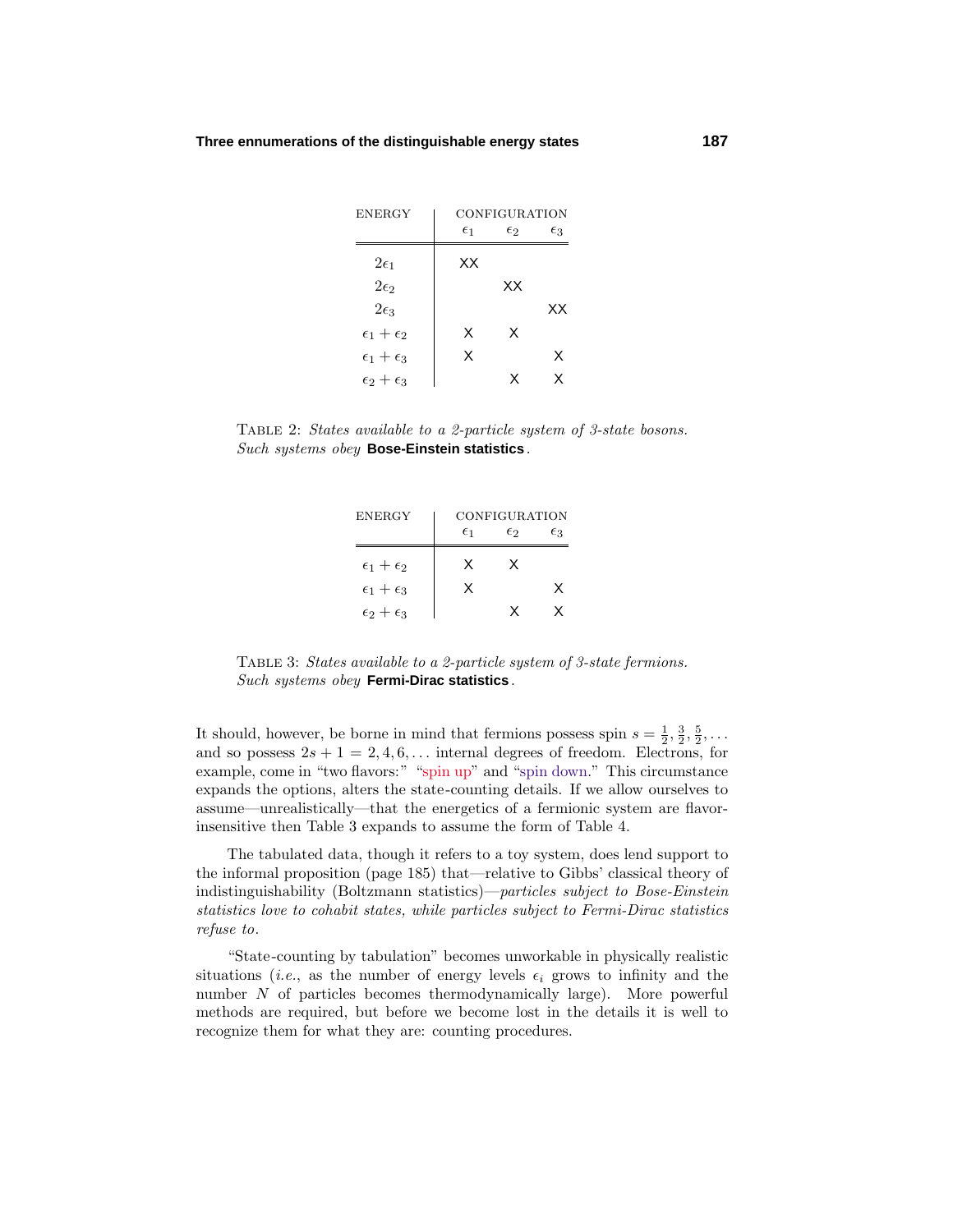| <b>ENERGY</b>           |              | CONFIGURATION |              |
|-------------------------|--------------|---------------|--------------|
|                         | $\epsilon_1$ | $\epsilon_2$  | $\epsilon_3$ |
| $2\epsilon_1$           | XX           |               |              |
| $2\epsilon_2$           |              | XX            |              |
| $2\epsilon_3$           |              |               | XX           |
| $\epsilon_1+\epsilon_2$ | X            | X             |              |
| $\epsilon_1+\epsilon_2$ | X            | X             |              |
| $\epsilon_1+\epsilon_2$ | X            | X             |              |
| $\epsilon_1+\epsilon_2$ | X            | X             |              |
| $\epsilon_1+\epsilon_3$ | X            |               | x            |
| $\epsilon_1+\epsilon_3$ | X            |               | X            |
| $\epsilon_1+\epsilon_3$ | X            |               | X            |
| $\epsilon_1+\epsilon_3$ | X            |               | X            |
| $\epsilon_2+\epsilon_3$ |              | х             | X            |
| $\epsilon_2+\epsilon_3$ |              | X             | X            |
| $\epsilon_2+\epsilon_3$ |              | X             | X            |
| $\epsilon_2+\epsilon_3$ |              | X             | X            |

Table 4: States available to a 2-particle system of 3-state fermions if each fermion comes in two flavors.

**4. State counting by a generating function technique.** Let us persist (compare page 181) in our "quantum mechanical ideal gas"-like assumption, to wit: that  $\mathfrak S$  is assembled from non-interactive identical particles (not, for the moment, assumed to be indistinguishable), each of which is described

 $\mathbf{h}\psi_{\alpha} = \epsilon_{\alpha}\psi_{\alpha}$  :  $\epsilon_{\alpha}$  is  $g_{\alpha}$ -fold degenerate

The state of  $\mathfrak{S}$  is described most conveniently by the set  $\{n_1, n_2, \ldots, n_\alpha, \ldots\}$ of **occupation numbers**:

 $n_{\alpha} \equiv$  number of particles in state  $\psi_{\alpha}$ 

Necessarily  $n_{\alpha} \geqslant 0$  (all  $\alpha$ ) and

$$
N = \sum_{\alpha} n_{\alpha} \tag{224}
$$

If the particles are distinguishable then (by a simple combinatoric argument) system-states of energy

$$
E=\sum_{\alpha}n_{\alpha}\epsilon_{\alpha}
$$

can be constructed in a total of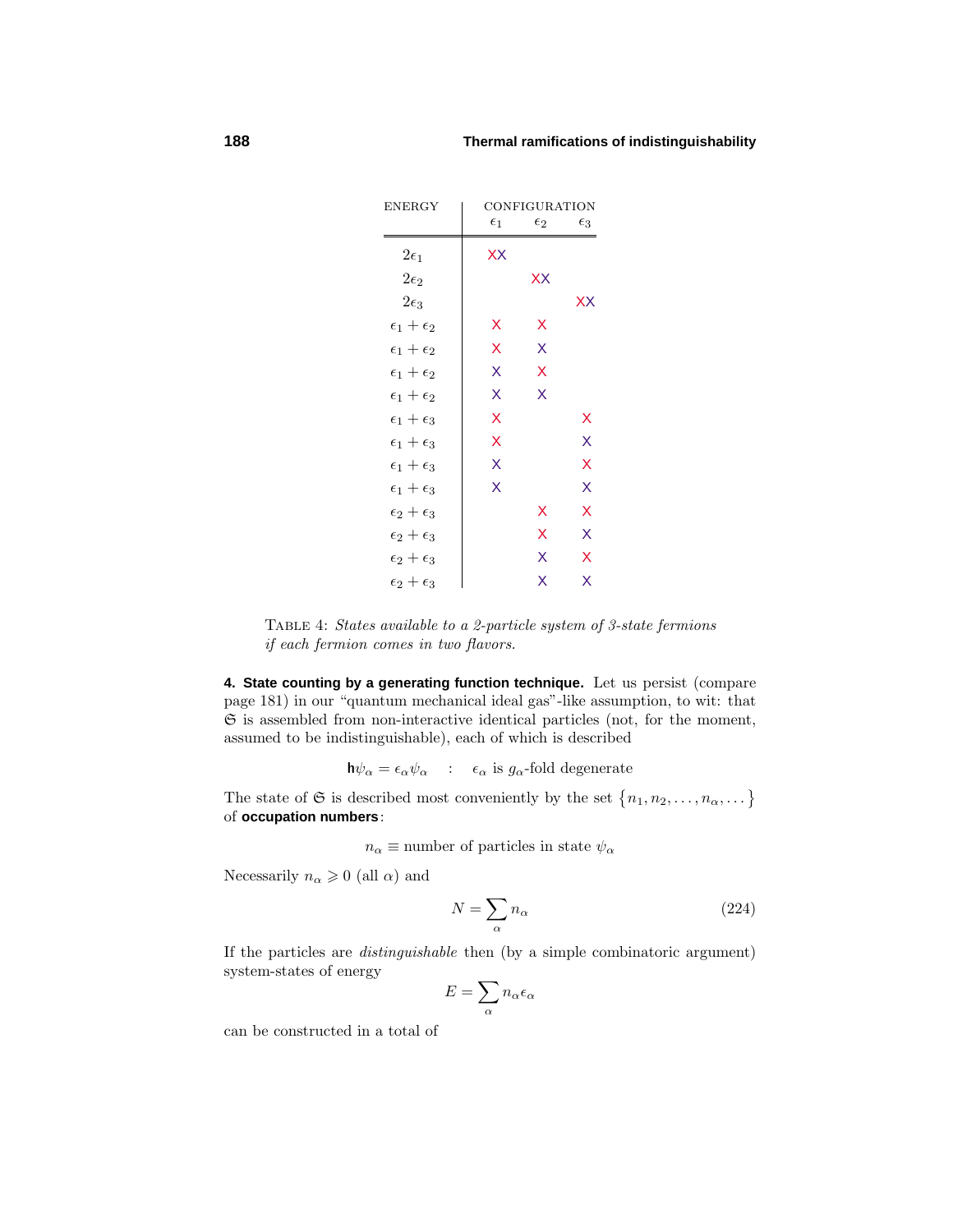### **One approach to the state counting problem 189**

$$
G(E, N) = \frac{N!}{n_1! n_2! \cdots} g_1^{n_1} g_2^{n_2} \cdots
$$
 (225)

distinct ways, so the partition function becomes

$$
Z = \sum_{\{n\}} G(E) e^{-\beta E} dE = \sum_{\{n\}}' \frac{N!}{n_1! n_2! \dots} g_1^{n_1} g_2^{n_2} \dots e^{-\beta \sum_{\alpha} n_{\alpha} \epsilon_{\alpha}}
$$

$$
= \sum_{\{n\}}' \frac{N!}{n_1! n_2! \dots} \left( g_1 e^{-\beta \epsilon_1} \right)^{n_1} \left( g_2 e^{-\beta \epsilon_2} \right)^{n_2} \dots
$$

where (as henceforth) the prime on  $\Sigma'$  signifies that the summation is to be carried out subject to the constraint  $\sum_{\alpha} n_{\alpha} = N$ . From the multinomial theorem it follows that the preceding result can be expressed

$$
= (g_1 e^{-\beta \epsilon_1} + g_2 e^{-\beta \epsilon_2} + \cdots)^N
$$
  
=  $\mathcal{Z}^N$  (226)

$$
\mathcal{Z} \equiv \sum_{\alpha} g_{\alpha} e^{-\beta \epsilon_{\alpha}} \tag{227}
$$

Now bring into play the assumption that the particles are indistinguishable, first in the weak (classical) sense "undistinguished." Gibbs/Boltzmann respond by after-the-fact adjustment

$$
Z \longrightarrow Z_{\text{Boltzman}} \equiv \frac{1}{N!} \mathcal{Z}^N \tag{228}
$$

But—as we have seen—in a quantum mechanical context "undistinguished" becomes "indistinguishable in principle," and more serious tailoring is required. In the bosonic case  $(\Psi \text{ symmetric})$  the occupation numbers can assume any values, but the combinatorial considerations that gave rise to the multinomial coefficients in  $(225)$  lose their force. In the fermionic case ( $\Psi$  antisymmetric) the exclusion principle entails that one can place

- 1 particle in the  $\alpha^{\text{th}}$  state in  $g_{\alpha}$  ways
- 2 particles in the  $\alpha^{\text{th}}$  state in  $g_{\alpha}(g_{\alpha}-1)/2!$  ways
- 3 particles in the  $\alpha^{th}$  state in  $g_{\alpha}(g_{\alpha}-1)(g_{\alpha}-2)/3!$  ways
- . . .

 $g_{\alpha}$  particles in the  $\alpha$ <sup>th</sup> state in only one way

and cannot squeeze more than  $g_\alpha$  particles into that state. So we have

$$
G(E, N) = \begin{cases} g_1^{n_1} g_2^{n_2} \cdots & : \text{ Bose-EINSTEIN} \\ \begin{pmatrix} g_1 \\ n_1 \end{pmatrix} \begin{pmatrix} g_2 \\ n_2 \end{pmatrix} \cdots & : \text{FERMI-DIRAC} \end{cases}
$$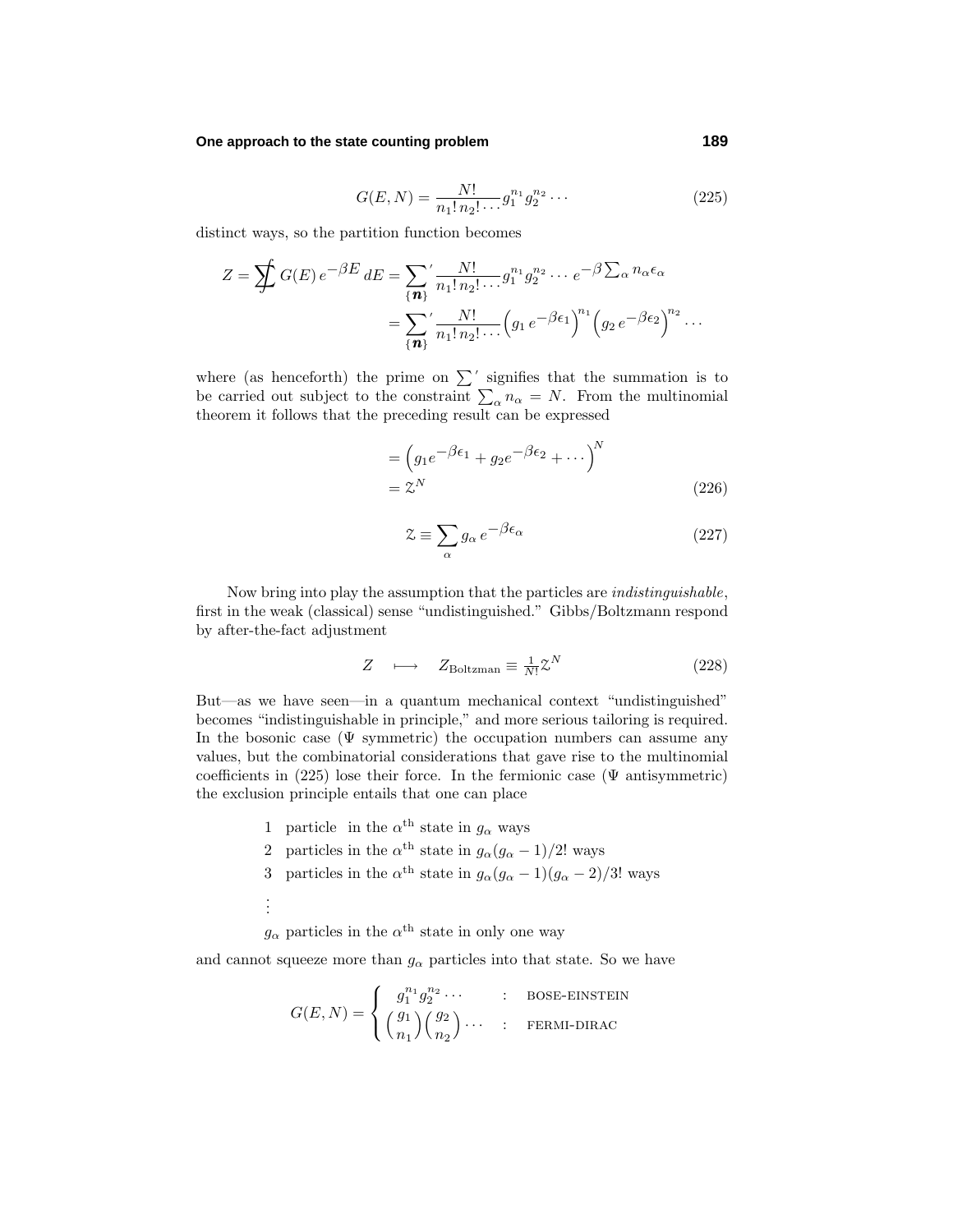In developing the characteristic implications of those two statements we will find it convenient to assume—recognizing that in the fermionic case this does not make much physical sense—that  $g_{\alpha} = 1$  (all  $\alpha$ ): then in both cases we have  $G(E, N) = 1$  for all allowed sets  $\{n\}$ , giving

$$
Z = \sum_{\{\mathbf{n}\}}' e^{-\beta \sum_{\alpha} n_{\alpha} \epsilon_{\alpha}}
$$
  
= 
$$
\sum_{\{\mathbf{n}\}}' \left( e^{-\beta \epsilon_1} \right)^{n_1} \left( e^{-\beta \epsilon_2} \right)^{n_2} \cdots
$$
 is 
$$
BOTH \; CASES
$$
 (229)

The difference between the cases resides now in the circumstance that

- each  $n_{\alpha}$  ranges on  $\{0, 1, 2, 3, \dots\}$  in the Bose-Einstein case
- each  $n_{\alpha}$  ranges on  $\{0,1\}$  in the Fermi-Dirac case.

The evaluation of  $Z_{\text{Bose-Einstein}}$  and  $Z_{\text{Fermi-Dirac}}$  acquires its difficulty (such as it is) from the circumstance that the summation is subject to a constraint. If it were permissible to ignore the constraint then it would follow at once from (229) that

$$
Z_{\text{Bose-Einstein}} = \prod_{\alpha} \frac{1}{1 - e^{-\beta \epsilon_{\alpha}}}
$$
(230.1)

$$
Z_{\text{Fermi-Dirac}} = \prod_{\alpha} 1 + e^{-\beta \epsilon_{\alpha}} \tag{230.2}
$$

Our problem is to figure out some way to take the constraint (224) into account. Diverse approaches to the problem have been described in the literature. They come in richly assorted degrees of difficulty and conceptual clarity, and can be classified under three broad heads:

- **combinatorial methods**
- the **method of the grand canonical ensemble**, wherein *N*—which is never known with precision anyway—is considered to be variable, and governed by a distribution function of the form  $e^{-\mu N}$
- **generating function methods**.

It is one of the latter that I proceed now to describe.<sup>137</sup>

Defining functions

$$
f_{\text{E-B}}(z) \equiv \prod_{\alpha} (1 - z e^{-\beta \epsilon_{\alpha}})^{-1}
$$

$$
f_{\text{F-D}}(z) \equiv \prod_{\alpha} (1 + z e^{-\beta \epsilon_{\alpha}})^{+1}
$$

we propose to extract the terms that are homogeneous of degree  $N$  in  $z$ ; *i.e.*, to look to the coefficient of  $z^N$  in the Maclaurin expansion of  $f(z)$ :

$$
Z_N = \tfrac{1}{N!} f^{(N)}(z) \Big|_{z=0}
$$

My argument has been adapted from E. Schrödinger, $4$  page 45 et seq.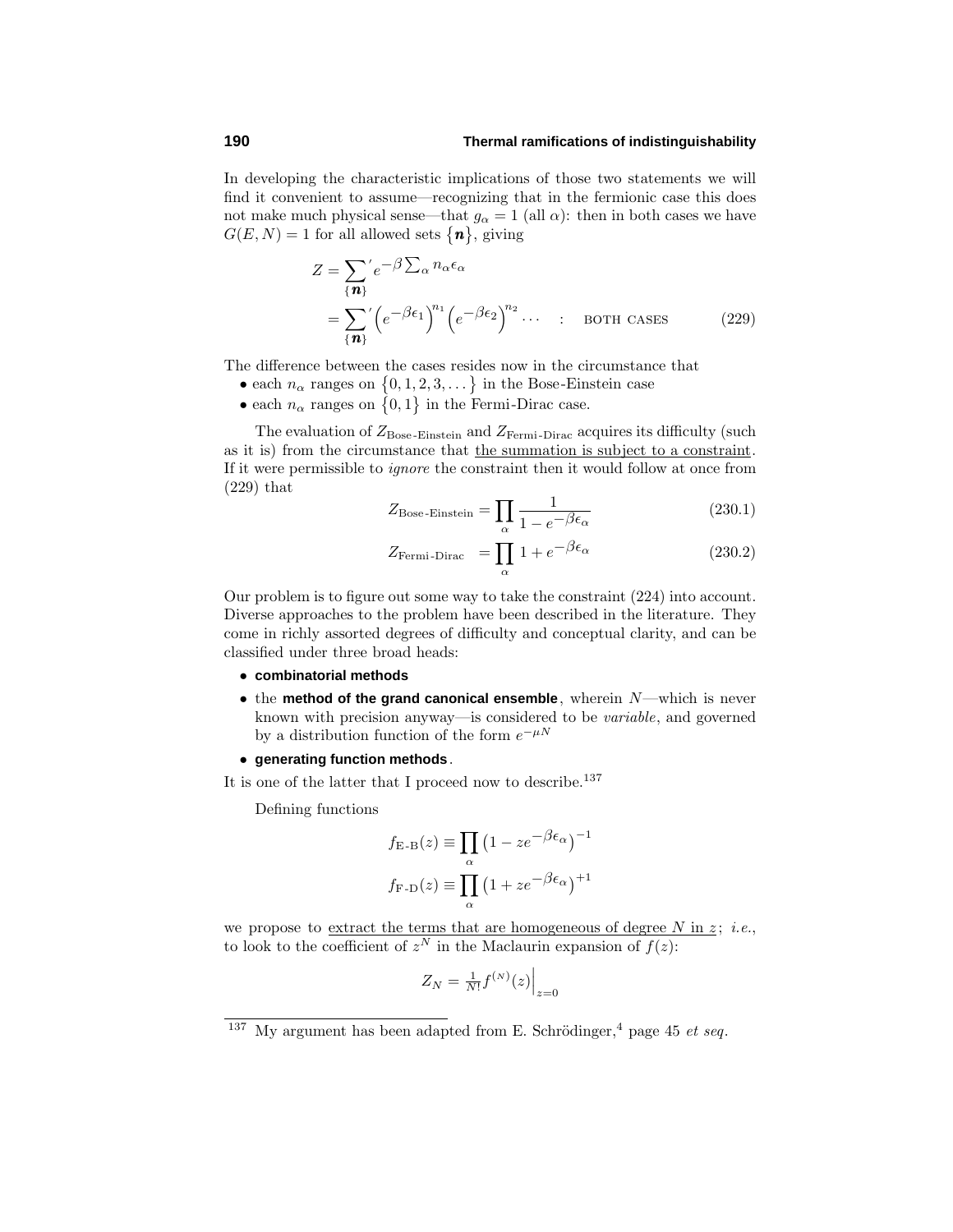### **One approach to the state counting problem 191**

REMARK: Here and below it will be my practice to omit  $E-B$  and  $F-D$  subscripts from expressions and equations that pertain identically to both cases. I will, as here, use the subscript  $_N$  to identify results that pertain to *N*-particle systems.

Evidently it is in quite a standard sense

$$
f(z) = \sum_{N} \frac{1}{N!} Z_N z^N
$$

in that the functions  $f(z)$  serve to "generate"—for all N's at once—the partition functions  $Z_N$ . Direct evaluation of the derivative (which might be of order  $\approx 10^{23}$ !) being quite out of the question, we resort at this point to some celebrated two-step trickery devised by C. G. Darwin & R. H. Fowler in  $1922.<sup>138</sup>$ First, we employ this corollary

$$
\frac{d^n}{da^n}f(a) = \frac{1}{2\pi i} \oint_{\mathcal{C}} \frac{f(z)}{(z-a)^{n+1}} dz
$$

of the Cauchy integral theorem

$$
f(a) = \frac{1}{2\pi i} \oint_{\mathcal{C}} \frac{f(z)}{z - a} dz
$$

to write

$$
Z_N = \frac{1}{2\pi i} \oint_{\mathcal{C}} \frac{f(z)}{z^{N+1}} \, dz
$$

where the contour  $C$  is subject only to the restrictions  $(i)$  that it encircles the origin and  $(ii)$  that it envelops no pole except the pole at the origin. With the observation that the preceding equation can be written

$$
=\frac{1}{2\pi i}\oint_{\mathcal{C}}e^{Ng(z)}\,dz\tag{231}
$$

$$
Ng(z) \equiv -(N+1)\log z + \log f(z) \qquad (232)
$$

we find ourselves positioned to orchestrate the second part of the trick, which is to use standard asymptotic methods to approximate the integral in the limit that *N* becomes very (which is to say: thermodynamically) large.

<sup>&</sup>lt;sup>138</sup> C. G. Darwin ( $1887-1962$ ) was a grandson of Charles Darwin, and was a young researcher at Cambridge when he collaborated with Fowler in an effort to place statistical mechanics on a new computational base. In  $1927$  he devised a theory of electrons that anticipated some aspects of Dirac's theory. Soon thereafter he became Master of Christ's College, and devoted the rest of his life to administrative and statesmanly work. R. H. Fowler  $(1887-1962)$  came late to physics, from pure mathematics. In addition to his life-long interest in statistical mechanics and its applications he was influential as one of the first British physicists to cultivate an interest in quantum mechanics. It was a Heisenberg preprint that he passed on to a student that inspired the student (Dirac!) to become active in the field.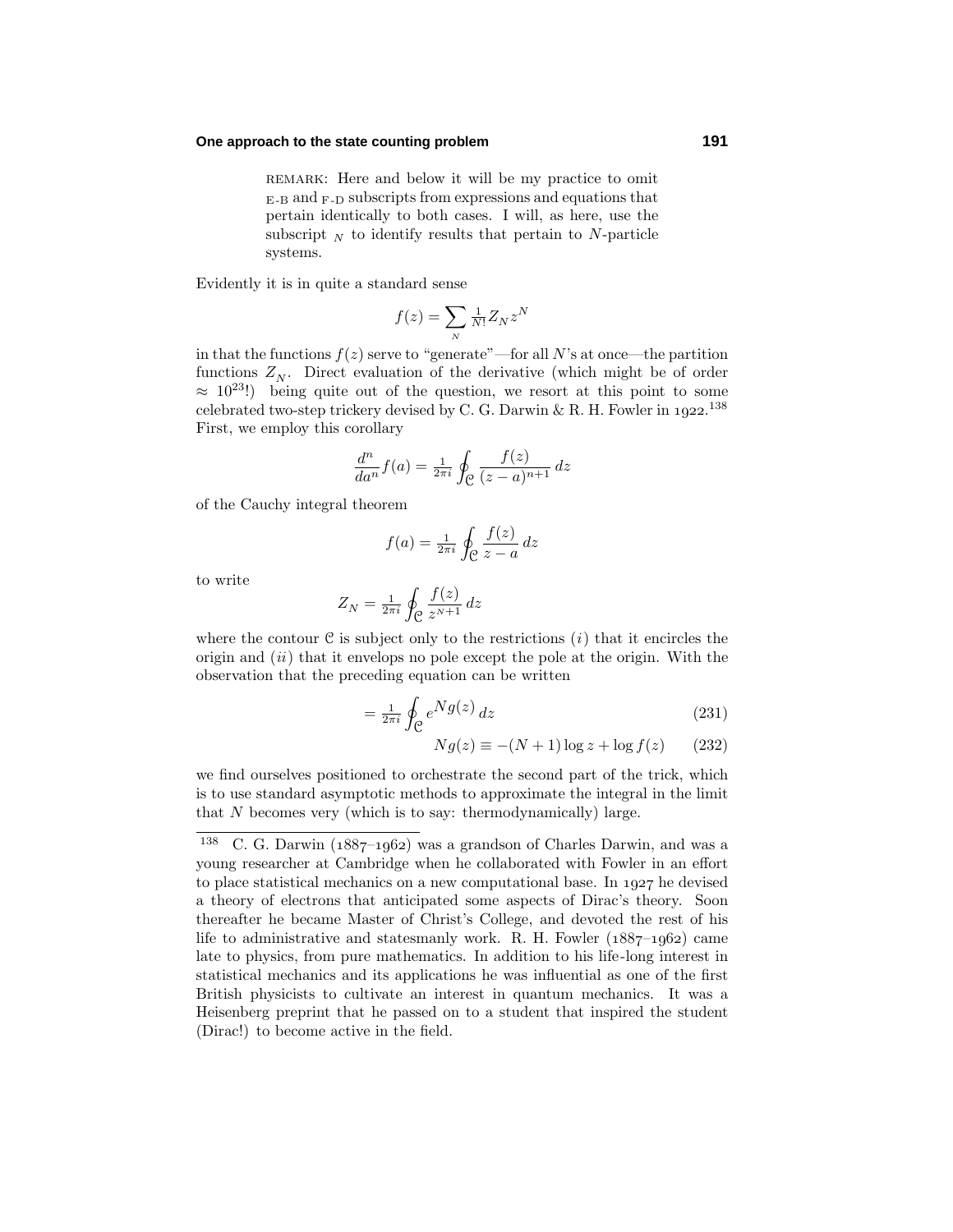We have, by way of preparation, to describe a certain function-theoretic property that we can expect to pertain generally to the functions  $g(z)$ . To that end *...* let the truncated product

$$
f_{\text{eb}}(z) \equiv \frac{1}{(1-z)(1-\frac{1}{2}z)(1-\frac{1}{3}z)(1-\frac{1}{4}z)}
$$

play the role of a typical Bose-Einstein generator  $f_{\text{E-B}}(z)$ , and let

$$
f_{\text{fd}}(z) \equiv (1+z)(1+\frac{1}{2}z)(1+\frac{1}{3}z)(1+\frac{1}{4}z)\cdots(1+\frac{1}{10}z)
$$

relate similarly to the Fermi-Dirac generators  $f_{\text{F-D}}(z)$ .<sup>139</sup> In imitation of (232), define

$$
g_{\text{be}}(z; N) \equiv \frac{\log f_{\text{be}}(z) - (N - 1) \log z}{N}
$$

$$
g_{\text{fd}}(z; N) \equiv \frac{\log f_{\text{fd}}(z) - (N - 1) \log z}{N}
$$

and look to the graphs (Figures 60–63) of the values assumed by those functions on the realaxis. We find that in both cases

- $g(z; N)$  has a pole at the origin;
- $g(z; N)$  has a saddlepoint at a point  $x_0$  on the real axis somewhere to the right of the origin.

The saddlepoint resides, more particularly, at the leading zero of

$$
g'(x;N) = \frac{1}{N} \frac{f'(x)}{f(x)} - \frac{N+1}{N} \frac{1}{x}
$$
 (233)

Now, the asymptotic evaluation of integrals is a lovely subject about which (in view of its many important physicalapplications) physicists tend to know less than they should. The basic ideas go back to Laplace, and were extended in various directions during the course of the  $19<sup>th</sup>$  and early  $20<sup>th</sup>$  Centuries: "Laplace's method" gave rise to the "method of stationary phase" (Stokes and Kelvin) and to the "method of steepest descent" (Riemann and Debye), which is also known as the "saddlepoint method." I have reviewed the bare essentials of the subject on several previous occasions,<sup>140</sup> and must be content on the present occasion simply to quote the result I need *...* which is that

$$
Z_N = \frac{1}{2\pi i} \oint_{\mathcal{C}} e^{Ng(z)} dz \sim e^{Ng(x_0)} \frac{1}{\sqrt{2\pi N g''(x_0)}}
$$

<sup>&</sup>lt;sup>139</sup> It is only for diagramatic convenience that I have set  $\beta \epsilon_n = \log n$ .<br><sup>140</sup> See, for example, MATHEMATICAL THERMODYNAMICS (1967), pages 99–102. See also A. Erdéyli, Asymptotic Expansions  $(1956)$ , Chapter 2. The topic is indexed in R. Courant & D. Hilbert, Methods of Mathematical Physics  $(1967)$ and in many of the more recent "mathematicalmethods" texts. It is treated at length in Chapters 3 & 4 of F. W. J. Olver's Asymptotics and Special Functions  $(1997).$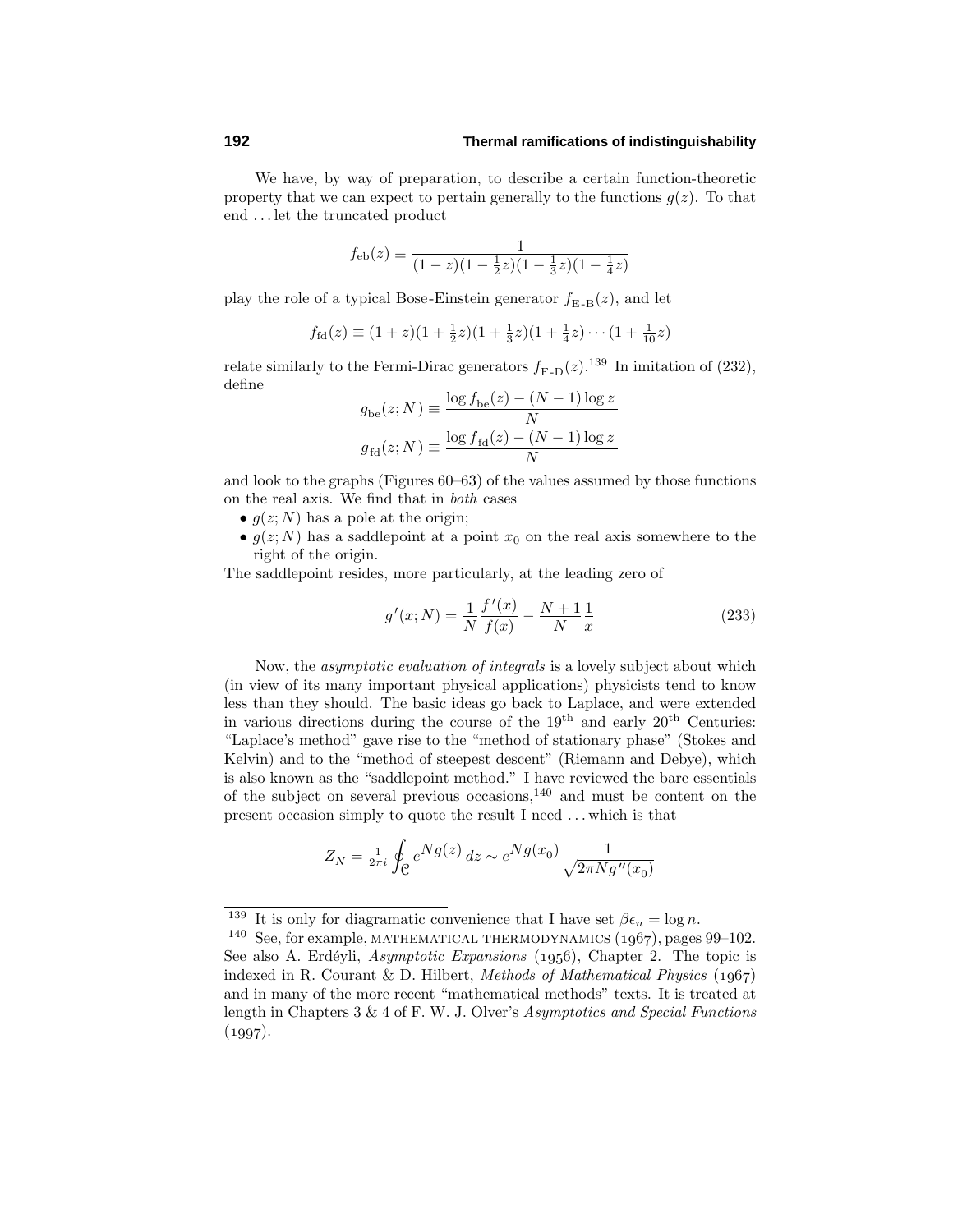

FIGURE 60: Graph of  $f_{eb}(x)$ . That it is alternately positive and negative is entirely characteristic of the general case. The function has unit value at the  $x = 0$  (a fact not evident in figure, where the plotted values of  $f_{eb}$  range from  $-130$  to  $+150$ ) and on the negative *x*-axis drops rapidly/smoothly to zero



FIGURE 61: Graph of  $f_{\text{fd}}(x)$ . The function again has unit value at the origin, and on the negative *x*-axis would be seen to oscillate with decreasing amplitude.

whence

$$
\log Z_N \sim N g(x_0) - \frac{1}{2} \log \left\{ 2 \pi N g''(x_0) \right\}
$$

The second term on the right is, for *N* sufficiently large, dominated by the leading term, and will henceforth be neglected: thus do we obtain

$$
\log Z_N \sim -(N+1)\log x_0 + \log f(x_0)
$$
  
= -(N+1)\log x\_0 \mp \sum\_{\alpha} \log \left\{1 \mp x\_0 e^{-\beta \epsilon\_{\alpha}}\right\} (234)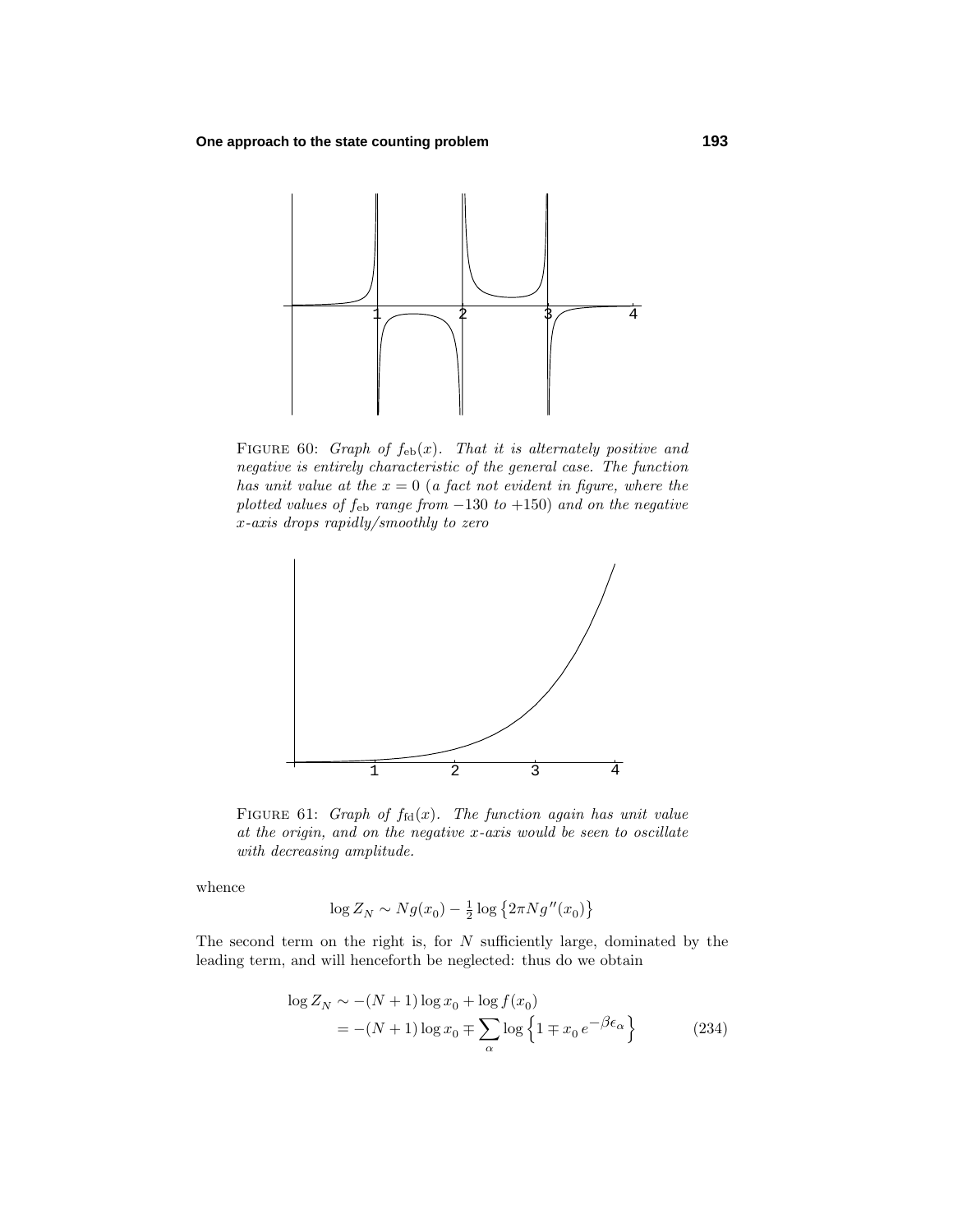

FIGURE 62: Graphs of  $g_{eb}(x; N)$  become progressively lower as N assumes the values 2, 4, 8, 16. The gaps arise because the logarithm of a negative number (see again Figure 60) is imaginary. The point of interest is that  $g_{eb}(x; N)$  is minimal at a point  $x_0$  that, as it happens, approaches ever closer to  $e^{\beta \epsilon_1} = e^{\log 1} = 1$  as N gets larger. The point  $z_0 = x_0 + i0$  marks a <u>saddlepoint</u> of the complex *valued function*  $q_{eb}(z; N)$ .



FIGURE 63: Graphs of  $g_{fd}(x; N)$  also become progressively lower as *N* ranges on 2, 3, 4, 5, 6, 7, 8, 9, 10. Such curves display minima so long as *N* is less than the value at which the infinite product was truncated, but it is in this case not easy to make statements about the location  $x_0$  of the minimum. Again,  $x_0$  marks the location of a saddlepoint of the complex-valued function  $g_{\text{fd}}(z;N)$ .

The very great combinational difficulties implicit in (229) are—by these elegant analytical devices (and in the limit of large *N* )—deposited in a single parameter:  $x_0$ . The question now is this: What is the *value* of  $x_0$ , and what (if any) is its physical significance? The answer to these questions is at least partially clarified by the following observations: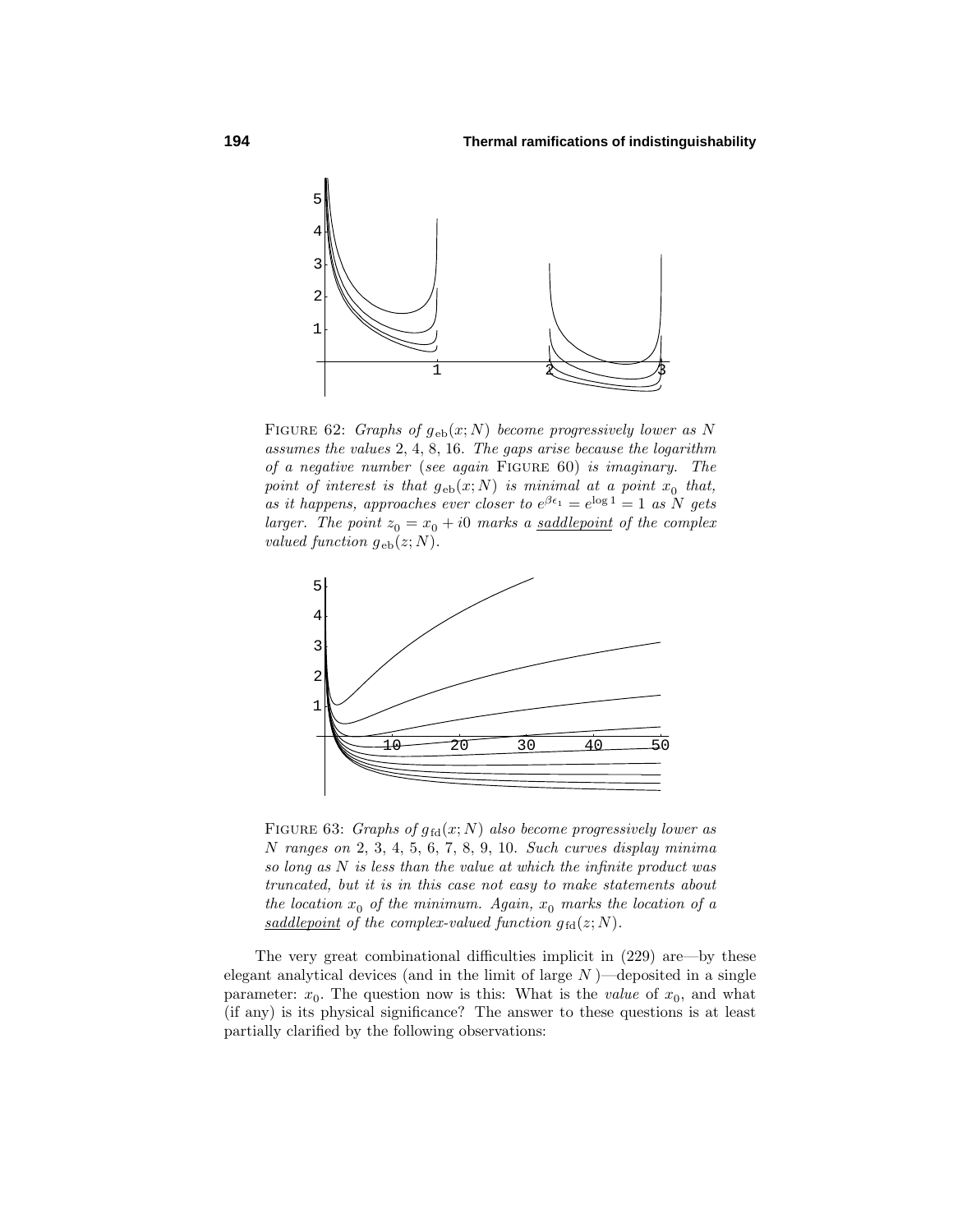### **One approach to the state counting problem 195**

From (233) it follows (in the approximation that  $\frac{N+1}{N} \approx 1$ ) that

$$
N = x_0 \frac{f'(x_0)}{f(x_0)}
$$

But

$$
x \frac{f'(x)}{f(x)} = x \frac{d}{dx} \log \prod_{\alpha} \left( 1 \mp x e^{-\beta \epsilon_{\alpha}} \right)^{\mp 1}
$$

$$
= \mp x \sum_{\alpha} \frac{e^{-\beta \epsilon_{\alpha}}}{1 \mp e^{-\beta \epsilon_{\alpha}}}
$$

$$
= \sum_{\alpha} \frac{1}{\frac{1}{x} e^{\beta \epsilon_{\alpha}} \mp 1}
$$

so we have

$$
N = \sum_{\alpha} \frac{1}{\frac{1}{x_0} e^{\beta \epsilon_{\alpha}} \mp 1}
$$
 (235)

which presents a single occurance of  $x_0$ , and that in a fairly promising place.<sup>141</sup> It is interesting in this connection to observe that

$$
\frac{\partial}{\partial \epsilon_{\alpha}} \log Z_{N} = \mp \frac{\pm \beta x_{0} e^{-\beta \epsilon_{\alpha}}}{1 \mp x_{0} e^{-\beta \epsilon_{\alpha}}} + \frac{\partial x_{0}}{\partial \epsilon_{\alpha}} \frac{\partial}{\partial x_{0}} \log Z_{N}
$$

But on page 193 we had  $\log Z_N \sim Ng(x_0)$  so  $\partial \log Z_N/\partial x_0 = Ng'(x_0)$  vanishes by the definition of  $x_0$ , and (after elementary simplifications) we obtain

$$
=-\beta \frac{1}{\frac{1}{x_0}e^{\beta \epsilon_{\alpha}} \mp 1}
$$
\n(236.1)

On the other hand, we can use (229) to write

$$
\frac{\partial}{\partial \epsilon_{\alpha}} \log Z_{N} = \frac{1}{Z_{N}} \frac{\partial}{\partial \epsilon_{\alpha}} Z_{N}
$$
\n
$$
= \frac{\sum_{\{n\}}^{\prime} (-\beta n_{\alpha}) e^{-\beta \sum_{\alpha} n_{\alpha} \epsilon_{\alpha}}}{\sum_{\{n\}}^{\prime} e^{-\beta \sum_{\alpha} n_{\alpha} \epsilon_{\alpha}}} = -\beta \langle n_{\alpha} \rangle \qquad (236.2)
$$

$$
N = \frac{1}{1-1} + \sum_{\alpha > 0} \frac{1}{e^{\beta(\epsilon_{\alpha} - \epsilon_0)} - 1} = \infty
$$

in the limit  $N \uparrow \infty$ .

 $141$  In the Bose-Einstein case this result is consistent with the trend evident in Figure 62, for if we set  $x_0 = e^{\beta \epsilon_0}$  (here  $\epsilon_0$  refers to the ground state, previously denoted  $\epsilon_1$ ) we obtain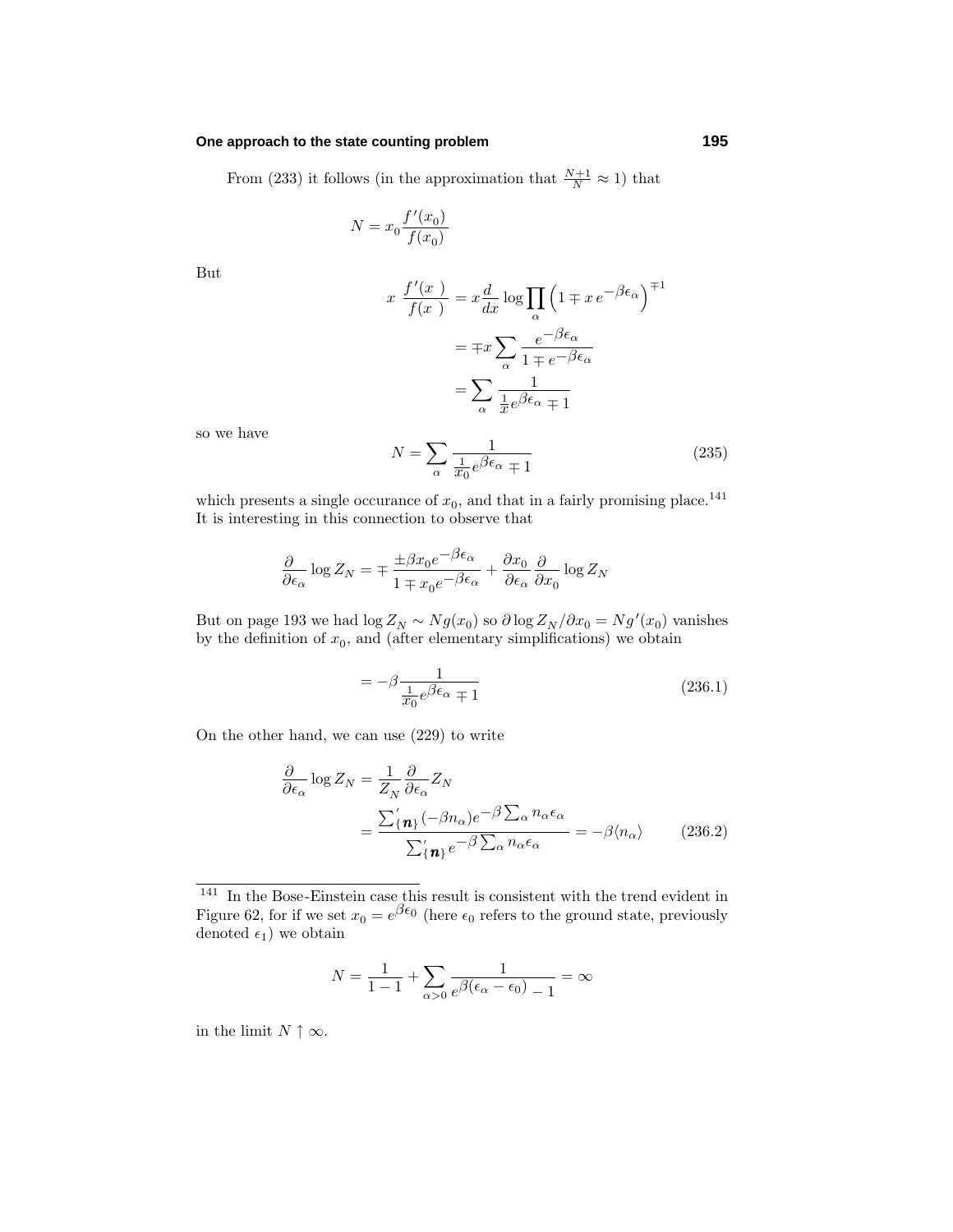Using these two results in combination, we obtain

$$
\langle n_{\alpha} \rangle = \frac{1}{\frac{1}{x_0} e^{\beta \epsilon_{\alpha}} \mp 1} \tag{237.1}
$$

from which it follows by (235) that—not at all to our surprise—

$$
N = \sum_{\alpha} \langle n_{\alpha} \rangle \tag{237.2}
$$

and also that  $142$ 

$$
U = \langle E \rangle = \sum_{\alpha} \epsilon_{\alpha} \langle n_{\alpha} \rangle = \sum_{\alpha} \frac{\epsilon_{\alpha}}{\frac{1}{x_0} e^{\beta \epsilon_{\alpha}} \mp 1}
$$
 (238)

Equations (237) and (238) are interesting so far as they go, for they do serve to relate  $x_0$  in simple ways to quantities of direct thermodynamic importance. Sharper results can, however, be obtained if we particularize the molecular energy spectrum  $\{\epsilon_1, \epsilon_2, \dots\}.$ 

Suppose, therefore, we revert to the example (pages 139–144) of "particles in a 1-box." Then

$$
\epsilon_{\alpha} = \epsilon_0 \, \alpha^2 \quad : \quad \alpha = 1, 2, 3, \dots
$$

with  $\epsilon_0 \equiv h^2/8m\ell^2$ . Equation (237) assumes the form

$$
N = \sum_{\alpha} \frac{1}{\frac{1}{x_0} e^{\beta \epsilon_0 \alpha^2} \mp 1} \approx \int_0^\infty \frac{1}{\frac{1}{x_0} e^{\beta \epsilon_0 \alpha^2} \mp 1} d\alpha
$$

$$
= (\ell/h) \sqrt{8mkT} \cdot \int_0^\infty \frac{1}{\frac{1}{x_0} e^{u^2} \mp 1} du \qquad (239)
$$

while (238) becomes

$$
U = \frac{1}{\beta} \sum_{\alpha} \frac{\beta \epsilon_0 \alpha^2}{\frac{1}{x_0} e^{\beta \epsilon_0 \alpha^2} \mp 1} \approx \frac{1}{\beta} \int_0^\infty \frac{\beta \epsilon_0 \alpha^2}{\frac{1}{x_0} e^{\beta \epsilon_0 \alpha^2} \mp 1} d\alpha
$$

$$
= kT(\ell/h) \sqrt{8mkT} \cdot \int_0^\infty \frac{u^2}{\frac{1}{x_0} e^{u^2} \mp 1} du \quad (240)
$$

—these in the approximation that the sums can be replaced by integrals.

$$
U = -\frac{\partial}{\partial \beta} \log Z
$$

 $\frac{142}{142}$  I present the following description of *U* as though it were "obvious" (which, indeed, it is), but it can be derived by introducing (234) into (138):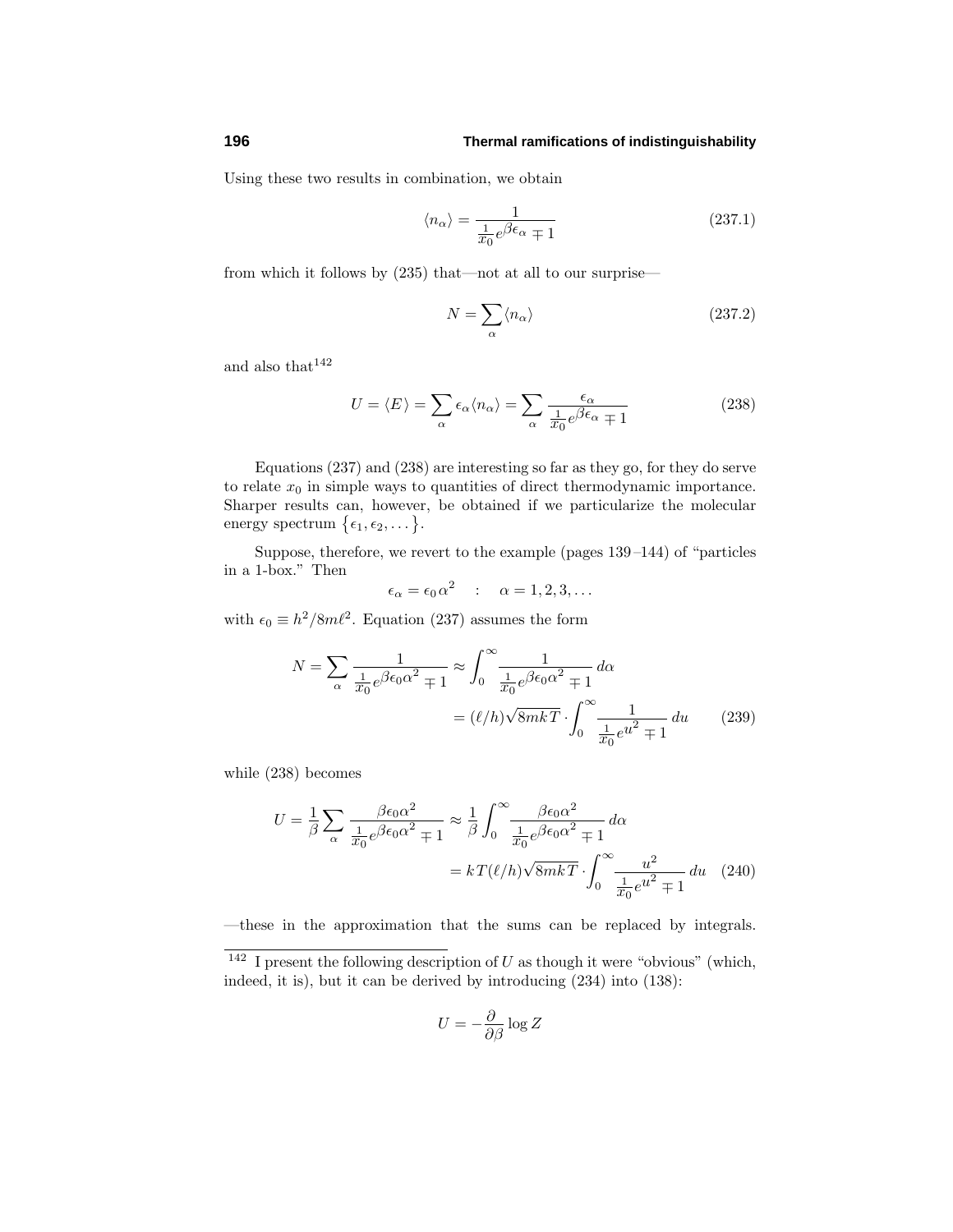### **One approach to the state counting problem 197**

Equation (239) provides a description—if only an *implicit* description—of  $x_0$ as a function of  $\ell T^{\frac{1}{2}}/N$ . From (234) we read

$$
\log Z_N = -N \log x_0 \mp (\ell/h) \sqrt{8mk} \int_0^\infty \log \left[ 1 \mp x_0 e^{-u^2} \right] du \tag{241}
$$

in which connection it is often useful to notice that

$$
\frac{\partial \log Z_N}{\partial x_0} = \frac{1}{x_0} \underbrace{\left\{-N + x_0(\ell/h)\sqrt{8mkT} \int_0^\infty \frac{e^{-u^2}}{1 \mp x_0 e^{-u^2}} du\right\}}_{\text{vanishes by (239)}} = 0
$$

The 1-box is, however, an artificial plaything: results that are in some analytical respects more interesting—and that in all respects have a more immediate claim to physical interest—are obtained if we suppost our non-intereactive bosons/fermions to be confined within a 3-box. For a particle in an  $\ell_1 \times \ell_2 \times \ell_3$  rectangular 3-box the spectral energies are identified by a *triple* of integers

$$
\epsilon_{\alpha_1 \alpha_2 \alpha_3} = (h^2/8m) \left\{ (\alpha_1/\ell_1)^2 + (\alpha_2/\ell_2)^2 + (\alpha_3/\ell_3)^2 \right\}
$$

and in the instance of a <u>cubic box</u>  $(\ell_1 = \ell_2 = \ell_3 = \ell = V^{\frac{1}{3}})$  become

$$
= (h^2/8m\ell^2) \Big\{\alpha_1^2 + \alpha_2^2 + \alpha_3^2\Big\}
$$

In place of (239) we have

$$
N = \sum_{\alpha_1, \alpha_2, \alpha_3} \frac{1}{\frac{1}{x_0} e^{\beta \epsilon_0 (\alpha_1^2 + \alpha_2^2 + \alpha_3^2)} + 1}
$$
  
\n
$$
\approx \iiint_0^\infty \frac{1}{\frac{1}{x_0} e^{\beta \epsilon_0 (\alpha_1^2 + \alpha_2^2 + \alpha_3^2)} + 1} d\alpha_1 d\alpha_2 d\alpha_3
$$
  
\n
$$
= [(\ell/h)\sqrt{8mkT}]^3 \cdot \iiint_0^\infty \frac{1}{\frac{1}{x_0} e^{u_1^2 + u_2^2 + u_3^2} + 1} du_1 du_2 du_3
$$

which in spherical coordinates becomes

$$
= (V/h^3)(8mkT)^{\frac{3}{2}} \cdot \frac{1}{8} \int_0^\infty \frac{4\pi u^2}{\frac{1}{x_0}e^{u^2} \mp 1} du \tag{242}
$$

where the factor  $\frac{1}{8} = 4^{-\frac{3}{2}}$  reflects that fact that we want to sum only on lattice points within the positive octant of the sphere: this equation serves implicitly—to describe  $x_0$  as a function of  $VT^{\frac{3}{2}}/N$ . Similarly, (240) and (241) become

$$
U = kT(V/h^3)(2mkT)^{\frac{3}{2}} \cdot \int_0^\infty \frac{4\pi u^4}{\frac{1}{x_0}e^{u^2} + 1} du
$$
\n(243)

$$
\log Z_N = -N \log x_0 \mp (V/h^3)(2mkT)^{\frac{3}{2}} \int_0^\infty 4\pi u^2 \log \left[1 \mp x_0 e^{-u^2}\right] du \quad (244.1)
$$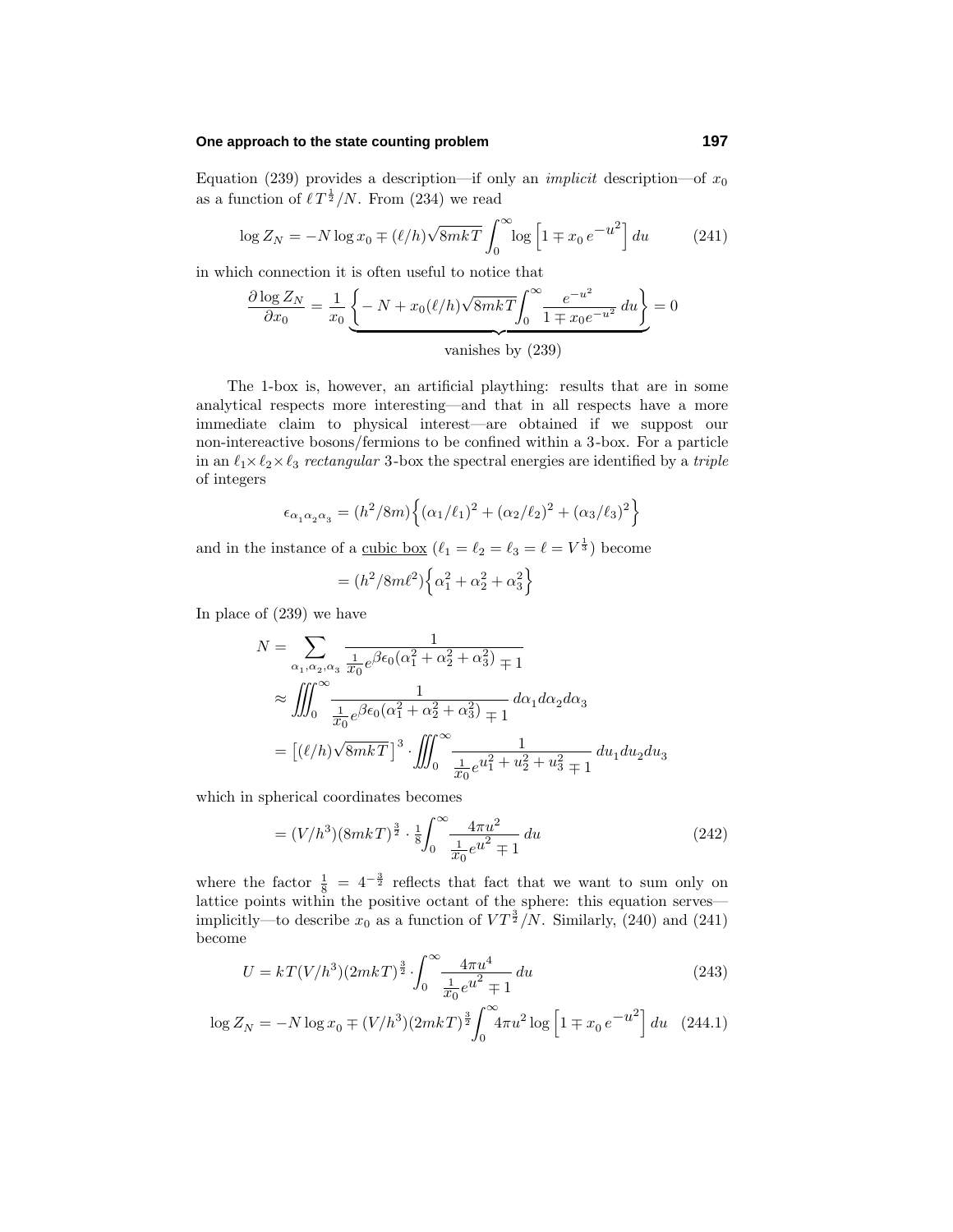But upon integrating by parts we have

$$
\int_0^\infty u^2 \log \left[ 1 \mp x_0 e^{-u^2} \right] du = \underbrace{\frac{1}{3} u^3 \log \left[ 1 \mp x_0 e^{-u^2} \right]_0^\infty}_{0} \mp \frac{2}{3} \int_0^\infty \frac{u^4}{\frac{1}{x_0} e^{u^2} \mp 1} du
$$

which we can use in  $(244.1)$  to obtain

$$
\log Z_N = -N \log x_0 + \frac{2}{3} (V/h^3) (2mkT)^{\frac{3}{2}} \int_0^\infty \frac{4\pi u^4}{\frac{1}{x_0} e^{u^2} + 1} du \tag{244.2}
$$

From (244.1) and (242) it follows readily that, as before,

$$
\frac{\partial \log Z_N}{\partial x_0} = 0\tag{245}
$$

while from  $(244.2)$  we therefore have

$$
U = kT^2 \left\{ \frac{\partial \log Z_N}{\partial T} + \frac{\partial \log Z_N}{\partial x_0} \frac{\partial x_0}{\partial T} \right\}
$$

$$
= kT^2 \frac{\partial \log Z_N}{\partial T} \quad \text{by (245)}
$$

which promptly gives back (243). Which is gratifying.

But there is, Schrödinger reminds us, more to be said concerning the thermodynamic status of the parameter  $x_0$ . We have (see again  $(141.2)$ )

$$
F = -kT\log Z
$$

and (according to  $(56 \cdot F)$  on page 59)

$$
p = -\left(\frac{\partial F}{\partial V}\right)_{T,N} = kT \left(\frac{\partial \log Z_N}{\partial V}\right)_{T,N}
$$

from which by (244.4) we learn, on comparison with (243), that

$$
pV = \frac{2}{3}U
$$
 for both  $\begin{cases} \text{boxed non-interactive bosons and} \\ \text{boxed non-interactive fermions} \dots \text{and also for} \\ \text{classical ideal gas: see pages 42 and 43 \end{cases}$ 

Notice finally that multiplication of *k T* into (244.2) yields an equation that can be written

$$
NkT \log x_0 = \frac{2}{3}U - kT \log Z_N
$$
  
=  $pV + F$   
=  $U - TS + pV$  : see page 62

and gives

$$
x_0 = e^{\left(u - Ts + pv\right)/k}
$$
\n<sup>(246)</sup>

where  $u \equiv U/N$ ,  $s \equiv S/N$  and  $v \equiv V/N$  define the "specific" internal energy, entropy and volume. The parameter  $x_0$ , which came to us on page 194 as a fairly arcane mathematical artifact, is seen thus to be related in simple ways to quantities of direct thermodynamic importance.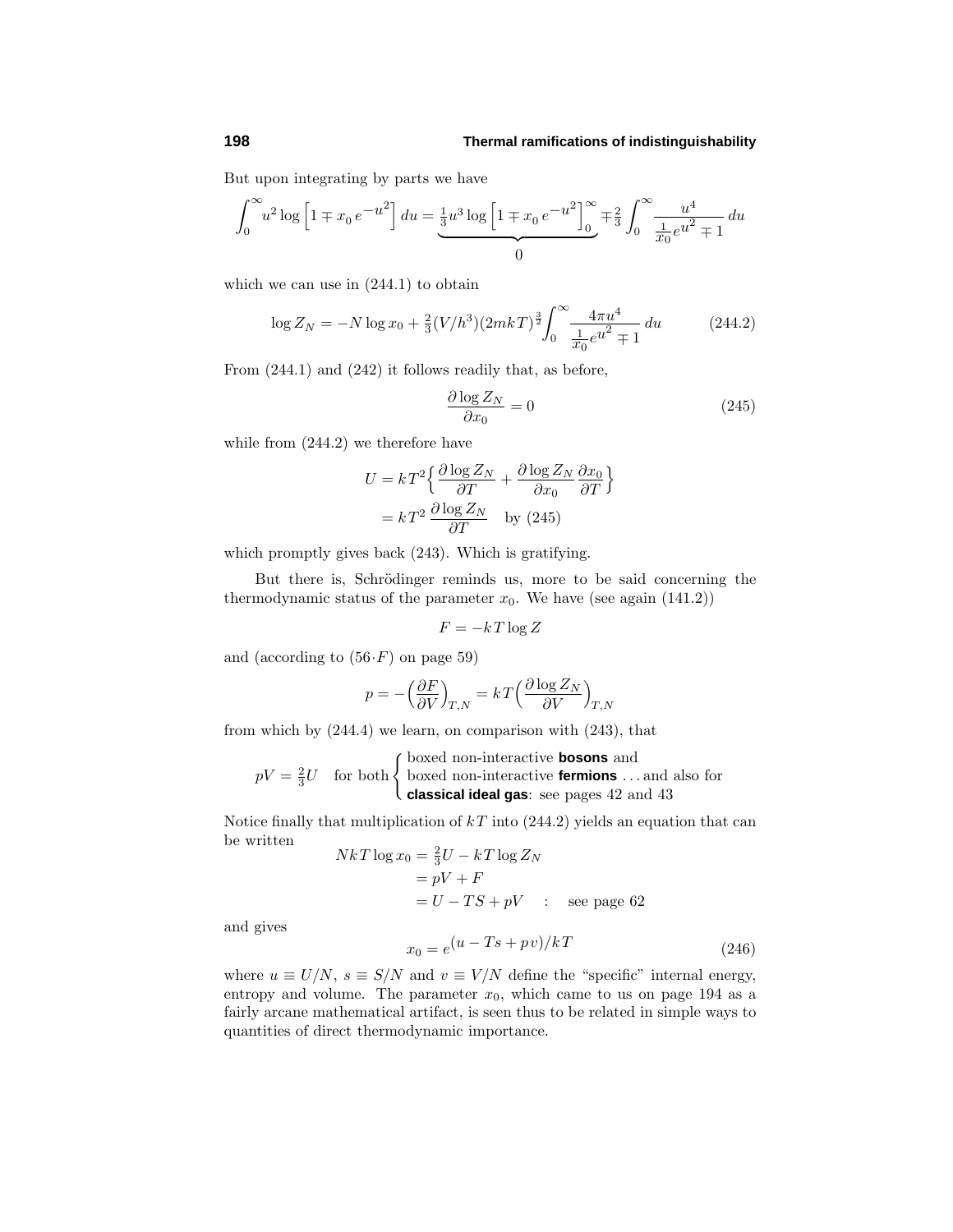### **Indistinguishability-induced excursions from ideal gas theory 199**

Our equations (242) and (243) appear—differently notated—as equations (5.107) and (5.108) in §5.4 of Griffiths' Introduction to Quantum Mechanics  $(1995)$ , where they are obtained by other (more standard) means. Where we write  $x_0$  Griffiths writes  $e^{\mu/k}$ , and he calls  $\mu$  the "chemical potential" ... as so, indeed, would we: for bulk systems we (at (58·*U*) on page 58) had a relation which, upon division by *N*, becomes

$$
\mu = u - Ts + pv
$$

and which when brought to (246) gives precisely

$$
x_0 = e^{\mu/k}
$$

**5. Recovery of and departures from ideal gas behavior.** For a classical ideal gas confined to a 3-dimensional enclosure one has the familiar equation of state

$$
\frac{pV}{NkT} = 1
$$

On the other hand, we established on the preceding page that for both bosonic and fermionic gases we can write

$$
\frac{pV}{NkT} = \frac{\frac{2}{3}U}{NkT}
$$

which by (242) and (243) becomes

$$
= \frac{2}{3} \frac{\int_0^\infty \frac{u^4}{\frac{1}{x_0} e^{u^2} + 1} du}{\int_0^\infty \frac{u^2}{\frac{1}{x_0} e^{u^2} + 1} du} \equiv \mathcal{F}_+(x_0)
$$
(247)

after cancellation of the shared factor  $4\pi (V/h^3)(2mkT)^{\frac{3}{2}}$ . The long bosonic/ fermionic song and dance , at least as it relates to thermalized gas-like systems, appears to have reduced, in the last analysis, to the ratio of a pair of awkward integrals!

Let (242) be written

$$
\frac{4\pi (2mk)^{\frac{3}{2}}}{h^3} \left(\frac{VT^{\frac{3}{2}}}{N}\right) \int_0^\infty \frac{u^2}{\frac{1}{x_0}e^{u^2} \mp 1} du = 1
$$
 (248)

Clearly, if  $VT^{\frac{3}{2}}/N$  is very large then  $x_0$  must be very small. But if  $x_0 \ll 1$  then  $\frac{1}{x_0} \exp u^2 \gg 1$  for all *u*, so the ∓1's on the right side of (247) can be abandoned: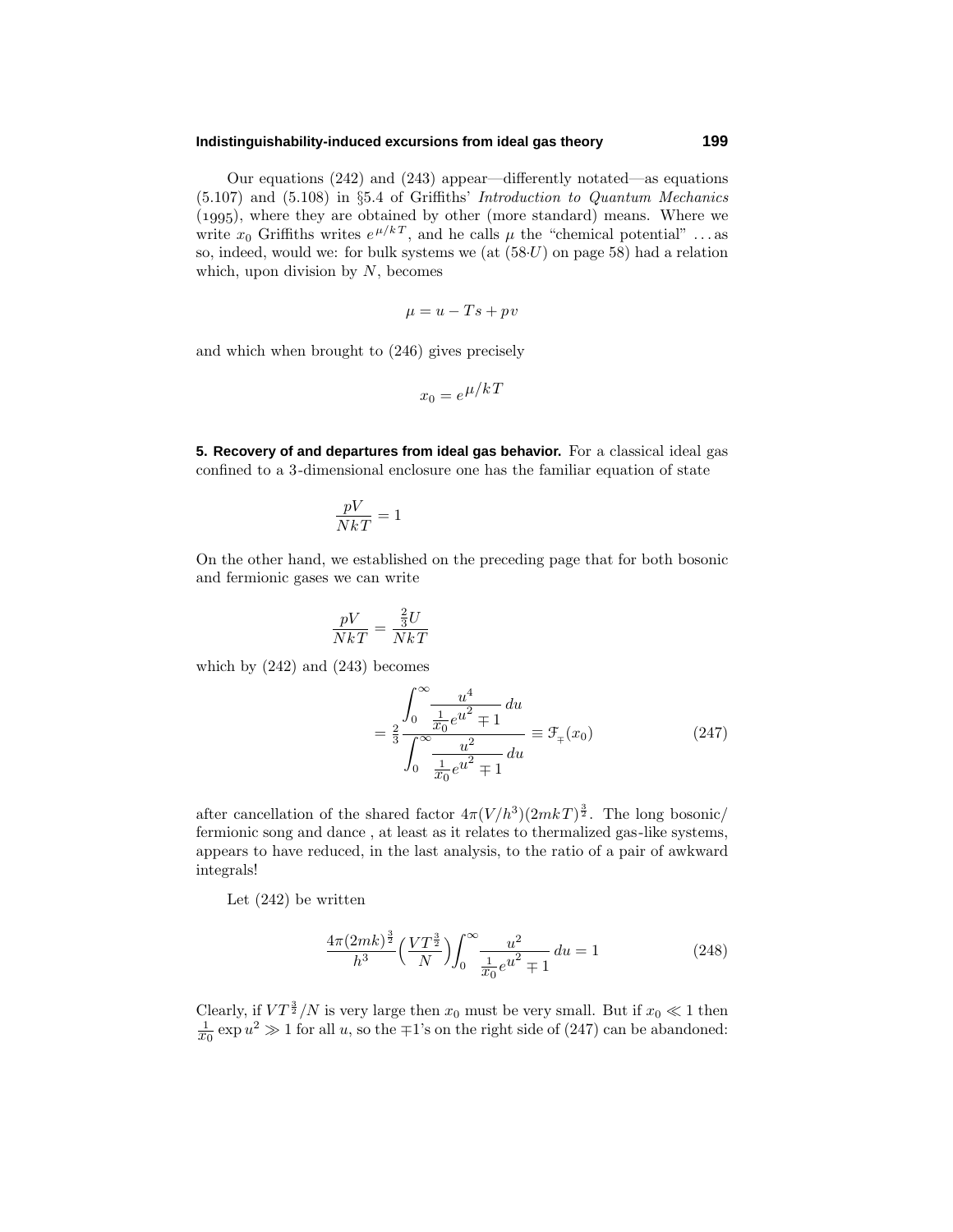in that high-temperature/high specific volume/low-density approximation we have

$$
\mathcal{F}_{\mp} \approx \frac{2}{3} \frac{\int_0^{\infty} e^{-u^2} u^4 du}{\int_0^{\infty} e^{-u^2} u^2 du} \quad : \quad x_0 \ll 1
$$

$$
= \frac{2}{3} \frac{\frac{3}{8} \sqrt{\pi}}{\frac{1}{4} \sqrt{\pi}}
$$

$$
= 1
$$

The implication is that bosonic and fermionic gases both behave like classical ideal gases at high temperatures/low densities: they exhibit their distinctive properties—the features that distinguish them from idealgases and from one another—only at

- low temperatures or at
- high densities

or when those two conditions are suitably combined.

The integrals that enter into the definitions (247) of  $\mathcal{F}_+(x_0)$  are readily described in terms of a class of functions that were known already to Euler and that enter into a variety of physical calculations, especially in particle physics. I refer to the "polylogarithm" functions, of which

$$
\mathrm{Li}_{\nu}(z) \equiv \sum_{k=1}^{\infty} \frac{z^k}{k^{\nu}} \equiv \frac{z}{\Gamma(\nu)} \int_0^{\infty} \frac{t^{\nu-1}}{e^t - z} dz
$$

provide a couple of the standard definitions.<sup>143</sup> *Mathematica* is much more familiar with these functions (which it calls  $PolyLog[\nu, z])$  than most physicists can claim to be, and supplies

$$
\int_0^\infty \frac{u^2}{\frac{1}{x_0}e^{u^2} \mp 1} du = \pm \frac{1}{4} \sqrt{\pi} \text{PolyLog}[\frac{3}{2}, \pm x_0]
$$

$$
\int_0^\infty \frac{u^2}{\frac{1}{x_0}e^{u^2} \mp 1} du = \pm \frac{3}{8} \sqrt{\pi} \text{PolyLog}[\frac{5}{2}, \pm x_0]
$$

whence

$$
\mathcal{F}_{\mp}(x_0) = \frac{\text{PolyLog} \left[\frac{5}{2}, \pm x_0\right]}{\text{PolyLog} \left[\frac{3}{2}, \pm x_0\right]}
$$
\n(249)

Notable simplifications occur at  $x_0 = 1$  where, according to *Mathematica*,

$$
\mathcal{F}_{-}(1) = \frac{\text{Zeta} \left[\frac{5}{2}\right]}{\text{Zeta} \left[\frac{3}{2}\right]} = 0.51351
$$

and

$$
\mathfrak{F}_{_+}(1)=\frac{(\sqrt{2}-4)\, \text{Zeta}\, [\frac{5}{2}]}{(\sqrt{8}-4)\, \text{Zeta}\, [\frac{3}{2}]}=1.13338
$$

<sup>&</sup>lt;sup>143</sup> See A. P. Prudnikov, Yu. A. Brychkov & O. I. Marichev, *Integrals & Series* (1986), Volume 3, page 795.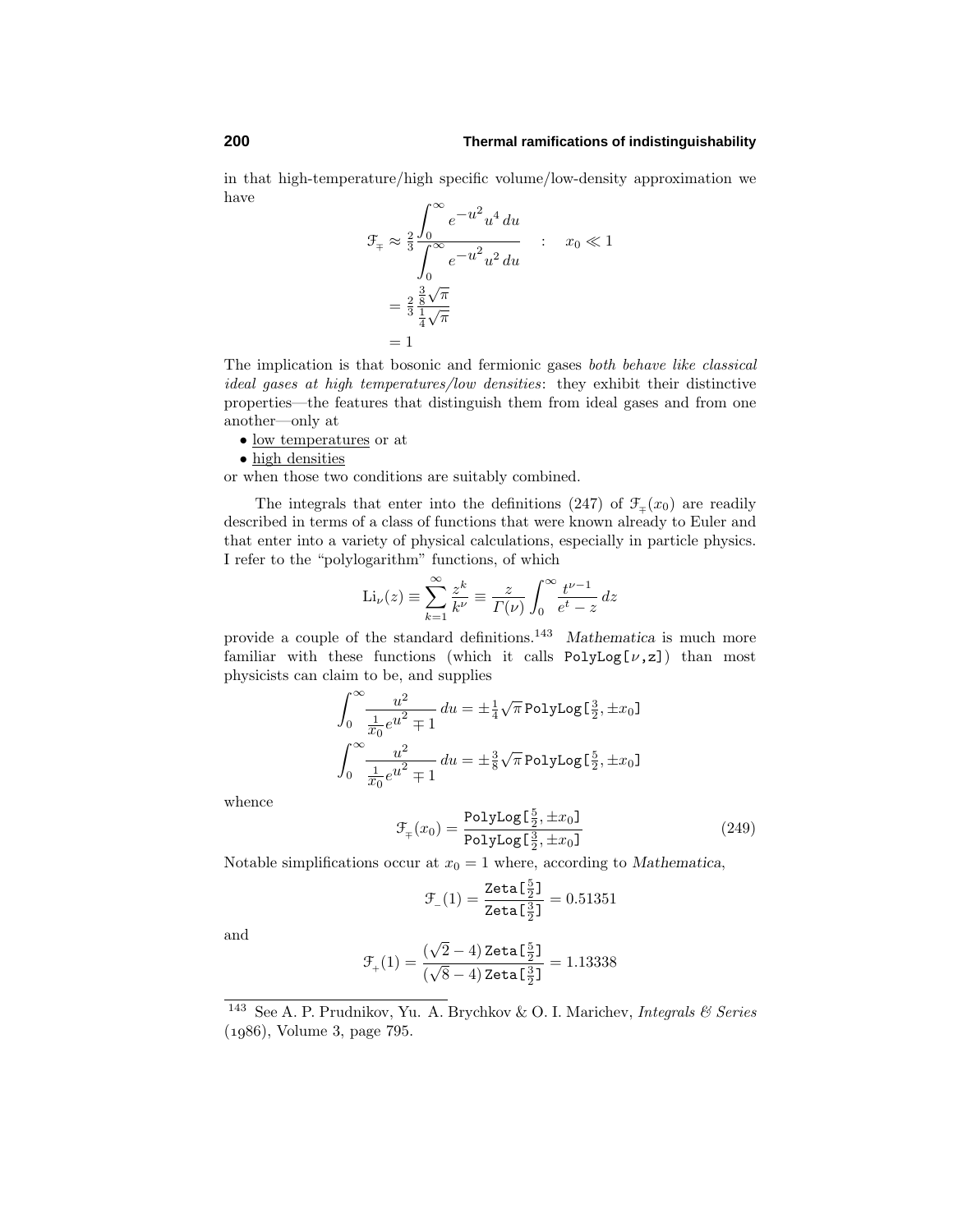### **Indistinguishability-induced excursions from ideal gas theory 201**

In the preceding equations Zeta[z] refers to the Riemann zeta function

$$
\zeta(z) \equiv \frac{1}{\Gamma(z)} \int_0^\infty \frac{t^{z-1}}{e^t - 1} dt \equiv \sum_{k=1}^\infty \frac{1}{k^z}
$$

When asked to plot the functions  $\mathcal{F}_+(x_0)$  *Mathematica* produces the following figure, but it refuses to extend the lower (Bose-Einstein) branch beyond  $x_0 = 1$ 



FIGURE 64: *Graphs showing the*  $x_0$ -dependence of the Fermi-Dirac function  $\mathfrak{F}_{+}$  (upper **blue** curve) and of the Bose-Einstein function  $\mathcal{F}_-$  (lower **red** curve). The lower curve ends abruptly at  $x_0 = 1$  for reasons explained in the text.

—this for the reason that  $\mathcal{F}(x_0)$  is *complex* for  $x_0 > 1$ .<sup>144</sup> For example, we have F−(1*.*0001 − 0*.*0001 *i*)=0*.*516717 + 0*.*00762155 *i*

|                          | $U_{-}(1.0001 - 0.0001 i) = 0.510111 + 0.00102133 i$          |
|--------------------------|---------------------------------------------------------------|
| $\mathcal{F}_{(1.0001)}$ | $) = 0.513547 + 0.00696797 i$                                 |
|                          | $\mathcal{F}_{(1.0001 + 0.0001 i)} = 0.516717 - 0.00762155 i$ |

For  $x_0 \approx 0$  (which is to say: at high temperatures/low densities) we are led from (249) to Maclaurin series that can be written

$$
\mathcal{F}_{-}(x_0) = 1 - 0.1767 x_0 - 0.0658 x_0^2 - 0.0365 x_0^3 - \cdots
$$
  
\n
$$
\mathcal{F}_{+}(x_0) = 1 + 0.1767 x_0 + 0.0658 x_0^2 + 0.0365 x_0^3 + \cdots
$$
\n(250)

where the numerics arise by evaluation of  $\frac{1}{4\sqrt{2}}$ ,  $\frac{27-32\sqrt{3}}{432}$  and expressions of rapidly increasing complexity. More informative, however, would be series that proceed in powers of a variable of direct thermodynamic significance *...* which

<sup>&</sup>lt;sup>144</sup> We are informed by *Mathematica*'s "Index of Mathematical Functions" that "PolyLog[n,z] has a branch cut discontinuity in the complex z plane running from 1 to  $\infty$ ."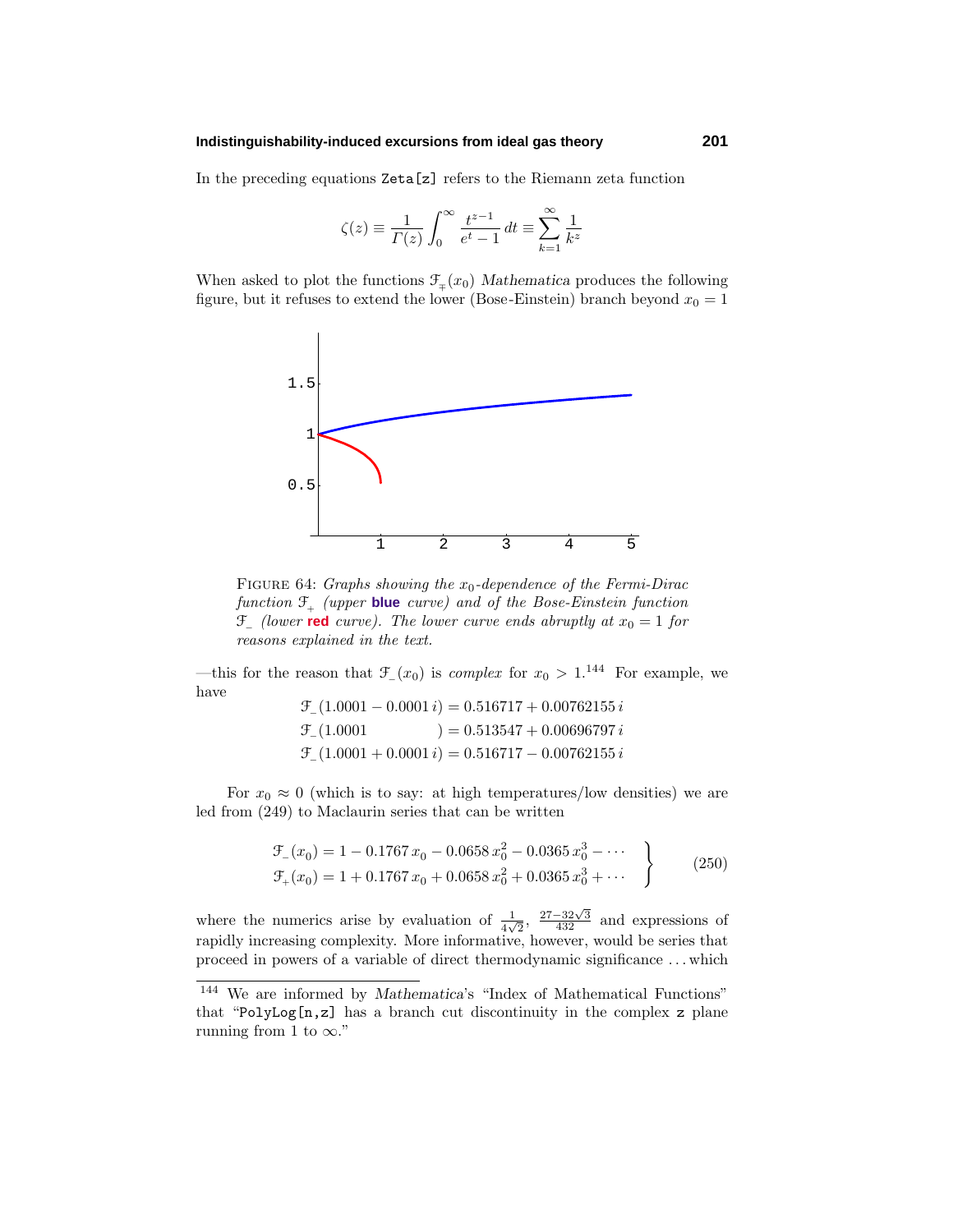can be produced as follows: let (248) be written

$$
\vartheta \equiv \left[\frac{4\pi (2mk)^{\frac{3}{2}}}{h^3} \left(\frac{VT^{\frac{3}{2}}}{N}\right)\right]^{-1} = \int_0^\infty \frac{u^2}{\frac{1}{x_0}e^{u^2} \mp 1} du
$$
  
=  $\pm \frac{\sqrt{\pi}}{4} \text{PolyLog}[\frac{3}{2}, \pm x_0]$   
=  $\frac{\sqrt{\pi}}{4} \left\{ x_0 \pm \frac{1}{2\sqrt{2}}x_0^2 + \frac{1}{3\sqrt{3}}x_0^3 \pm \frac{1}{4\sqrt{4}}x_0^4 + \cdots \right\}$ 

and use *Mathematica*'s InverseSeries command to obtain

$$
x_0 = \frac{4}{\sqrt{\pi}} \Big\{ \vartheta + 0.7978 \, \vartheta^2 + 0.2931 \, \vartheta^3 + 0.0662 \, \vartheta^4 + \dots \Big\}
$$

in—remarkably—both cases. Insertion into (250) gives

$$
\mathcal{F}_{-}(\vartheta) = 1 - 0.1767 \vartheta - 0.0752 \vartheta^{2} - \cdots
$$
  
\n
$$
\mathcal{F}_{+}(\vartheta) = 1 + 0.1767 \vartheta + 0.0268 \vartheta^{2} + \cdots
$$
\n(250.1)

where again

$$
\vartheta \equiv 0.02813 \, \frac{Nh^3}{V(mk)^{\frac{3}{2}}} \tag{250.2}
$$

Returning with this information to (247) we obtain explicit descriptions

$$
pV = NkT\{1 - 0.1767 \vartheta - 0.0752 \vartheta^2 - \cdots\} : \text{BOSE-EINSTEIN}
$$
  

$$
pV = NkT\{1 + 0.1767 \vartheta + 0.0268 \vartheta^2 - \cdots\} : \text{FERMI-DIRAC}
$$

of how bosonic/fermionic gases begin to depart from the idealgas law as

- the temperature *T* becomes small, and/or
- the particle density *N/V* becomes large, and/or
- the particle mass *m* is made small, and/or
- "*h* becomes large," which is the way the theory reminds us that we are dealing here with a specifically quantum mechanical effect.

The preceding equations very much resemble the "virial expansion"<sup>145</sup>

$$
pV = NkT\Big\{1 + \frac{B(T,N)}{V} + \frac{C(T,N)}{V^2} + \cdots\Big\}
$$

that in the classical theory of real gases is used to describe the departure from ideal behavior that results from particle interactions. But in the present theory it is not interaction but indistinguishability that is responsible for that departure.

It is well to remind ourselves that the equation of state  $pV = NkT$  captures only one prominent aspect of the thermodynamics of ideal gases, for (as was

 $\overline{145}$  See again (209) on page 166.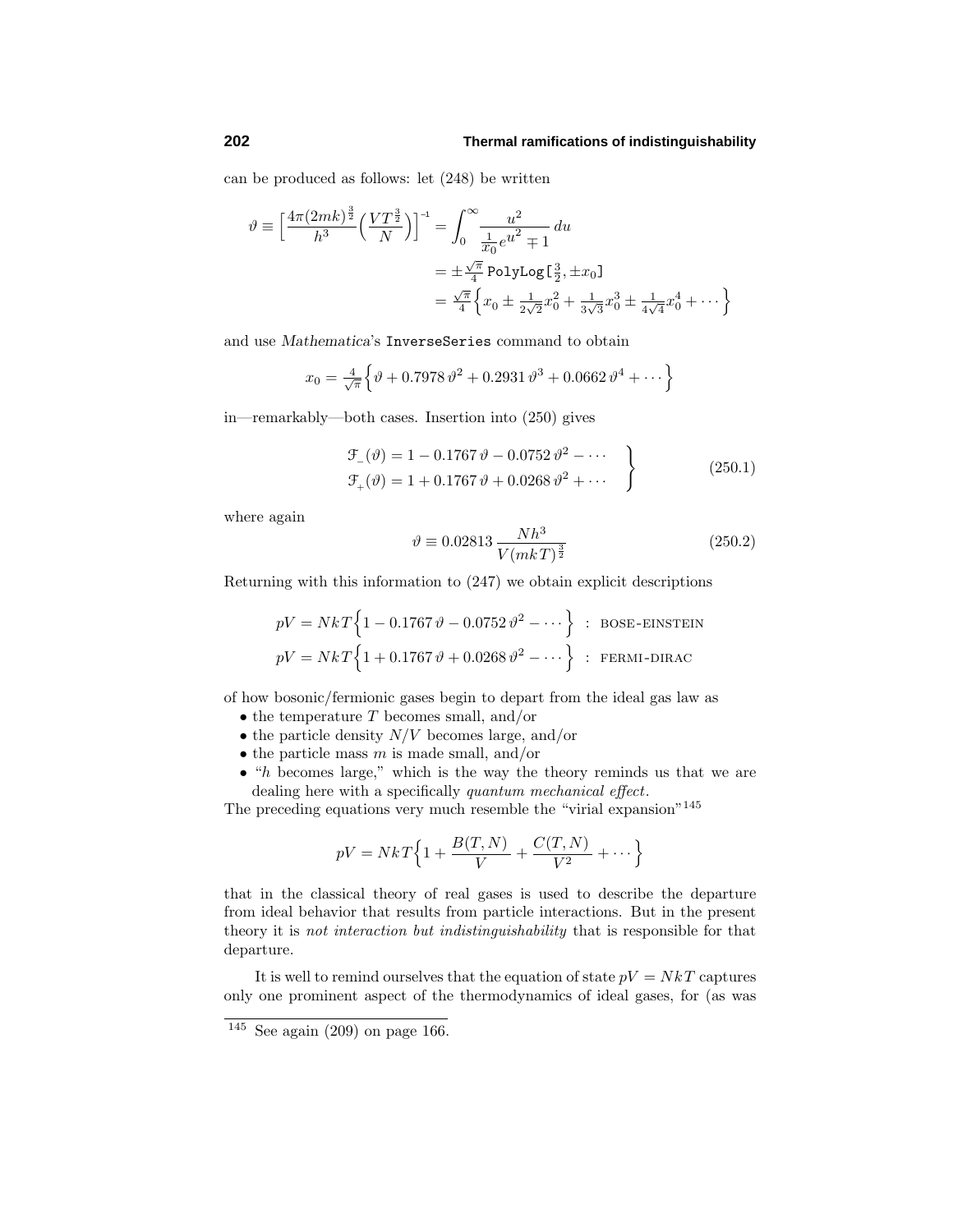### **Indistinguishability-induced excursions from ideal gas theory 203**

remarked already on page 43) "ideal gas" refers to a *c*-parameterized family of systems, all of which share that same equation of state. That equation of state is insensitive also to whether or not we bring into play the "Gibbs-Boltzmann indistinguishability mechanism" of page 176. To distinguish one ideal gas from another we must dig deeper than the equation of state *...*to the descriptions of *U* and of *S*.

Looking first to the former: for  $x_0 \ll 1$  if follows from (243)

$$
U = \frac{kTV(2mkT)^{\frac{3}{2}}}{h^3} \frac{3}{2}\pi^{\frac{3}{2}}x_0 \left\{ 1 \pm 2^{-\frac{3}{2}}x_0 + \cdots \right\}
$$

where, as was extablished on the preceding page,

$$
x_0 = \frac{Nh^3}{V(2\pi mkT)^{\frac{3}{2}}} \Big\{ 1 + 0.7978 \,\vartheta + \cdots \Big\}
$$

so in leading order we recover—in both the bosonic and fermionic cases—the classical result

$$
U = \frac{3}{2}Nk
$$

appropriate to structureless point particles (no internal degrees of freedom).

The entropy of the bosonic/fermionic system can be computed from the general relation<br> $\rm ^{146}$ 

$$
S = \left(1 + T\frac{\partial}{\partial T}\right)k\log Z
$$

It was established on page 198 that

$$
k \log Z = \frac{\frac{2}{3}U}{T} - Nk \log x_0
$$

$$
= Nk(1 - \log x_0)
$$

so

$$
S = Nk(1 - \log x_0) - Nk \cdot T \frac{1}{x_0} \frac{\partial x_0}{\partial T}
$$

which in the high-temperature limit becomes

$$
= Nk \left( 1 - \log \frac{Nh^3}{V(2\pi mkT)^{\frac{3}{2}}} \right) + Nk \cdot \frac{3}{2}
$$

$$
= k \left\{ N \log \frac{V(2\pi mkT)^{\frac{3}{2}}}{h^3} + \frac{3}{2}N \right\} - k \left\{ N \log N - N \right\} \qquad (251)
$$

But the classical argument that at (170) gave

$$
S_{\text{distinguishable}} = k \left\{ N \log \frac{\ell (2\pi mkT)^{\frac{1}{2}}}{h} + \frac{1}{2}N \right\} \text{ for particles in a 1-box}
$$

gives

$$
S_{\text{distinguishable}} = k \left\{ N \log \frac{V(2\pi mkT)^{\frac{3}{2}}}{h^3} + \frac{3}{2}N \right\} \text{ for particles in a 3-box}
$$

 $146$  See again (140) on page 127.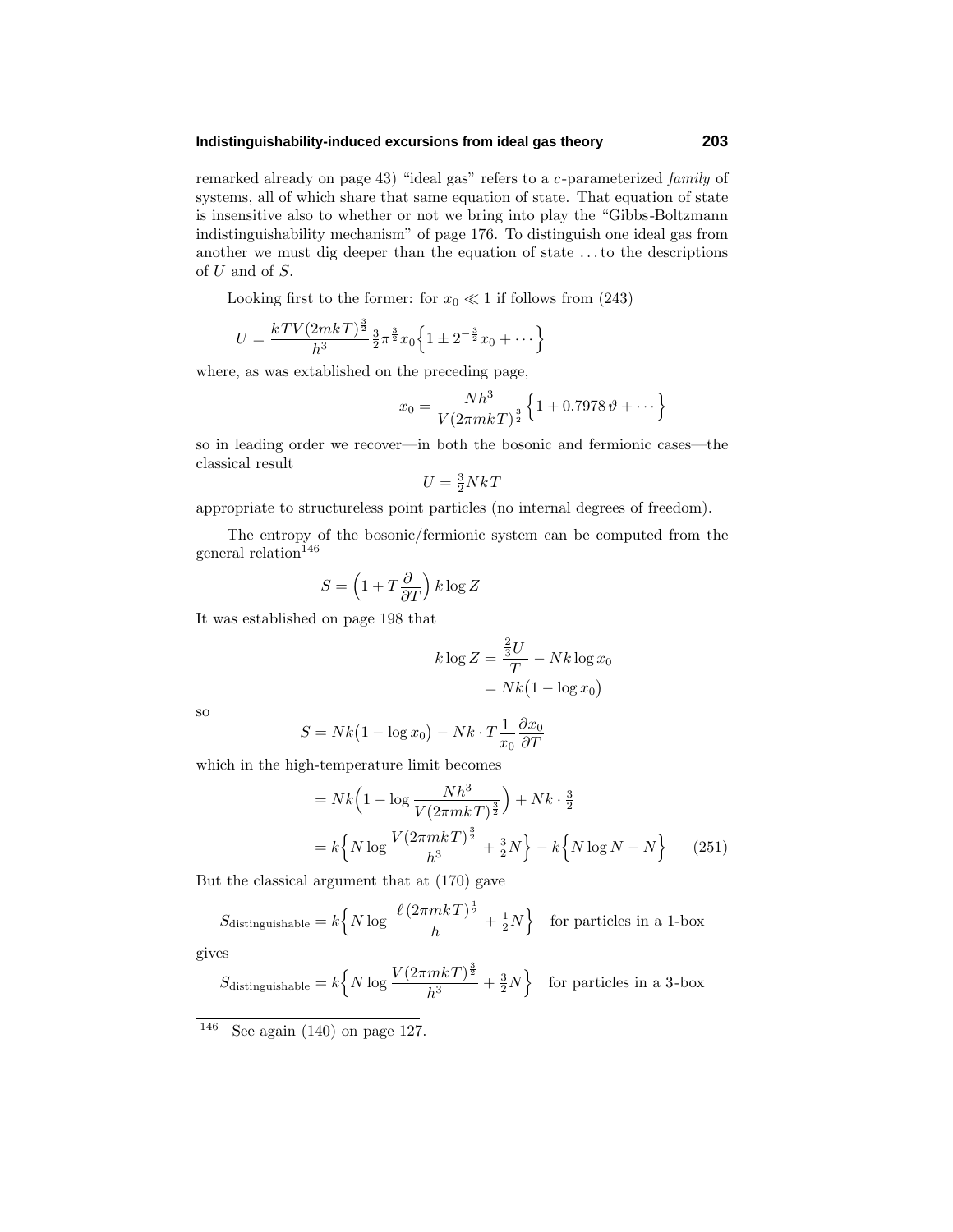while in Stirling approximation (page 106)  $N \log N - N \sim \log N!$ . Returning with this information to (251), we conclude that

$$
S_{\text{hot Bose-Einstein gas}} = S_{\text{hot Fermi-Dirac gas}}
$$

$$
= S_{\text{distinguishable}} - k \log N!
$$

*...*the interesting point being that

boson indistinguishability<br>  $\left\{\mapsto\text{Gibbs-Boltzmann indistinguishability}\right\}$ 

as the temperature becomes high and/or the density becomes low:  $x_0 \ll 1$ .

But if Bose-Einstein and Fermi-Dirac gases become thermodynamically identical in the regime just studied, they differ profoundly in the opposite limit  $x_0 \gg 1$ . We look first to the latter:

**6. Degenerate Fermi-Dirac gas.** The theory of dense/cold Fermi-Dirac gases proceeds straightforwardly from the mathematical circumstance illustrated in the following figure:



FIGURE 65: *Graph* (shown in **red**) of the function  $\left(\frac{1}{x_0}e^{u^2} + 1\right)^{-1}$ with  $x_0$  set equal to  $10^{12}$ . The knee gets sharper and sharper as  $x_0$ is made progressively larger, and can be considered to reside at the point *u*<sup>0</sup> where

$$
\left(\frac{1}{x_0}e^{u^2} + 1\right)^{-1} = \frac{1}{2} \text{ : gives } u_0 = \sqrt{\log x_0}
$$

$$
= 5.25652 \text{ in the case illustrated}
$$

In leading approximation the function in question can be replaced by the step function shown in **black**:

$$
\left(\frac{1}{x_0}e^{u^2} + 1\right)^{-1} \approx \begin{cases} 1 & \text{if } 0 \le u \le u_0 \\ 0 & \text{if } u > u_0 \end{cases}
$$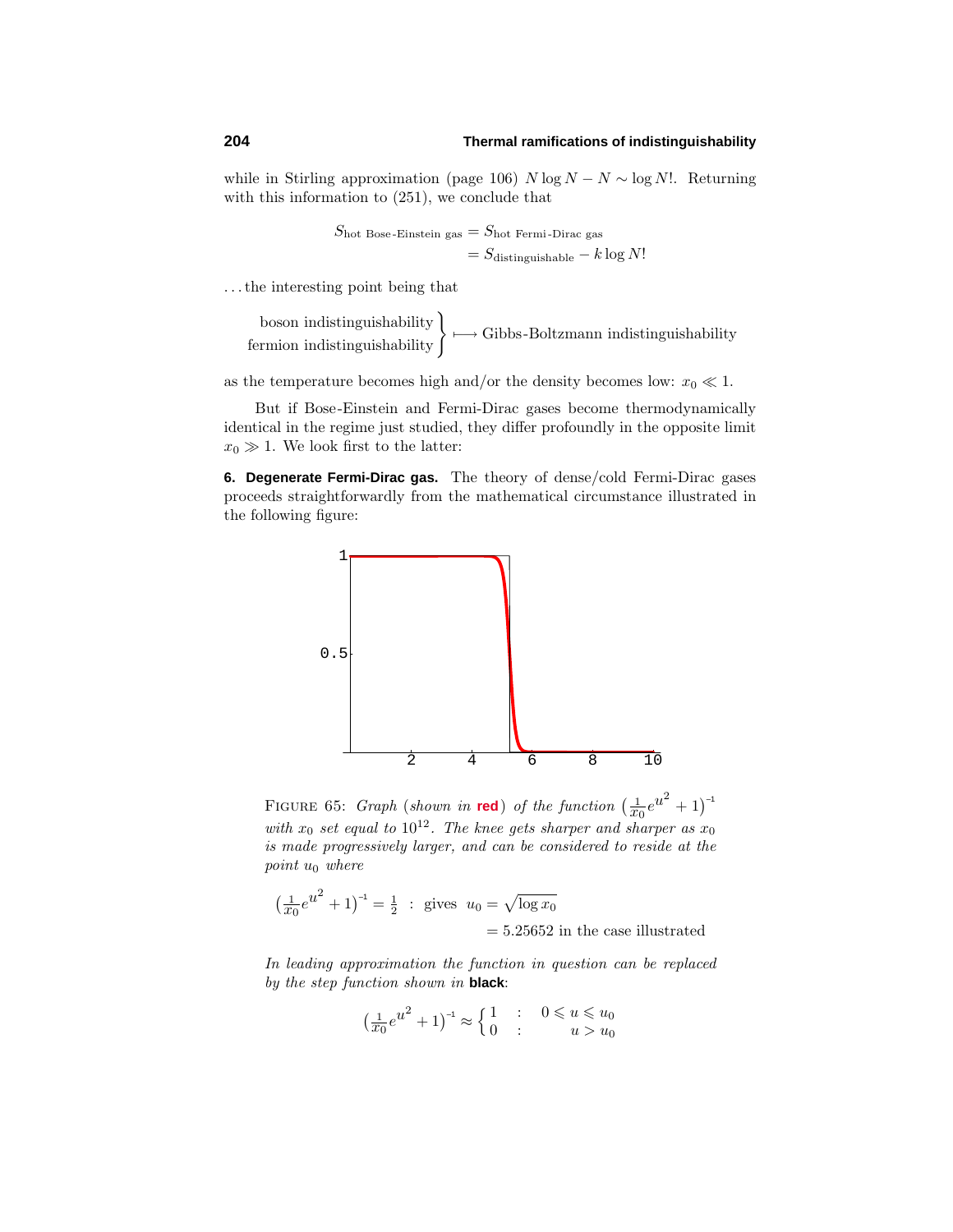### **Degenerate Fermi-Dirac gas 205**

The integrals that appear recurrently in equations subequent to (247) therefore simplify greatly: in leading approximation we have

$$
\int_0^\infty \frac{u^2}{\frac{1}{x_0}e^{u^2} \pm 1} du = \int_0^{\sqrt{\log x_0}} u^2 du = \frac{1}{3} (\log x_0)^{\frac{3}{2}}
$$

$$
\int_0^\infty \frac{u^4}{\frac{1}{x_0}e^{u^2} \pm 1} du = \int_0^{\sqrt{\log x_0}} u^4 du = \frac{1}{5} (\log x_0)^{\frac{5}{2}}
$$

so (247) becomes

$$
\frac{pV}{NkT} = \frac{2}{3} \frac{\frac{1}{5} (\log x_0)^{\frac{5}{2}}}{\frac{1}{3} (\log x_0)^{\frac{3}{2}}} = \frac{2}{5} \log x_0 = \frac{2}{5} u_0^2
$$

The equation at the top of page 202 gives  $\vartheta = \frac{1}{3} (\log x_0)^{\frac{3}{2}}$  so we have

$$
= \frac{2}{5}(3\vartheta)^{\frac{2}{3}} = \frac{2}{5} \cdot \frac{h^2}{2m} \left(\frac{3N}{4\pi V}\right)^{\frac{2}{3}} \frac{1}{kT}
$$
(252)

giving

$$
p\left(\frac{V}{N}\right)^{\frac{5}{3}} = \frac{2}{5}\left(\frac{3}{4\pi}\right)^{\frac{2}{3}}\frac{h^2}{2m} \text{ : constant} \tag{253}
$$

This resembles the  $pV^{\gamma}$  that in classical theory serves (at any temperature) to describe isentropic curves inscribed on the *pV* -plane (adiabats), but has now the status of a low temperature equation of state from which *T* has disappeared: (253) describes a limiting situation in which the degenerate Fermi-Dirac gas behaves (in Schrödinger's phrase) "like a pure mechanism." The pressure

$$
p = \frac{2}{5} \left(\frac{3}{4\pi}\right)^{\frac{2}{3}} \frac{h^2}{2m} \left(\frac{N}{V}\right)^{\frac{5}{3}}
$$

—though an artifact not of particle motion but of particle indistinguishability can be enormous: for the conduction electrons in a metal one has  $N/V \approx 10^{24}$ cm<sup>-3</sup> and  $m \approx 10^{-27}$  g, and finds<sup>147</sup>

$$
p \approx 10^6
$$
 atmospheres

According to Figure 65, the occupation numbers are—as a direct expression of the Pauli exclusion principle—unity for  $u \leq u_0$  and zero for  $u > u_0$ . Pursuing this thought *...* it was, in effect, established just above that

$$
V \cdot \frac{\frac{4}{3}\pi(\sqrt{2mkT}u_0)^3}{8} = Nh^3
$$
  
= minimal phase volume required  
to accommodate N states

 $\frac{147}{147}$  I have taken this example from ter Haar,<sup>108</sup> page 92.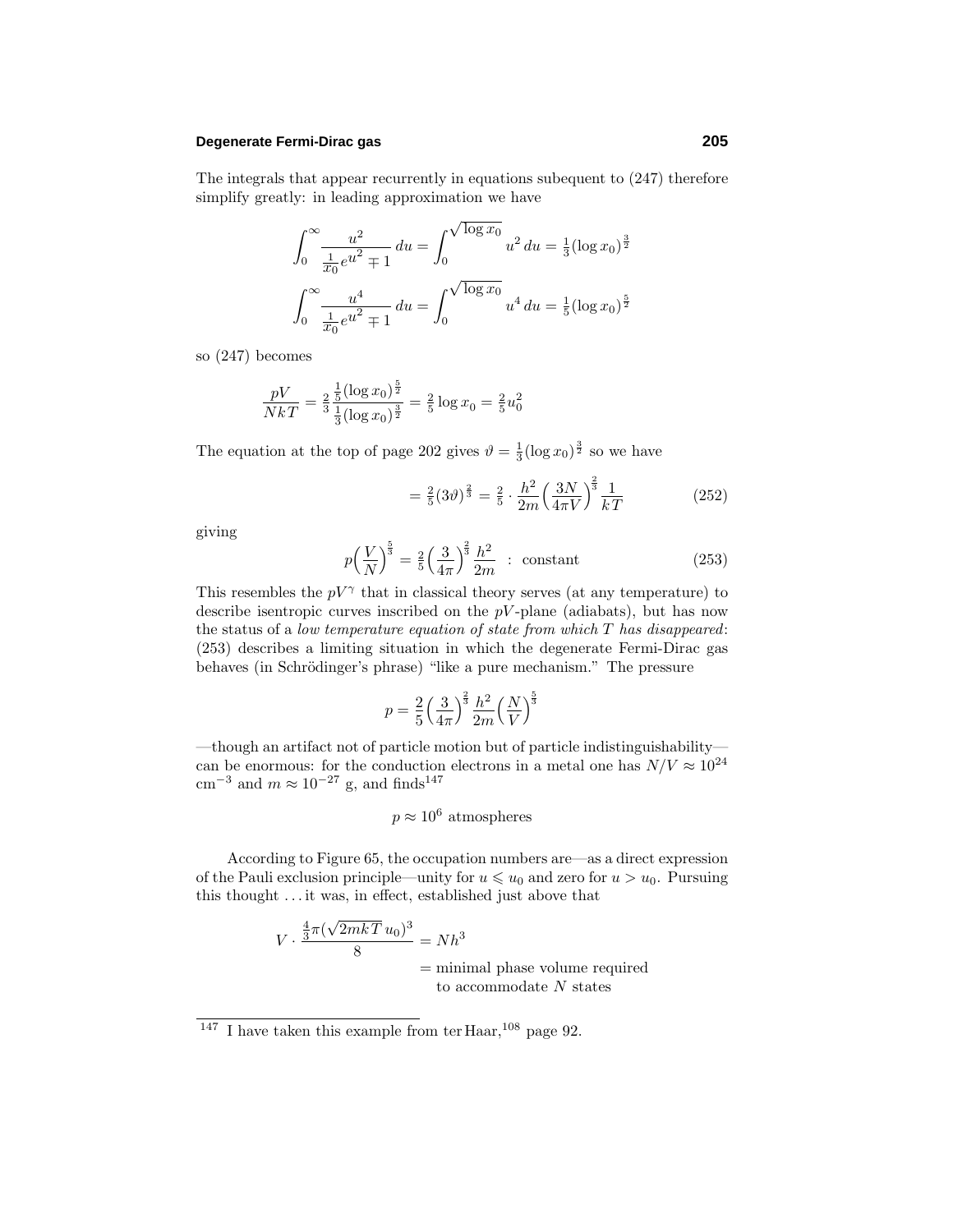But (see again page 197)  $\epsilon_0 \alpha^2 \equiv kT u^2$  informs us that  $\sqrt{2mkT} u = p_0 \alpha$  where  $p_0 \equiv \sqrt{2m\epsilon_0}$  refers to the *momentum* of a particle in its ground state. In excited states one has

$$
\mathbf{p} = p_0 \begin{pmatrix} \alpha_1 \\ \alpha_2 \\ \alpha_3 \end{pmatrix} \quad \text{and total momentum} \quad p = p_0 \sqrt{\alpha_1^2 + \alpha_2^2 + \alpha_3^2} = p_0 \alpha
$$

So we have

$$
Nh^3 = V \cdot \frac{\text{volume of a sphere of radius } p_F \text{ in momentum space}}{8}
$$

where  $p_F$  is the "Fermi momentum" and  $\epsilon_F \equiv p_F^2/2m$  is the associated "Fermi energy."

In leading approximation the internal energy of an ideal fermi-Dirac gas becomes

$$
U = 4\pi k \, T (V/h^3) (2mkT)^{\frac{3}{2}} \cdot \frac{1}{5} (\log x_0)^{\frac{5}{2}} \qquad \text{by (243)}
$$
  
\n
$$
= 4\pi k \, T (V/h^3) (2mkT)^{\frac{3}{2}} \cdot \frac{1}{5} (\frac{5}{2}pV/NkT)^{\frac{5}{2}}
$$
  
\n
$$
= N^{-\frac{5}{2}} V^{\frac{7}{2}} (kT)^0 p^{\frac{5}{2}} \cdot 4\pi (2m)^{\frac{3}{2}} h^{-3} \frac{1}{5} (\frac{5}{2})^{\frac{5}{2}}
$$
  
\n
$$
p^{\frac{5}{2}} = (\frac{2}{5})^{\frac{5}{2}} (\frac{3}{4\pi})^{\frac{5}{3}} (\frac{h^2}{2m})^{\frac{5}{2}} (\frac{N}{V})^{\frac{25}{6}}
$$
 by (253)  
\n
$$
= \frac{3}{5} \frac{h^2}{2m} N (\frac{3N}{4\pi V})^{\frac{2}{3}}
$$
(254)

This equation<sup>148</sup> describes the so-called "zero-point energy" of such a gas.

Looking finally to the entropy of a fully degenerate Fermi-Dirac gas, we by (244.2) have

$$
\log Z = -N \log x_0 + \frac{2}{3} (V/h^3) (2mkT)^{\frac{3}{2}} \cdot 4\pi \frac{1}{5} (\log x_0)^{\frac{5}{2}}
$$
  
= -N \log x\_0 + \frac{2}{3} U/kT  
= -N \log x\_0 + \frac{2}{5} \frac{h^2}{2m} N \left(\frac{3N}{4\pi V}\right)^{\frac{2}{3}} \frac{1}{kT}  
= -\frac{3}{5} \frac{h^2}{2m} N \left(\frac{3N}{4\pi V}\right)^{\frac{2}{3}} \frac{1}{kT} \text{ by the description (252) of log } x\_0 \quad (255)

from which it follows that

$$
S = \left(1 + T\frac{\partial}{\partial T}\right)k\log Z = 0\tag{256}
$$

But this—by

$$
S = k \log \left\{ \begin{array}{l} \text{number of distinct ways the} \\ \text{expected state can be achieved} \end{array} \right\} \tag{152}
$$

 $\frac{148}{148}$  Compare ter Haar,<sup>108</sup> page 91, where an identical result is obtained by other means.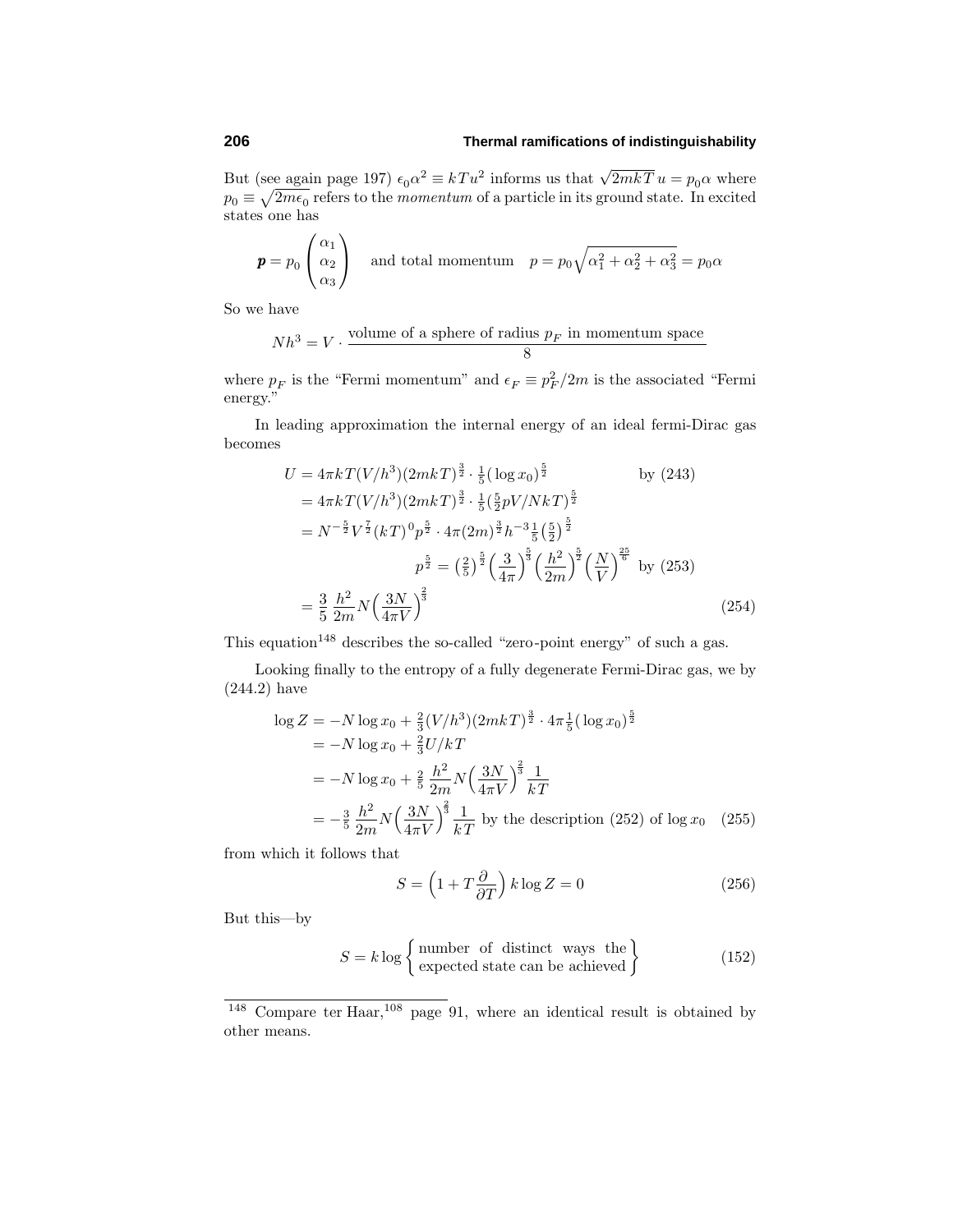## **Degenerate Fermi-Dirac gas 207**

—amounts simply to the statement that the ground state of a Fermi-Dirac gas is non-degenerate (can be achieved in only one way), which was evident at the outset.

We have been working in the approximation (see again Figure 65 and last line of its caption) that

$$
\frac{1}{\frac{1}{x_0}e^{u^2} + 1} \approx 1 - \int_{-\infty}^{u} \delta(y - u_0) \, dy \quad : \quad x_0 \gg 1 \tag{257.1}
$$

To obtain results appropriate to situations in which *T* is somewhat greater than zero we must improve upon that approximation. The standard procedure<sup>149</sup> was devised by Sommerfeld (1928). I propose an alternative: in place of  $(257.1)$ write

$$
\frac{1}{\frac{1}{x_0}e^{u^2} + 1} \approx 1 - \int_{-\infty}^{u} \underbrace{\frac{1}{a\sqrt{\pi}}e^{-\left(\frac{y-u_0}{a}\right)^2}}_{\text{Gaussian}} dy \tag{257.21}
$$

and tune the value of *a* so that at the "half-value point"  $u = u_0 = \sqrt{\log x_0}$  the expressions on left and right have the same slope. This is readily seen to entail

$$
a = \frac{2}{\sqrt{\pi} u_0} = \frac{2}{\sqrt{\pi \log x_0}}
$$
 (257.22)

and gives rise to figures such as the one shown below.



Figure 66: Comparison of the functions at appear on the **left** and **right** sides of (257.2) in the case  $x_0 = 10^{12}$ , which entails  $u_0 = 5.25$ and  $a = 0.215$ .

We now write (see Figure 67)

$$
1 - \int_{-\infty}^{u} \frac{1}{a\sqrt{\pi}} e^{-\left(\frac{y - u_0}{a}\right)^2} dy = \text{downstep function} + \text{correction}
$$
 (258)  
downstep function  $\equiv 1 - \text{UnitStep}[u - u_0]$ 

<sup>&</sup>lt;sup>149</sup> See Schrödinger,<sup>4</sup> pages 74–75 or ter Haar,<sup>108</sup> pages 92–93.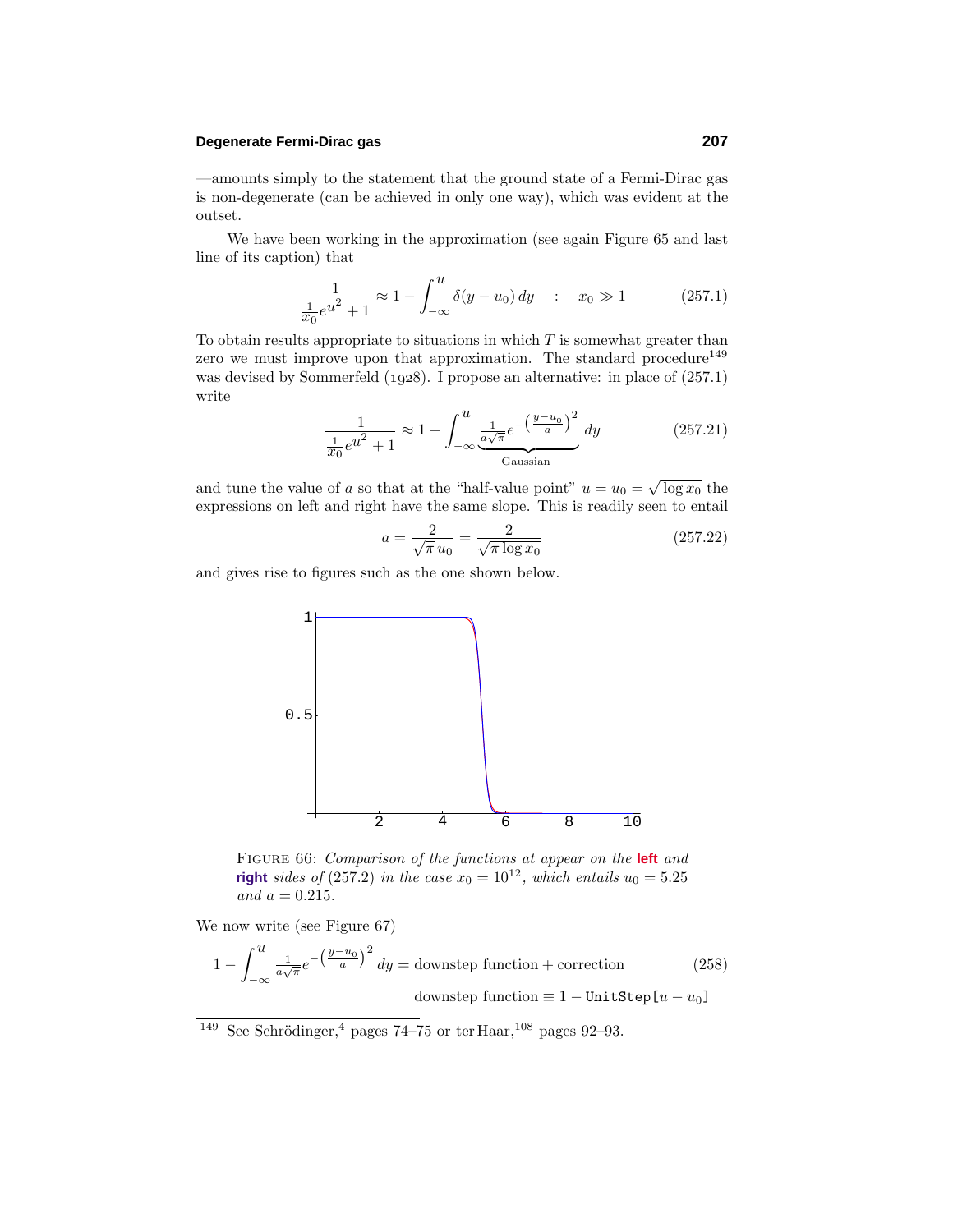

Figure 67: Graphic representation of (258). The **red**"correction function"  $w(u)$  can evidently be described

$$
w(u; x_0) = \text{UnitStep}\left[u - u_0\right] - \int_{-\infty}^{u} \frac{1}{a\sqrt{\pi}} e^{-\left(\frac{y - u_0}{a}\right)^2} dy
$$

$$
= \begin{cases} -\frac{1}{2}\left[1 - \text{erf}\left(\frac{u_0 - u}{a}\right)\right] & \text{: } u < u_0 \\ +\frac{1}{2}\left[1 - \text{erf}\left(\frac{u - u_0}{a}\right)\right] & \text{: } u > u_0 \end{cases}
$$

where  $\text{erf}(z)$  denotes the "error function."

The idea would be to write (compare pages 200 & 205)

$$
\int_0^\infty \frac{u^2}{\frac{1}{x_0}e^{u^2} + 1} du \approx \frac{1}{3} (\log x_0)^{\frac{3}{2}} + \int_0^\infty u^2 w(u; x_0) du
$$
  

$$
\int_0^\infty \frac{u^4}{\frac{1}{x_0}e^{u^2} + 1} du \approx \frac{1}{5} (\log x_0)^{\frac{5}{2}} + \int_0^\infty u^4 w(u; x_0) du
$$

but here I must, for the moment, be content to let the subject drop.

**7. Degenerate Bose-Einstein gas.** Recall, by way of orientation, that at (237) we obtained equations that for systems of non-interactive bosons read

$$
N = \sum_{\alpha} \langle n_{\alpha} \rangle \tag{259.1}
$$

$$
\langle n_{\alpha} \rangle = \frac{1}{\frac{1}{x_0} e^{\beta \epsilon_{\alpha}} - 1} \tag{259.2}
$$

On the natural assumption that  $0 < \beta \epsilon_1 < \beta \epsilon_2 < \beta \epsilon_3 < \cdots$  we have

$$
0 < e^{\beta \epsilon_1} < e^{\beta \epsilon_2} < e^{\beta \epsilon_3} < \cdots
$$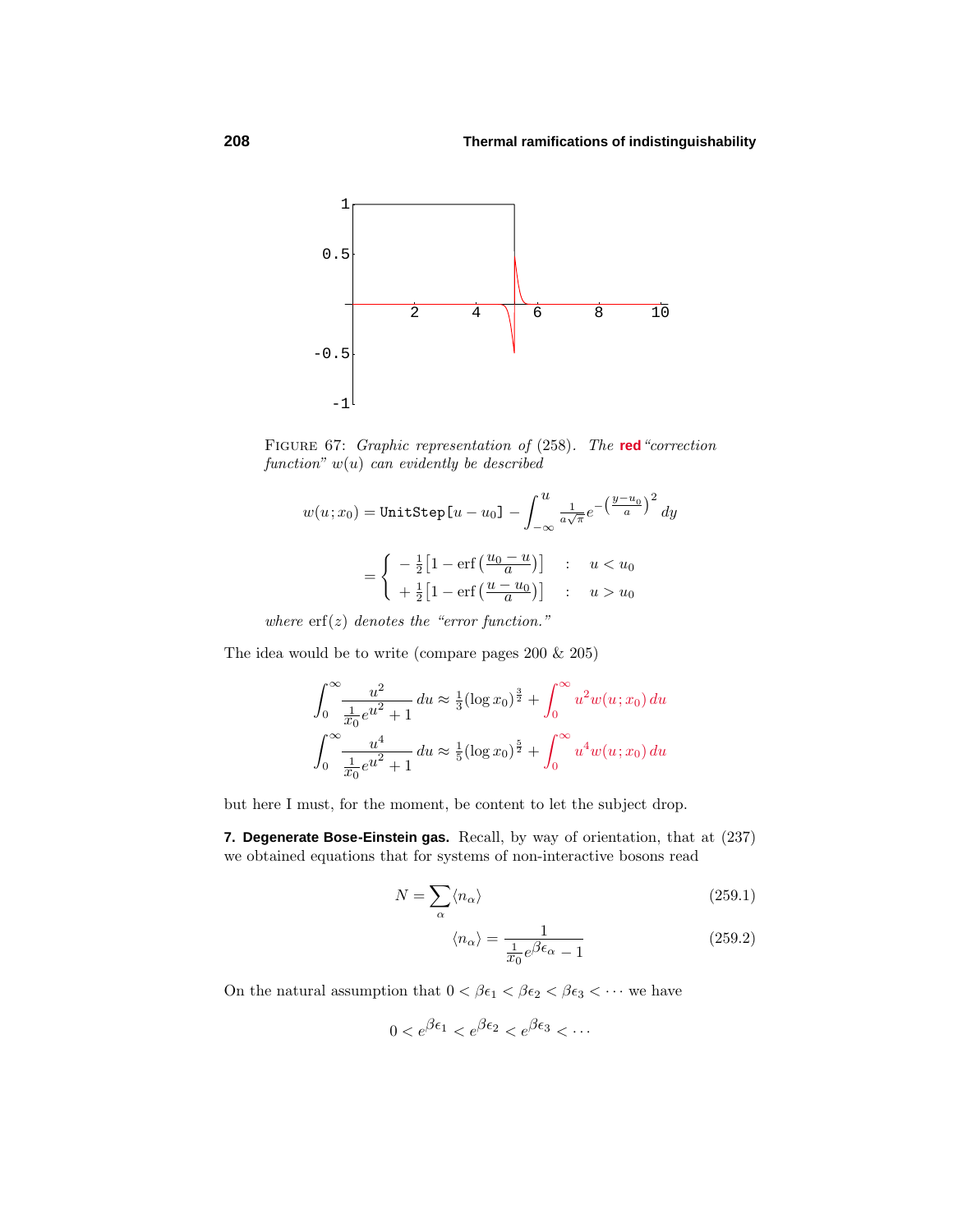### **Degenerate Bose-Einstein gas 209**

If  $x_0$  were to advance  $0 \to \infty$  along the positive real line we would first see

- $\langle n_1 \rangle$  blow up (and turn unphysically negative) at  $x_0 = e^{\beta \epsilon_1}$ , then see
- $\langle n_2 \rangle$  blow up (and turn negative) at  $x_0 = e^{\beta \epsilon_2}$ , then see
- $\langle n_3 \rangle$  blow up (and turn negative) at  $x_0 = e^{\beta \epsilon_3}$ , then see ...

but those particular absurdities—those catastrophic consequences (see again Figure 60) of "the bosonic minus sign"—need not concern us, for (see again page 192 and Figure  $62$ ) the parameter  $x_0$  came to us as the *address of the* saddlepoint most proximate to the origin, and lies therefore necessarily on the interval

$$
0 < x_0 < e^{\beta \epsilon_1} \tag{260}
$$

It follows from preceding observations that the expected occupation numbers  $\langle n_{\alpha} \rangle$  stand in ordered sequence

$$
N \geqslant \langle n_1 \rangle > \langle n_2 \rangle > \langle n_3 \rangle > \cdots > 0
$$

and they are, of course, subject to the constraint (259.1). Look to the limiting case  $\langle n_1 \rangle = N$ : a little algebra supplies

$$
x_0 = \frac{N}{N+1} e^{\beta \epsilon_1} \approx (1 - N^{-1}) e^{\beta \epsilon_1}
$$
 (261)

which—consistently with the evidence of Figure  $62$ —shows  $x_0$  to have squeezed exquisitely close to the upper limit of its allowed range (260). Too close *...* for the  $\langle n_{\alpha} \rangle$  with  $\alpha \geq 2$  have not obligingly died: we find ourselves in violation of the constraint.

Turning now from generic generalities to the particulars of bosonic gases *...* we might expect, as an expression of (259) and as anticipated already at  $(242)$ , to write

$$
N = 4\pi (V/h^3)(2mkT)^{\frac{3}{2}} \cdot \int_0^\infty \frac{u^2}{\frac{1}{x_0}e^{u^2} - 1} du
$$
 (262)

But if we are to avoid catastropies of precisely the sort discussed above we must impose the stipulation that  $\frac{1}{x_0} \geqslant 1$ ; *i.e.*, that  $0 < x_0 \leqslant 1$ . Were we to set  $x_0 = 1$  we would have (according to *Mathematica*)

$$
N = 4\pi (V/h^3)(2mkT)^{\frac{3}{2}} \cdot \frac{\sqrt{\pi}}{4}\zeta(\frac{3}{2})
$$

$$
\frac{\sqrt{\pi}}{4}\zeta(\frac{3}{2}) = 1.15758
$$

Elsewhere on the allowed interval we have

$$
= 4\pi (V/h^3)(2mkT)^{\frac{3}{2}}\cdot\tfrac{\sqrt{\pi}}{4}\text{PolyLog}\mathbb{E}\tfrac{3}{2}, x_0]
$$

A glance at the graph of  $\frac{\sqrt{\pi}}{4}$ PolyLog<sup>[3</sup><sub>2</sub>, x<sub>0</sub>] (Figure 68) leads seemingly to the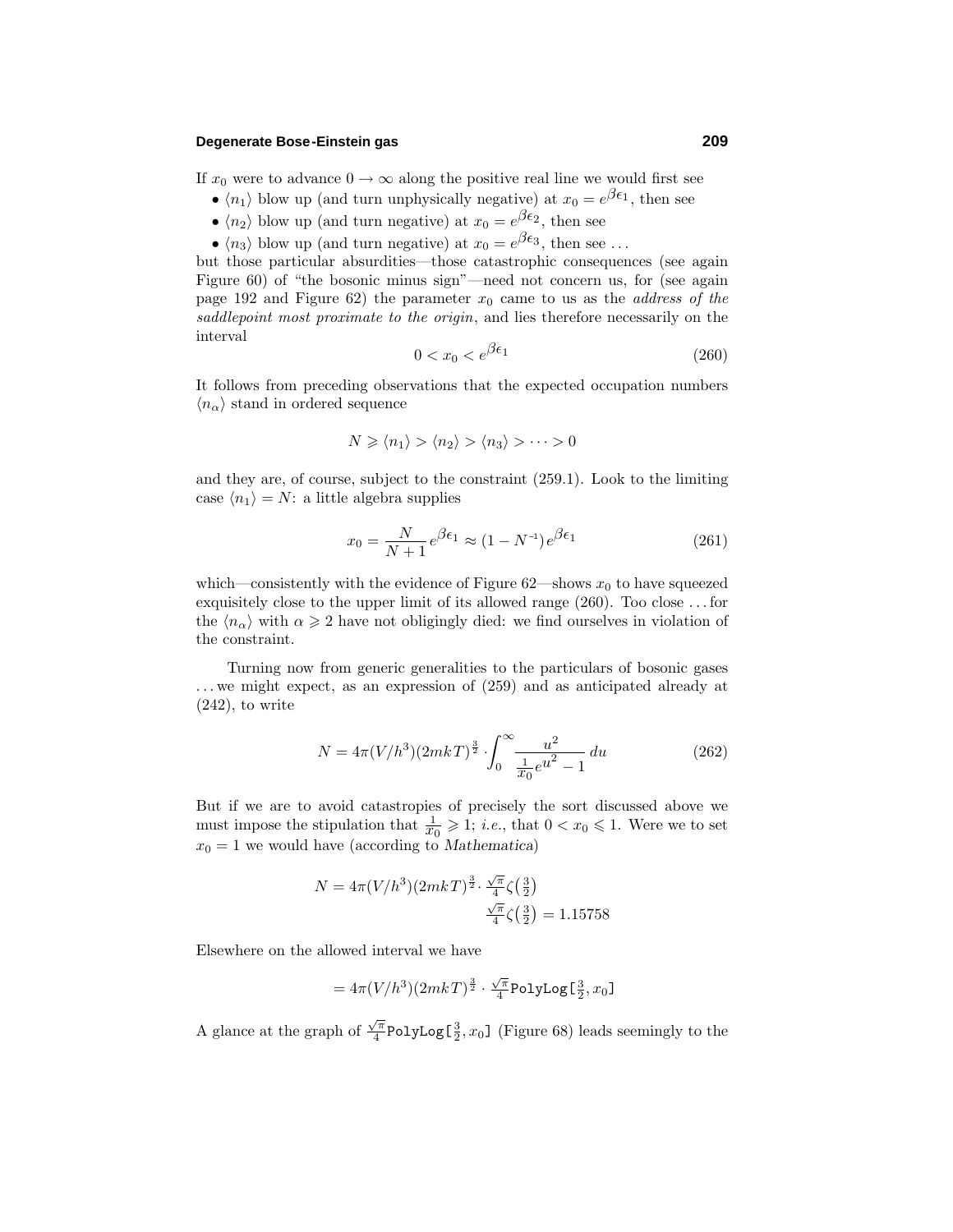

FIGURE 68: *Graph of the function*  $\frac{\sqrt{\pi}}{4}$ PolyLog[ $\frac{3}{2}$ ,  $x_0$ ].

conclusion that necessarily

$$
0 < \frac{N}{4\pi (V/h^3)(2mkT)^{\frac{3}{2}}} < 1.15758
$$

Which is to say: at any given  $T$  there is a maximal number  $N_c$  of bosons that can be packed into a volume  $V$ ; there exists a "lowest temperature"

$$
T_{\rm C} = 0.16781 \frac{h^2}{2mk} \left(\frac{N}{V}\right)^{\frac{2}{3}}\tag{263}
$$

sustainable within an ideal bosonic gas of number-density  $N/V$ .  $T_c$  is typically quite small—if we were to pack 100,000 <sup>87</sup>Rb atoms ( $m = 1.45 \times 10^{-25}$  kg) into a box measuring one millimeter on a side we would have  $T_{\textsf{c}} = 39.5 \times 10^{-12}\,\text{K}$ which until the mid-1990's lay far beyond the reach of cryogenic technique—but any claim of the form

- "if  $N_c$  bosons are already in the box you can't introduce another"
- "if the bosonic gas stands already to  $T_c$  it can't be further cooled"

appears on its face to be physically absurd. That—and where—our simple theory appears to have led us astray was first noticed by Einstein  $(1924, 1925)$ , but for nearly seventy-five years the subject was considered to be of only theoretical interest: that changed when Carl Wieman, Eric Cornell and their team at JILA (Joint Institute for Laboratory Astrophysics,Colorado University) produced the first BEC (Bose-Einstein condensate)—an accomplishment for which they were awarded the Nobel Prize in  $2001$ .<sup>150</sup>

 $\sum \rightarrow \int$  trick. For if we back up to (259) and write out the equation So where did we get off track? In a word: where we brought into play the

$$
N = \frac{1}{\frac{1}{x_0}e^{\beta \epsilon_1} - 1} + \sum_{\alpha = 2} \frac{1}{\frac{1}{x_0}e^{\beta \epsilon_\alpha} - 1}
$$

<sup>150</sup> See http://www.colorado.edu/physics/2000/bec/.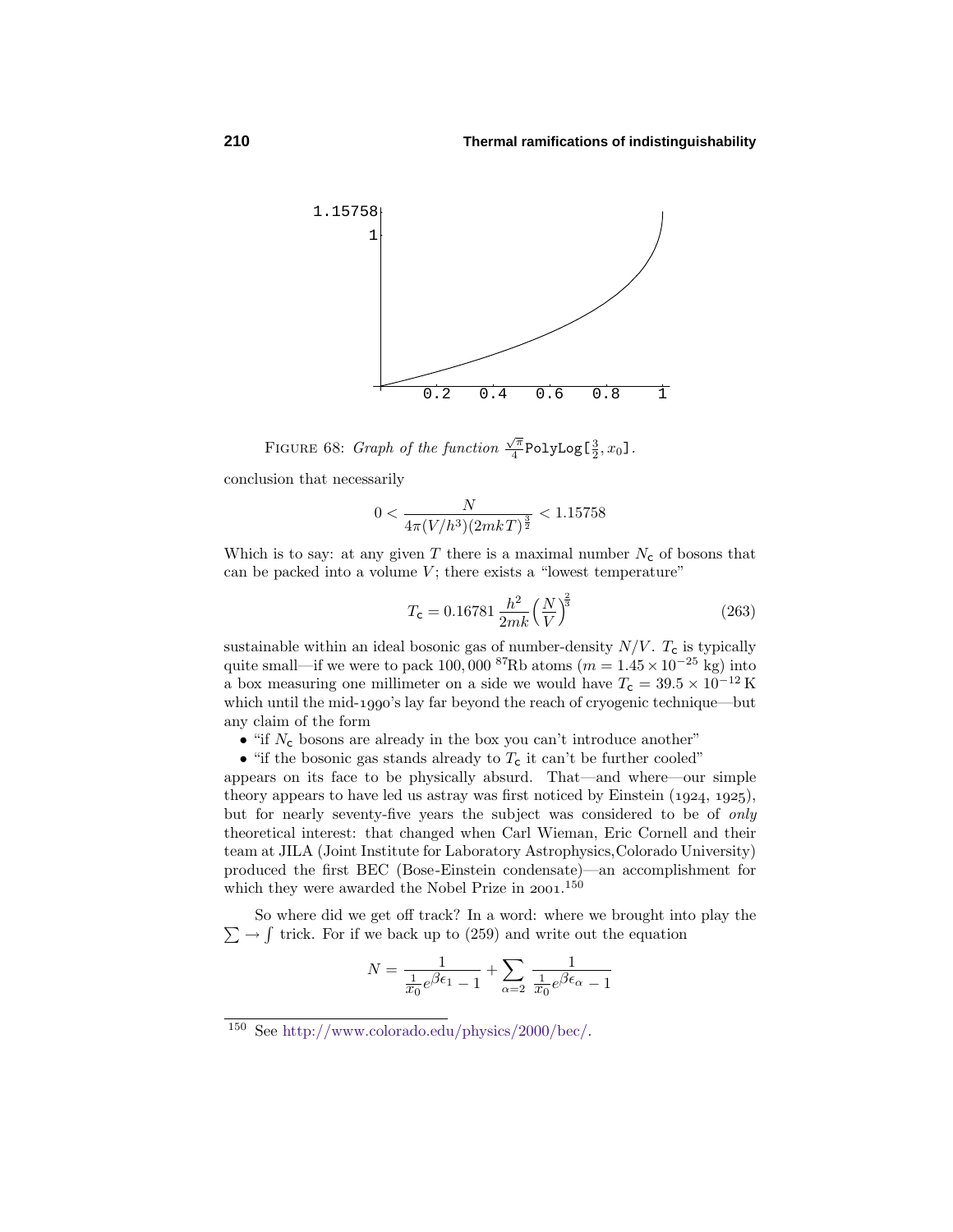### **Degenerate Bose-Einstein gas 211**

that when adapted to gases led to (262), we see—as in fact we saw already at (261)—that any number of particles can be inserted into the ground state provided  $x_0$  approaches closely enough to the critical value  $\overline{e^{\beta \epsilon_1}}$ .

We return, therefore, to page 197 and, in place of an equation that appears there, write

$$
N = \frac{1}{\frac{1}{x_0}e^{\beta \epsilon_0 (1^2 + 1^2 + 1^2)} - 1} + \sum_{\alpha_1, \alpha_2, \alpha_3} \frac{1}{\frac{1}{x_0}e^{\beta \epsilon_0 (\alpha_1^2 + \alpha_2^2 + \alpha_3^2)} - 1}
$$

Shift the energy scale (which we can do with impunity) so that the ground state energy becomes zero instead of  $\epsilon_0(1^2 + 1^2 + 1^2)$ : then the critical value of  $x_0$ becomes  $e^0 = 1$  and we find ourselves writing

$$
N = (N - N_{\rm c}) + N_{\rm c}
$$
\n(264)  
\nwhere  
\n
$$
N_{\rm c} = 4\pi (V/h^3)(2mkT)^{\frac{3}{2}} \cdot \int_0^\infty \frac{u^2}{e^{u^2} - 1} du
$$
\n
$$
= 4\pi (V/h^3)(2mkT)^{\frac{3}{2}} \cdot \frac{1}{4} \sqrt{\pi} \zeta(\frac{3}{2})
$$
\n
$$
= 2.61238 \cdot (V/h^3)(2\pi mkT)^{\frac{3}{2}}
$$
\n(265.1)  
\nand  
\n
$$
N = 2.61238 \cdot (V/h^3)(2\pi mkT)^{\frac{3}{2}}
$$
\n(265.2)

and 
$$
N = 2.61238 \cdot (V/h^3)(2\pi mkT_c)^{\frac{3}{2}}
$$
 (265.2)

serve to define the **critical temperature**  $T_c$  and the number  $N_c$  of particles that remain in the gaseous phase, while

$$
N_0 \equiv N - N_{\rm c} = \begin{cases} \text{number of particles that have} \\ \text{condensed to the ground state} \end{cases}
$$

Evidently

$$
N_0 = N\left\{1 - \frac{N_c}{N}\right\} = N\left\{1 - \left(\frac{T}{T_c}\right)^{\frac{3}{2}}\right\}
$$
 (266)

The energy of the system (since we have set the ground state energy to zero) is contributed entirely by the uncondensed phase, and (compare (243)) can be described

$$
U = 4\pi k T (V/h^3) (2mkT)^{\frac{3}{2}} \cdot \int_0^\infty \frac{u^4}{e^{u^2} - 1} du
$$
  
=  $kT4\pi (V/h^3) (2mkT)^{\frac{3}{2}} \cdot \frac{3}{8} \sqrt{\pi} \zeta(\frac{5}{2})$   
=  $kTN_c \cdot \frac{3}{8} \zeta(\frac{5}{2}) / \frac{1}{4} \zeta(\frac{3}{2})$   
= 0.513512 \cdot \frac{3}{2} N\_c kT : T < T\_c (267.1)

while at (247) we had

$$
U = \mathcal{F}_{-}(x_0) \cdot \frac{3}{2} NkT \qquad : \quad T > T_c \qquad (267.2)
$$

$$
\mathcal{F}_{-}(x_0) \equiv \frac{\text{PolyLog}[\frac{5}{2}, x_0]}{\text{PolyLog}[\frac{3}{2}, x_0]} \quad \text{by (249)}
$$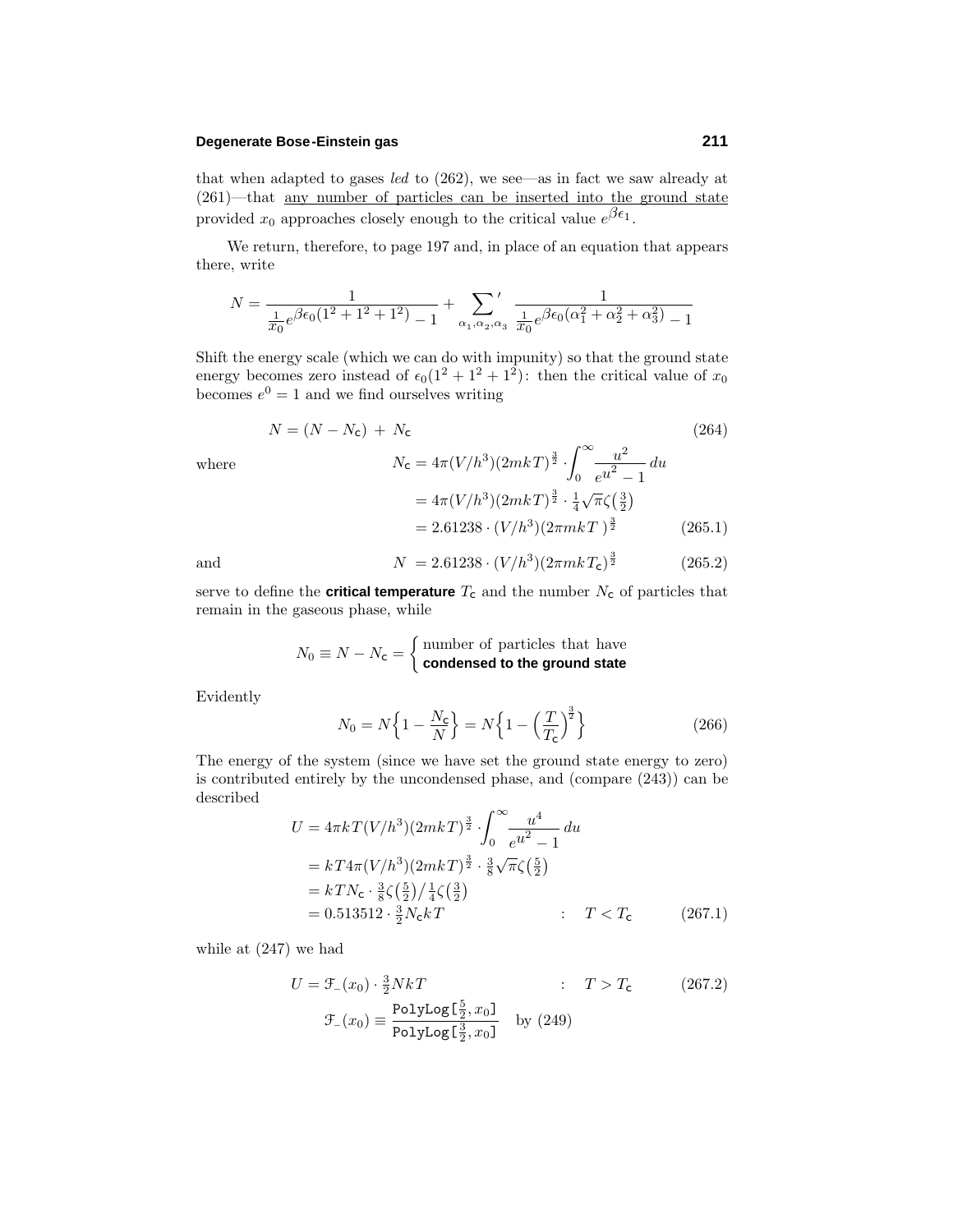

FIGURE 69: Graph—based upon  $(266) - N_0/N$  vs.  $T/T_c$ ; i.e., of the sub-critical temperature dependence of the "order parameter."

From (265.1) we learn that  $N_c \sim T^{\frac{3}{2}}$  so from (267.1) it follows that in the sub-critical region  $U \sim T^{\frac{5}{2}}$ , and therefore that the isovolumetric heat capacity

$$
C_V \sim T^{\frac{3}{2}} \quad : \quad T < T_{\mathsf{c}}
$$

On page 203 we established at high temperatures  $U = \frac{3}{2} N kT$ , which gives the classical result

$$
C_V = \frac{3}{2} Nk \quad \text{(constant)} \quad : \quad T \gg T_{\text{c}}
$$

But for *T* only slightly higher than  $T_c$  we must, by (267.2), take into account the *T*-dependence of  $x_0$ , which is made awkward by the fact that  $x_0$  is got by functional inversion of (242):

$$
\texttt{PolyLog}[\tfrac{3}{2},x_0]=\frac{Nh^3}{V(2\pi mkT)^{\frac{3}{2}}}
$$

I will not pursue this problem,  $^{151}$  but will report only that one is led at length to a  $C_V(T)$  of the form shown in Figure 70.

Look more closely to  $C_V$  in the sub-critical regime. From  $(267.1)$  it follows readily that

$$
C_V \equiv \left(\frac{\partial U}{\partial T}\right)_V = \frac{5U}{2T} = \frac{5}{2} \text{(stuff)} T^{\frac{3}{2}}
$$

But at (70.1) we had occasion to notice that  $\left(\frac{\partial S}{\partial T}\right)$  $\setminus$  $V = \frac{C_V}{T}$  so we have

$$
S(T,V) = \int_0^T \left(\frac{\partial S}{\partial T}\right)_V dT = \int_0^T \frac{5}{2} \left(\text{stuff}\right) T^{\frac{1}{2}} dT = \frac{5}{3} \left(\text{stuff}\right) T^{\frac{3}{2}}
$$

 $151$  See the footnote on page 210 of ter Haar.<sup>108</sup>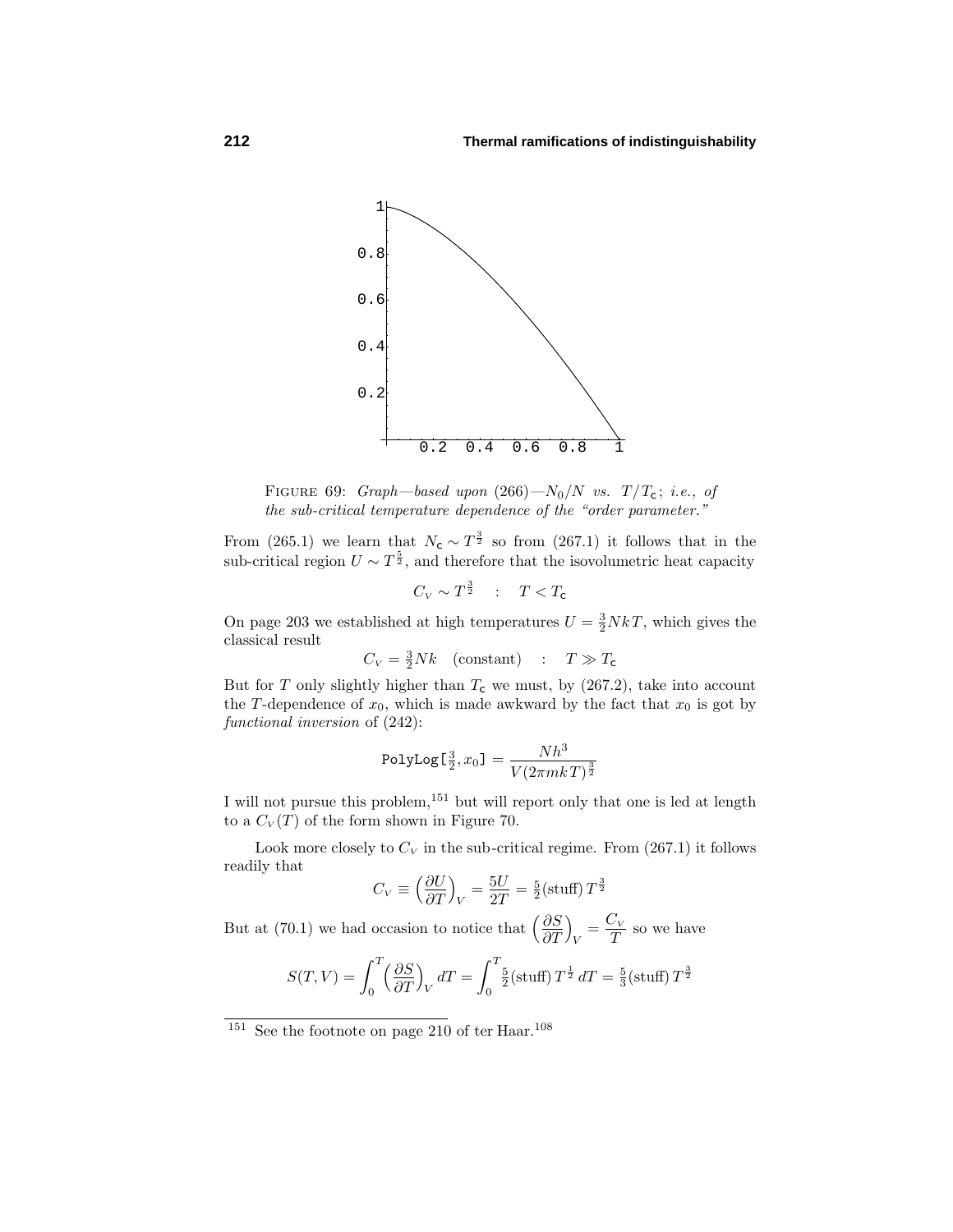

FIGURE 70: Qualitative representation of how the isovolumetric heat capacity of an ideal Bose-Einstein gas varies with temperature. The discontinuity announces the onset of a **phase transition**. The figure is adapted from the figure that appears on page 391 of Reichl's A Modern Course in Statistical Physics  $(2<sup>nd</sup> edition 1998)$ . Reichl also sketches a clever way to circumvent the computational difficulty mentioned in the text.

The sub-critical free energy is given therefore by

$$
F = U - TS = (\text{stuff}) T^{\frac{5}{2}} - \frac{5}{2} (\text{stuff}) T^{\frac{5}{2}}
$$
  
=  $-\frac{3}{2} (\text{stuff}) T^{\frac{5}{2}}$   
=  $-\frac{3}{2} V (2\pi m/h^2)^{\frac{3}{2}} (kT)^{\frac{5}{2}}$ 

and the sub-critical pressure by

$$
p = \left(\frac{\partial F}{\partial V}\right)_T = \frac{3}{2}(2\pi m/h^2)^{\frac{3}{2}}(kT)^{\frac{5}{2}} \quad : \quad T \le T_c \tag{268}
$$

Landau & Lifshitz remark<sup>152</sup> that the volume-independence of pressure, as revealed in the preceding equation, can be understood as "a natural consequence of the fact that [particles in the ground state] have no momentum, and thus do not contribute to the pressure." The situation here differs radically from that presented by degenerate Fermi-Dirac gases, where we found (page 205) the pressure at  $T \approx 0$  to be typically quite high. We have come upon a vivid instance of the idea (page 187) that "bosons are drawn to each other, fermions find one another repulsive."

It is instructive to contemplate the isothermal compression of a bosonic gas. Holding both *T* and *N* ever constant, let us assume that *V* is initially so large (and the gas so dilute) that it behaves classically. We begin to compress the gas and the pressure rises by the familiar rule

 $pV = \text{constant}$ 

<sup>&</sup>lt;sup>152</sup> Statistical Physics  $(1958)$ , page 170.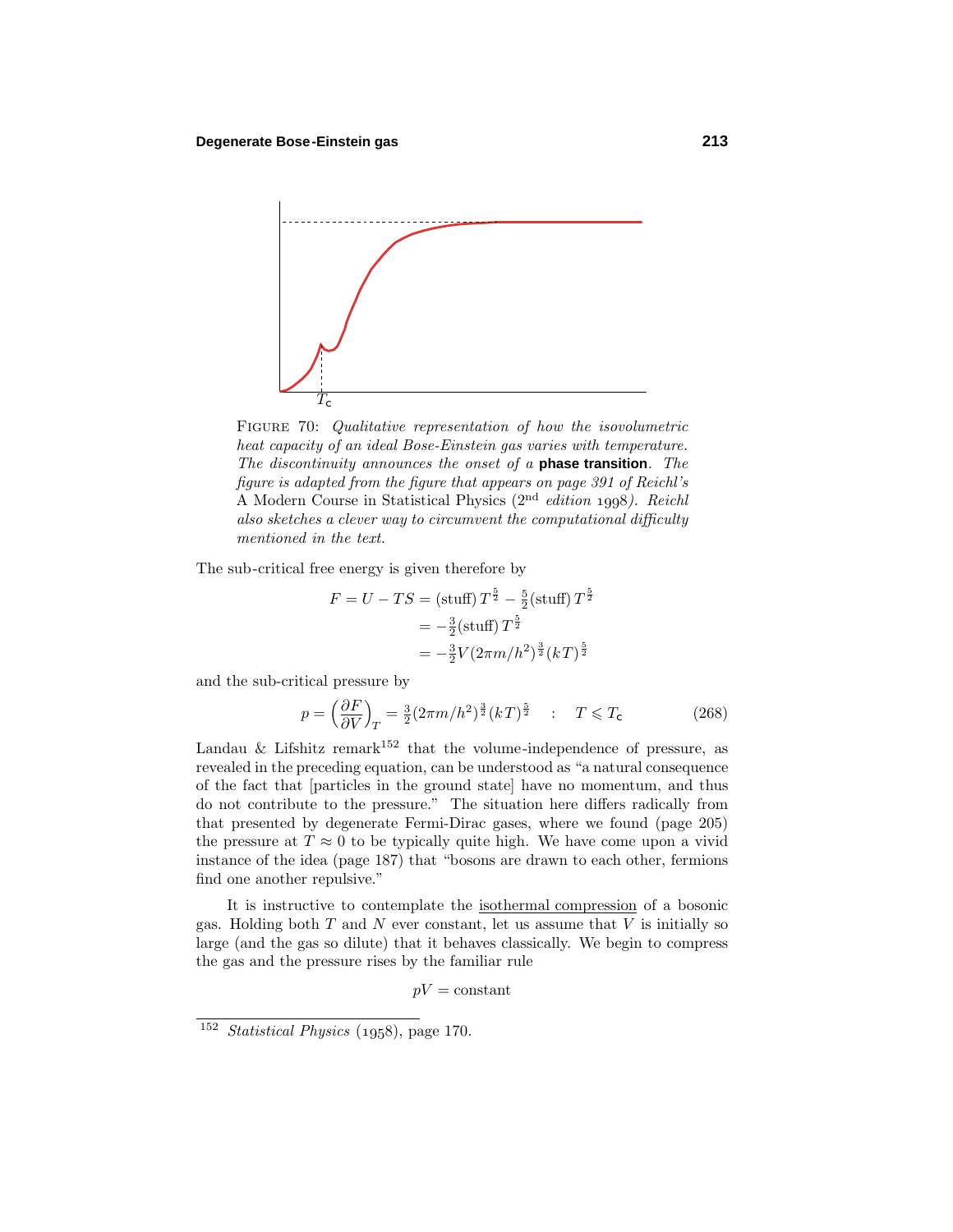As *V* becomes smaller smaller we begin to notice that the pressure rise is *less* than that rule predicts (by an amount we could describe if we could carry out some awkward functional inversions). Continued isothermal compression brings us ultimately to the *critical volume*  $V_c$  set by the condition

$$
N = 2.61238 \cdot (V_c/h^3)(2\pi mkT)^{\frac{3}{2}}
$$
 (269)

At that point *N* has, according to (265.1), "gone critical," and the pressure, according to (268), has dropped to only 57% of its classically expected value:

$$
\frac{NkT}{V_{\rm c}} = 2.61238 \frac{NkT \cdot (2\pi mkT)^{\frac{3}{2}}}{Nh^3}
$$
  
= 2.61238  $(2\pi m/h^2)^{\frac{3}{2}} (kT)^{\frac{5}{2}}$  : CLASSICAL VALUE  
 $p_{\rm c} = 1.50000 (2\pi m/h^2)^{\frac{3}{2}} (kT)^{\frac{5}{2}}$  : Bosonic value

Further compression causes no change in the pressure (Figure 71), but does cause the number of particles in the gas phase to decrease, the number of particles in the condensate to increase *...* according to rules

$$
N_{\text{gas}} + N_{\text{condensate}} = N
$$
  

$$
\frac{N_{\text{condensate}}}{N_{\text{gas}}} = \frac{V_{\text{C}}}{V} - 1 \qquad : \qquad V \leq V_{\text{C}}
$$

the first of which is obvious, and the second of which follows directly from (265).

That the phenomena here in question are profoundly quantum mechanical in nature is made obvious by the exposed *h*'s that appear in our formulæ. For example, we have

$$
V_{\mathsf{c}} = N \frac{h^3}{2.61238 \left(2\pi mkT\right)^{\frac{3}{2}}} \quad : \quad \text{vanishes as } h \downarrow 0
$$

Recall, in this connection, that the ground state energy of a mass *m* confined to a cubic box of volume  $V = \ell^3$  is given by

$$
E_0 = \frac{h^2}{8m\ell^2}3 = \frac{3h^2}{8m\ell^2}
$$

and notice that if we were to set  $E_0 = \frac{3}{2}kT$  we would have

$$
\mathcal{V} = \left(\frac{h^2}{4mkT}\right)^{\frac{3}{2}} = 1.96870 \, \frac{h^3}{(2\pi mkT)^{\frac{3}{2}}}
$$

So

$$
V_{\mathsf{C}} = N \cdot 0.194439 \,\mathcal{V} \approx \frac{1}{5} N \cdot \mathcal{V}
$$